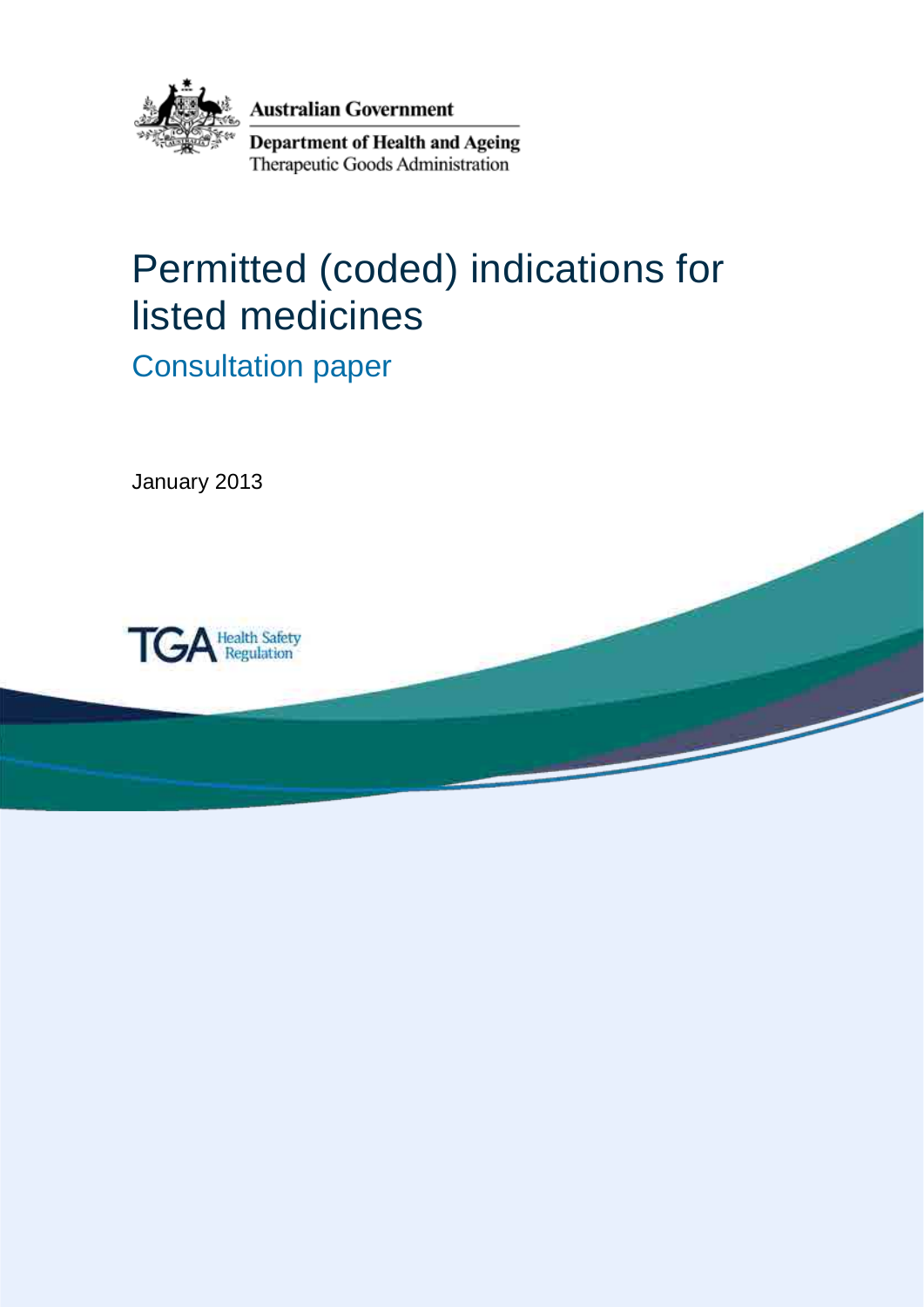## **About the Therapeutic Goods Administration (TGA)**

- The Therapeutic Goods Administration (TGA) is part of the Australian Government Department of Health and Ageing, and is responsible for regulating medicines and medical devices.
- TGA administers the *Therapeutic Goods Act* 1989 (the Act), applying a risk management approach designed to ensure therapeutic goods supplied in Australia meet acceptable standards of quality, safety and efficacy (performance), when necessary.
- The work of the TGA is based on applying scientific and clinical expertise to decisionmaking, to ensure that the benefits to consumers outweigh any risks associated with the use of medicines and medical devices.
- The TGA relies on the public, healthcare professionals and industry to report problems with medicines or medical devices. TGA investigates reports received by it to determine any necessary regulatory action.
- To report a problem with a medicine or medical device, please see the information on the TGA website [<www.tga.gov.au>](http://www.tga.gov.au/).

#### **Copyright**

#### © Commonwealth of Australia 2013

This work is copyright. You may reproduce the whole or part of this work in unaltered form for your own personal use or, if you are part of an organisation, for internal use within your organisation, but only if you or your organisation do not use the reproduction for any commercial purpose and retain this copyright notice and all disclaimer notices as part of that reproduction. Apart from rights to use as permitted by the *Copyright Act 1968* or allowed by this copyright notice, all other rights are reserved and you are not allowed to reproduce the whole or any part of this work in any way (electronic or otherwise) without first being given specific written permission from the Commonwealth to do so. Requests and inquiries concerning reproduction and rights are to be sent to the TGA Copyright Officer, Therapeutic Goods Administration, PO Box 100, Woden ACT 2606 or emailed to [<tga.copyright@tga.gov.au>](mailto:tga.copyright@tga.gov.au)

#### **Confidentiality**

All submissions received will be placed on the TGA's Internet site, unless marked confidential. Any confidential material contained within your submission should be provided under a separate cover and clearly marked "IN CONFIDENCE". Reasons for a claim to confidentiality must be included in the space provided on the TGA submission coversheet. For submission made by individuals, all personal details, other than your name, will be removed from your submission before it is published on the TGA's Internet site. In addition, a list of parties making submissions will be published. If you do not wish to be identified with your submission you must specifically request this in the space provided on the submission coversheet.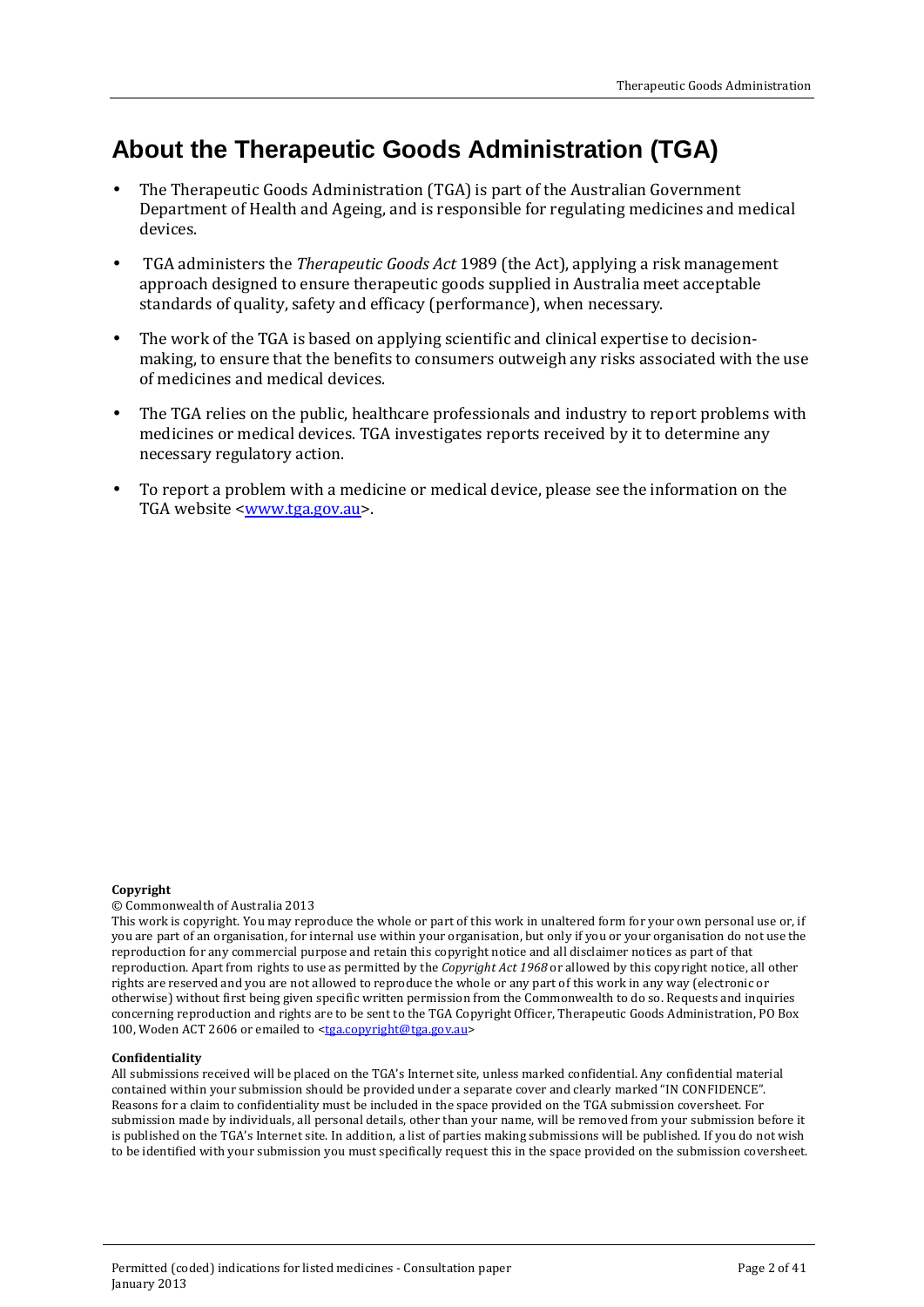## **Contents**

| <b>Summary</b>                                                                                                                        | 5                       |
|---------------------------------------------------------------------------------------------------------------------------------------|-------------------------|
|                                                                                                                                       | $\overline{\mathbf{5}}$ |
| <b>Introduction</b>                                                                                                                   | 6                       |
|                                                                                                                                       |                         |
|                                                                                                                                       |                         |
| Legislative basis for listing a medicine on the ARTG for supply in Australia ________________________________                         |                         |
| Reforming the regulation of listed medicines ___________________________________8                                                     |                         |
| Permitted (coded) indications project _________________________________9                                                              |                         |
| <b>About this consultation</b>                                                                                                        | 10                      |
| What are the objectives of the consultation?<br>10                                                                                    |                         |
| What is outside the scope of the consultation?<br>10                                                                                  |                         |
|                                                                                                                                       |                         |
| What will the TGA do with your comments?<br>11                                                                                        |                         |
| <b>Proposed changes</b>                                                                                                               | 12                      |
|                                                                                                                                       |                         |
| Structure, type and coding of permitted indications _________________ 14                                                              |                         |
| Structure of permitted indications<br><u>14</u>                                                                                       |                         |
|                                                                                                                                       |                         |
| Type of permitted indications<br>$\frac{15}{2}$                                                                                       |                         |
| Examples: Expressing health benefit based on long term use or experience _____ 16                                                     |                         |
|                                                                                                                                       |                         |
| The relationship between indications included on the ARTG and<br>statements on product labels and other advertisements ___________ 18 |                         |
|                                                                                                                                       |                         |
|                                                                                                                                       |                         |
| List of permitted indications for consultation __________________________________ 20                                                  |                         |
|                                                                                                                                       |                         |
|                                                                                                                                       |                         |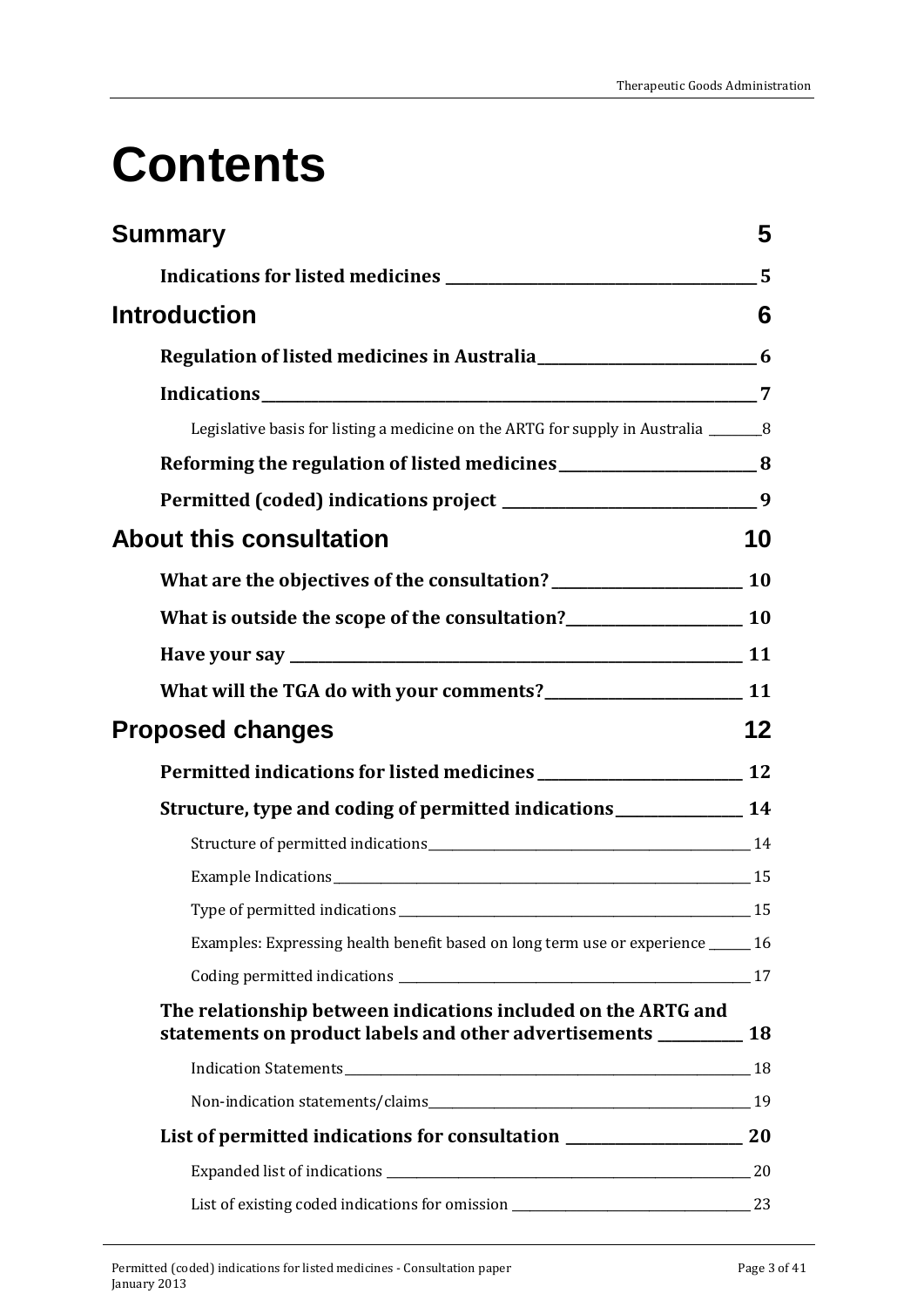| Proposed implementation of permitted indications ________________ 24<br>Transitional arrangements for medicines listed on the ARTG as at 31 December 2013 25<br>Changes to medicines listed before 1 January 2014 during the transitional period 26<br><b>Glossary of terms</b><br>Appendix 1: 'Prohibited representations' (Part 1 of Schedule 2 of the<br>Appendix 2: 'Restricted representations' (Part 2 of Appendix 6 of the<br>Excerpt from the Therapeutic Goods Advertising Code 2007 ________________________30<br>Appendix 3: Flowchart providing guidance on determining a 'permitted<br>Appendix 4: Coding a permitted indication using ICD-10 System _ 34<br>The TARGET determines the first 3 digits 34<br>The TARGET QUALIFIER determines the next 2 digits ______________________________34 |    |
|-------------------------------------------------------------------------------------------------------------------------------------------------------------------------------------------------------------------------------------------------------------------------------------------------------------------------------------------------------------------------------------------------------------------------------------------------------------------------------------------------------------------------------------------------------------------------------------------------------------------------------------------------------------------------------------------------------------------------------------------------------------------------------------------------------------|----|
|                                                                                                                                                                                                                                                                                                                                                                                                                                                                                                                                                                                                                                                                                                                                                                                                             |    |
|                                                                                                                                                                                                                                                                                                                                                                                                                                                                                                                                                                                                                                                                                                                                                                                                             |    |
|                                                                                                                                                                                                                                                                                                                                                                                                                                                                                                                                                                                                                                                                                                                                                                                                             |    |
|                                                                                                                                                                                                                                                                                                                                                                                                                                                                                                                                                                                                                                                                                                                                                                                                             |    |
|                                                                                                                                                                                                                                                                                                                                                                                                                                                                                                                                                                                                                                                                                                                                                                                                             |    |
|                                                                                                                                                                                                                                                                                                                                                                                                                                                                                                                                                                                                                                                                                                                                                                                                             |    |
|                                                                                                                                                                                                                                                                                                                                                                                                                                                                                                                                                                                                                                                                                                                                                                                                             | 27 |
|                                                                                                                                                                                                                                                                                                                                                                                                                                                                                                                                                                                                                                                                                                                                                                                                             |    |
|                                                                                                                                                                                                                                                                                                                                                                                                                                                                                                                                                                                                                                                                                                                                                                                                             |    |
|                                                                                                                                                                                                                                                                                                                                                                                                                                                                                                                                                                                                                                                                                                                                                                                                             |    |
|                                                                                                                                                                                                                                                                                                                                                                                                                                                                                                                                                                                                                                                                                                                                                                                                             |    |
|                                                                                                                                                                                                                                                                                                                                                                                                                                                                                                                                                                                                                                                                                                                                                                                                             |    |
|                                                                                                                                                                                                                                                                                                                                                                                                                                                                                                                                                                                                                                                                                                                                                                                                             |    |
|                                                                                                                                                                                                                                                                                                                                                                                                                                                                                                                                                                                                                                                                                                                                                                                                             |    |
|                                                                                                                                                                                                                                                                                                                                                                                                                                                                                                                                                                                                                                                                                                                                                                                                             |    |
|                                                                                                                                                                                                                                                                                                                                                                                                                                                                                                                                                                                                                                                                                                                                                                                                             |    |
|                                                                                                                                                                                                                                                                                                                                                                                                                                                                                                                                                                                                                                                                                                                                                                                                             |    |
| The ACTION QUALIFIER determines the next 2 digits _______________________________35                                                                                                                                                                                                                                                                                                                                                                                                                                                                                                                                                                                                                                                                                                                         |    |
|                                                                                                                                                                                                                                                                                                                                                                                                                                                                                                                                                                                                                                                                                                                                                                                                             |    |

**[Appendix 6: Proposed process for adding new permitted indications40](#page-39-0)**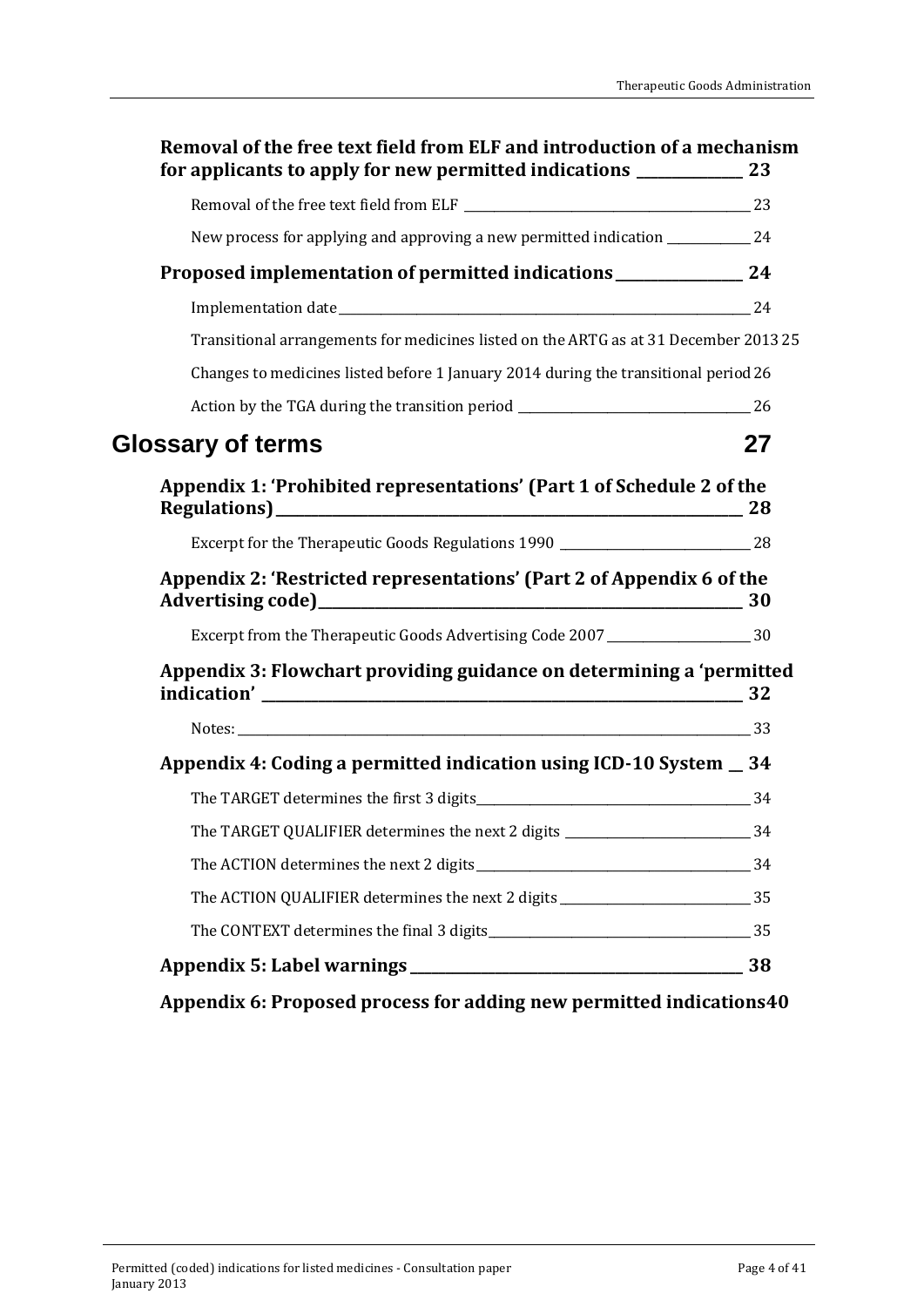## <span id="page-4-0"></span>**Summary**

## <span id="page-4-1"></span>**Indications for listed medicines**

The TGA regulates complementary medicines to ensure quality, safety and that indications and claims on product labels are evidence-based. Indications are defined in the *Therapeutic Goods Act 1989* (the Act) as the specific therapeutic uses of therapeutic goods.

Currently, listed complementary medicines can be included on the Australian Register of Therapeutic Goods (ARTG) *via* an electronic application and validation process, with no premarket regulatory oversight by the TGA, provided that certain conditions are met including certification by the applicant that the medicine complies with regulatory requirements. As part of the listing process, the sponsor is required to specify the indications (specific therapeutic uses) applicable to the medicine by:

- selecting one or more indications from a list of coded indications; or
- recording specific indications in a free text field.

The ['Blueprint'](http://www.tga.gov.au/about/tga-reforms-blueprint.htm) was released by the Government in December 2011 and an [implementation plan](http://www.tga.gov.au/about/tga-reforms-blueprint-implementation.htm) was published in July 2012. It details a package of reforms in response to recent reviews, including those that examined the regulation of complementary medicines. The Australian National Audit Office (ANAO) released a report [\(No. 3 2011-12\)](http://www.anao.gov.au/Publications/Audit-Reports/2011-2012/Therapeutic-Goods-Regulation-Complementary-Medicines) in August 2011 on the Department of Health and Ageing (DoHA)'s regulation of complementary medicines, which called for the TGA to improve the integrity of the certifications process for listing complementary medicines on the ARTG by finalising the coded indications project to limit the use of inappropriate claims and indications on the ARTG.

The TGA is opening a consultation seeking submissions on a range of options for permitted indications for listed medicines and to inform the Regulatory Impact Statement required before policy and legislative changes can be made.

The TGA initially worked with representatives of industry, health professionals and consumers to develop the proposals. This consultation seeks comment on:

- expansion of the number of permitted indications available to sponsors
- removal of the free text field
- coding of permitted indications in the way that is broadly consistent with the World Health Organization's International Classification of Diseases system (ICD10 or ICD11)
- development of a process for sponsors to request new permitted indications; and
- options for implementation and transition for listed medicines on the ARTG as at the date on which the new rules come into operation.

#### **Advertising claims that do not refer to therapeutic use (and are therefore not indications) do not need to be included on the ARTG in order to be used on product labels and during advertising campaigns. It should be noted that these advertising claims must comply with the requirements of the Therapeutic Goods Advertising Code.**

Removing the free-text option will limit indications to those that are appropriate for listed medicine thus providing clarity and consistency to consumers about the health benefits of listed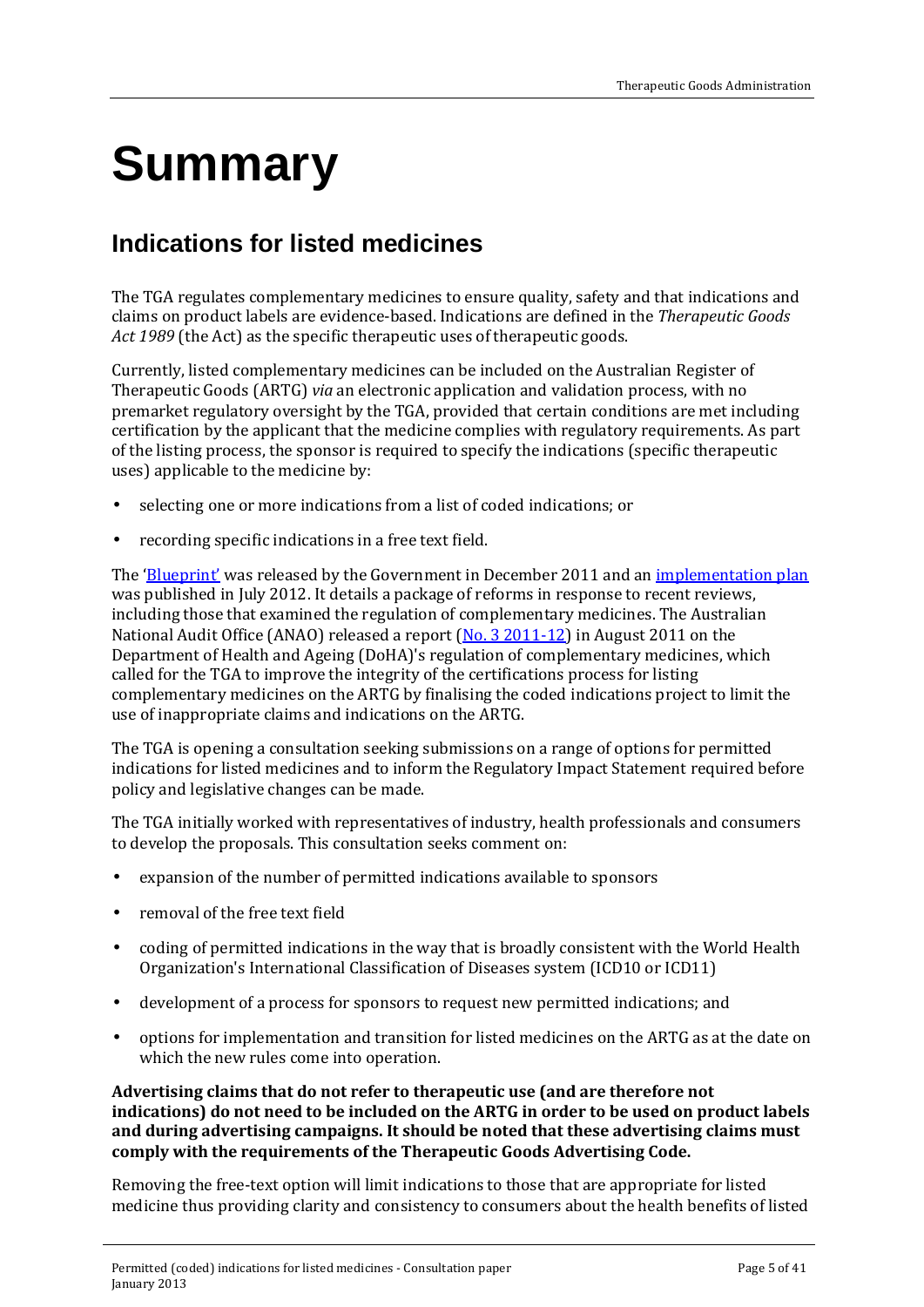medicines. An inappropriate indication implying efficacy for a serious condition (or a condition that can evolve into a serious condition) can lead consumers to delay seeking medical attention. This may have serious consequences and this scheme of permitted indications is designed to reduce that risk.

Legislative amendments are required to implement the permitted (coded) indications project such as requiring sponsors to only use the available permitted indications, to allow applications to be made for a new permitted indication and for the TGA to remove the "free text" field in electronic listing facility (ELF).

Implementation is proposed for January 2014 with transitional arrangements over two years allowing for sponsors to meet the requirements.

The closing date for submissions to the consultation is 5pm 15 March 2013.

At the close of the consultation period, the TGA will collate and analyse submissions on matters that are within the scope of this consultation. An update on the progress of the review and expected timeframes for the TGA response to the comments received will be provided on the TGA website after the close of the consultation period.

## <span id="page-5-0"></span>**Introduction**

## <span id="page-5-1"></span>**Regulation of listed medicines in Australia**

The Therapeutic Goods Administration (TGA) is responsible for administering the provisions of the *Therapeutic Goods Act 1989 (*the Act). The overall objective of the Act is to provide a framework and systems of controls relating to the safety, quality, efficacy and timely availability of therapeutic goods, including medicines, medical devices and biologicals that are supplied in or exported from Australia.

Medicines supplied in Australia may be either registered or listed on the Australian Register of Therapeutic Goods (ARTG).

The process of registration is for medicines that carry higher risks to consumers because, for example, they are required to be sterile, or they are for the treatment of medical conditions that cannot be accurately diagnosed or safely managed by aconsumer without the assistance of an appropriately qualified medical practitioner. Registration involves the TGA evaluating the medicine in relation to its quality, safety and efficacy. Prescription medicines and 'over-thecounter' medicines go through the registration process before they can be included on the ARTG.

The process of listing is for medicines that, in general, do not carry the kinds of risks described above in relation to registration of medicines. A listed medicine:

- may only contain ingredients that have been evaluated by the TGA to be low risk to consumers
- must be manufactured by a licensed or certified manufacturer in accordance with the principles of Good Manufacturing Practice (GMP); and
- must not carry indications that are inappropriate for listed medicines (see section 'Permitted indications for listed medicines').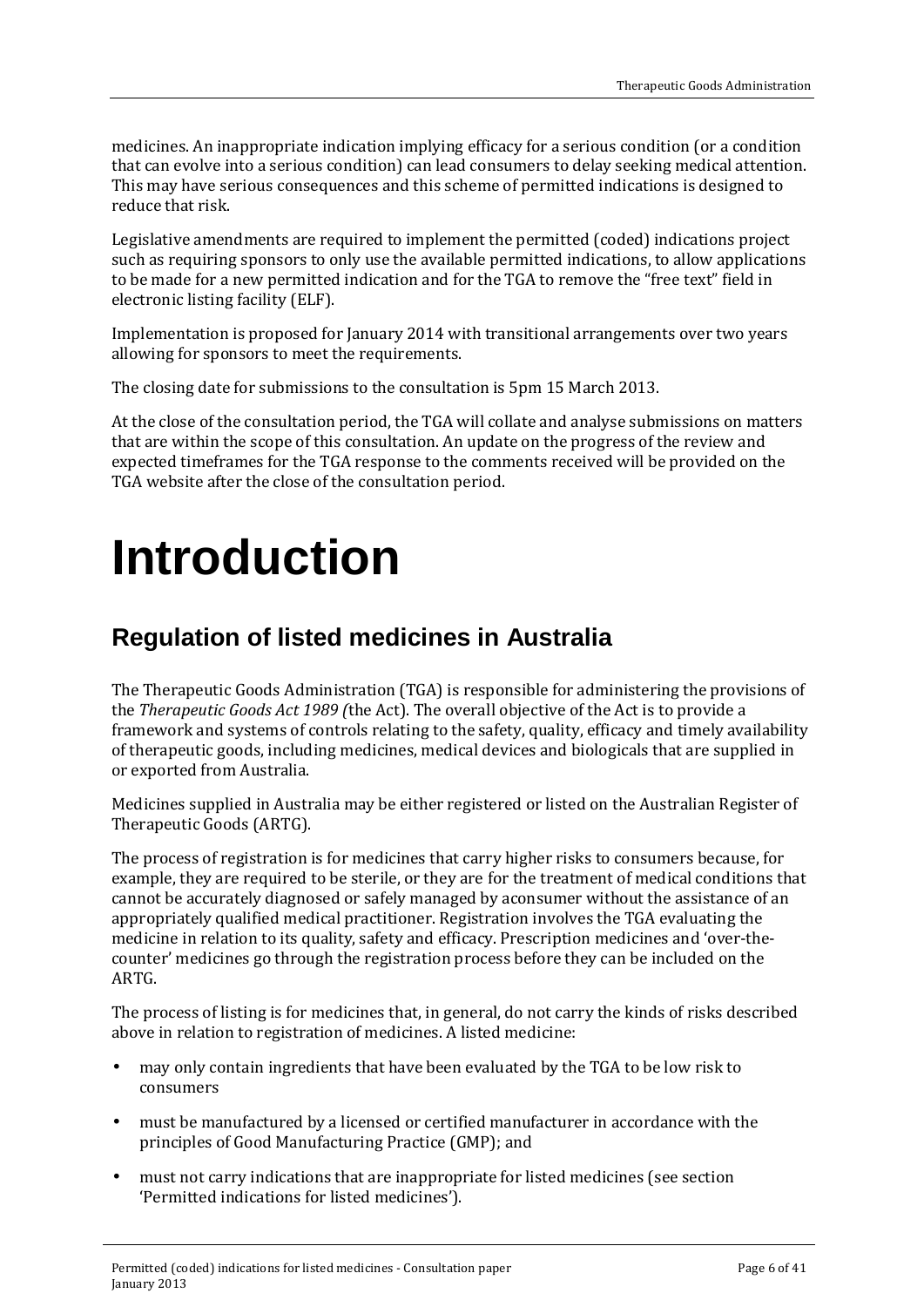Listed medicines are not individually assessed by the TGA prior to listing on the ARTG. Instead sponsors are required to certify that the medicine complies with a range of regulatory requirements including that the medicine only contains permitted ingredients, does not have impermitted indications, that the applicant holds evidence to support any indications and claims made about the medicine and that the presentation of the medicine is not unacceptable.

Listing a medicine on the ARTG is done *via* an electronic application and validation process. For sponsors, the cost of listing a medicine is substantially less than the cost of registration because there is no evaluation for the listing of the medicine by the TGA.

Listed medicines may, however, be selected for compliance review at any time after listing on the ARTG. The review may involve a check on whether the certifications made by the applicant when listing the medicine were correct and whether advertising requirements are being complied with in relation to the medicine. Depending on the circumstances the assessment can extend to product quality and/or safety. This may be done by means of laboratory testing of the product and the review of evidence, and/or assessment of manufacturing documentation or product labels/advertisements that the sponsor will be required to provide for that purpose (see [Listed complementary medicine compliance reviews\)](http://www.tga.gov.au/industry/cm-basics-regulation-compliance-reviews.htm). The medicine may be cancelled from the ARTG for instance, if the TGA finds that any of the certifications made at the time of listing were incorrect.

## <span id="page-6-0"></span>**Indications**

Indications are the specific therapeutic uses of therapeutic goods. The terms 'indication', 'therapeutic goods' and 'therapeutic use' are defined in section 3 (interpretation) of the Act.

To be eligible for listing a medicine cannot have indications that are for the treatment of certain diseases and conditions set out in Appendix 6 of the [Therapeutic Goods Advertising Code \(](http://www.tga.gov.au/industry/legislation-tgac.htm)the Advertising code)<sup>1</sup>. In addi[tio](#page-6-2)n, sponsors cannot advertise an indication (including by putting it on the label of [a](#page-6-3) medicine) that contains a prohibited representation<sup>2</sup> or a restricted representation3 unless it has been approved or permitted by the TGA[4](#page-6-4). This is to align with the principle that medicines may only be listed (rather than registered) if they pose low risks to consumers.

<span id="page-6-1"></span><sup>-</sup><sup>1</sup> These are Neoplastic Sexually Transmitted Diseases (STD), HIV AIDS and/or HCV Mental illness, cardiovascular diseases, dental and periodontal diseases, diseases of joint, bone, collagen, and rheumatic disease, Diseases of the eye or ear likely to lead to blindness or deafness, diseases of the liver, biliary system or pancreas, endocrine diseases and conditions including diabetes and prostatic disease, gastrointestinal diseases or disorders, haematological diseases, Infectious diseases, immunological diseases, mental disturbances, metabolic disorders, musculo-skeletal diseases, nervous system diseases, poisoning, venomous bites and stings, renal diseases, respiratory diseases, skin diseases , substance dependence, urogenital diseases and conditions.

<span id="page-6-2"></span><sup>2 &#</sup>x27;Prohibited representations' are set out in Part 1 of Schedule 2 of the Therapeutic Goods Regulations 1990, a copy of which is at Appendix 1.

<span id="page-6-3"></span><sup>3 &#</sup>x27;Restricted representations' are set out in Part 2 of Appendix 6 of the Advertising Code, a copy of which is at Appendix 2.

<span id="page-6-4"></span><sup>4</sup> See sections 42DF and 42DK of the Act.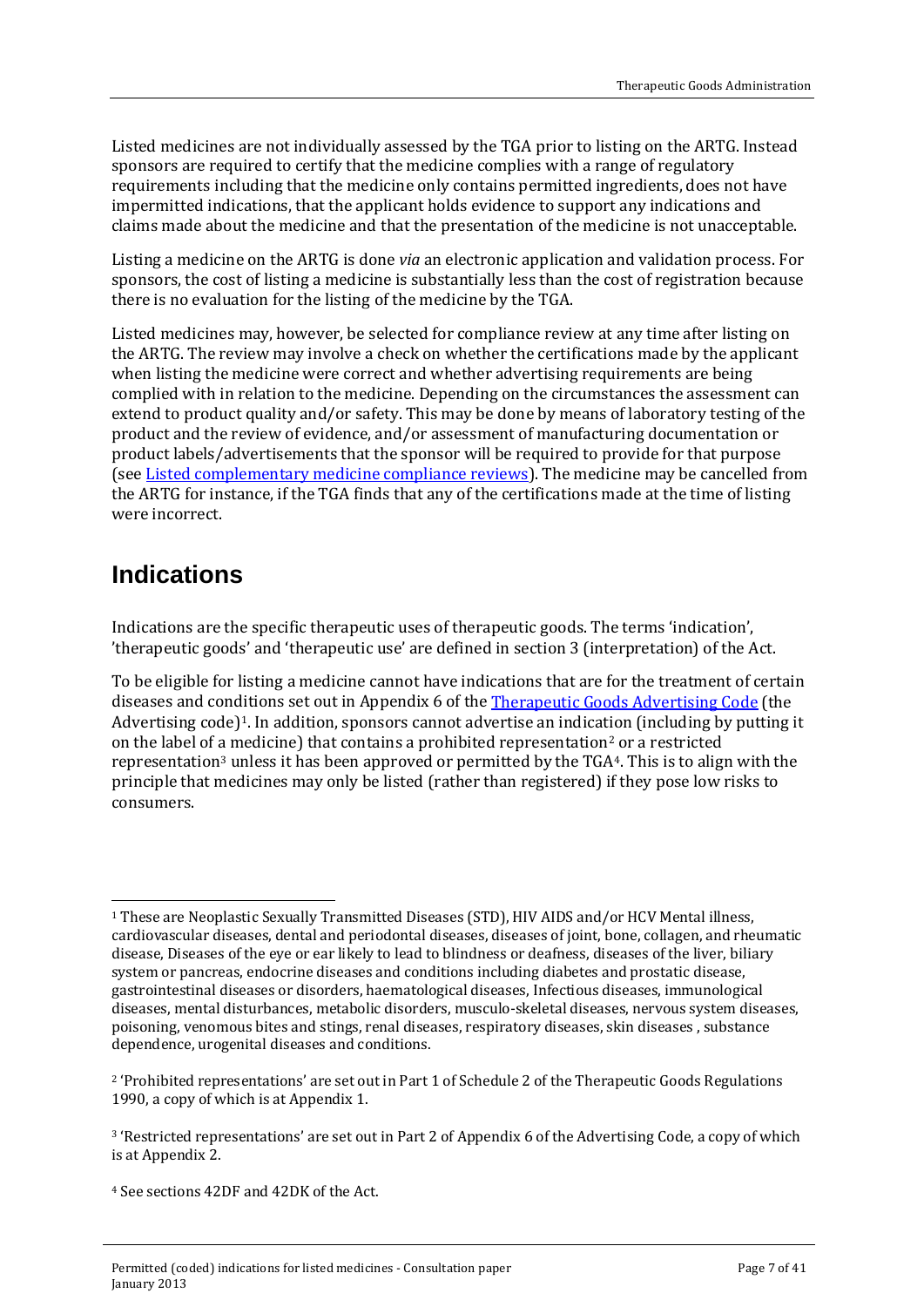Generally speaking a restricted representation is a reference, expressly or by implication, to serious forms of diseases, conditions, ailments or defects. 'Serious' means forms of diseases, conditions, ailments or defects that are:

- generally accepted not to be appropriate to be diagnosed and/or treated without consulting a suitably qualified healthcare professional; and/or
- generally accepted to be beyond the ability of the average consumer to evaluate accurately and to treat safely without regular supervision by a qualified healthcare professional.

Thus indications that do not involve the treatment of the diseases and conditions set out in Appendix 6 but do contain a restricted or prohibited representation cannot lawfully be advertised for listed medicines without express TGA approval for their advertising.

An indication itself can pose a risk to consumers if, for example, when included in advertising, it may lead a consumer to attempt to self-treat a condition that cannot be diagnosed accurately or treated safely without the assistance of an appropriately qualified healthcare practitioner.

It is an offence for a sponsor to advertise a listed medicine for an indication other than the indication accepted for the listing of the medicine on the ARTG.

It is also a condition of listing that the sponsor of a listed medicine will not, by any means, advertise the goods for an indication other than those accepted for the listing of the medicine on the ARTG.

#### <span id="page-7-0"></span>**Legislative basis for listing a medicine on the ARTG for supply in Australia**

Listable medicines for supply in Australia are listed on the ARTG under section 26A of the Act. Export only medicines are listed under section 26. **This consultation paper addresses indications in relation to medicines listed under section 26A only.** 

Only medicines that are 'eligible for listing' i.e. satisfy the criteria set out in Part 1 (Listable goods) of Schedule 4 to the Therapeutic Goods Regulations 1990 (the Regulations) can be included in the ARTG as listed medicines. These include that the medicine's indications are not for the treatment of a disease, condition, ailment or defect referred to in footnote 1.

When applying for listing of a medicine under section 26A of the Act the applicant must certify, among other things, that the medicine is eligible for listing. The medicine can be cancelled from the ARTG if that certification is not correct.

## <span id="page-7-1"></span>**Reforming the regulation of listed medicines**

The reforms proposed in this paper are part of reforms the TGA is progressing to improve community knowledge about listed medicines and confidence in their safety and quality. The reforms are intended to: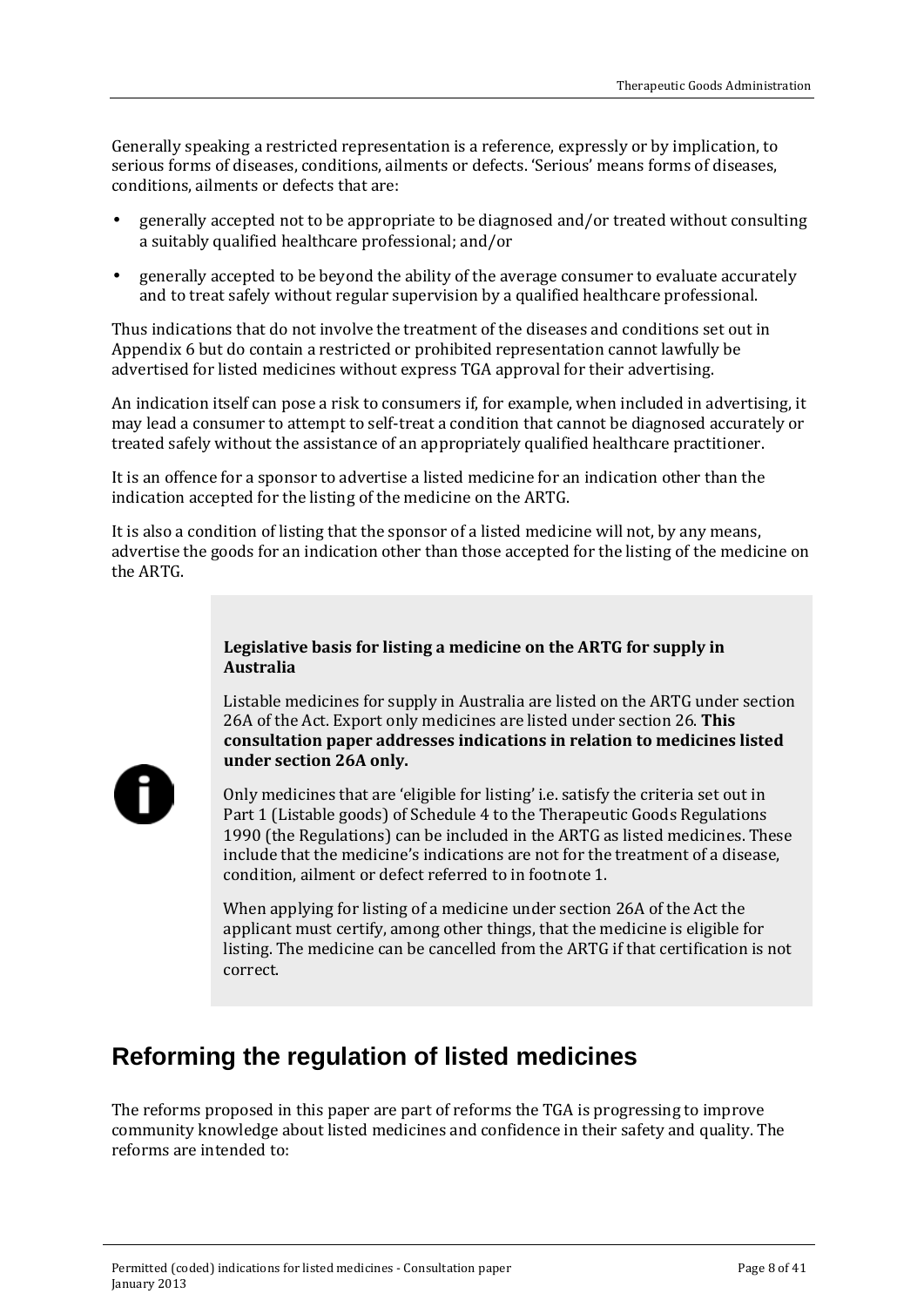- ensure that the TGA effectively informs the community of its role in providing timely access to the therapeutic goods that Australians need, and that they meet appropriate standards of quality and safety
- clarify requirements for sponsors of listed medicines, including that they hold evidence to support claims made in relation to those medicines
- improve the Australian community's understanding of the TGA's regulatory processes and decisions in relation to medicines; and
- enhance the integrity and transparency of the regulatory framework for listed medicines to ensure that it remains adaptable to community and industry expectations.

The reforms are part of the [TGA reforms: A blueprint for TGA](http://www.tga.gov.au/about/tga-reforms-blueprint.htm)'s future ("the Blueprint"). They include a number of recommendations from the Auditor-General['s Report on Therapeutic Goods](http://www.anao.gov.au/Publications/Audit-Reports/2011-2012/Therapeutic-Goods-Regulation-Complementary-Medicines)  [Regulation: Complementary Medicines](http://www.anao.gov.au/Publications/Audit-Reports/2011-2012/Therapeutic-Goods-Regulation-Complementary-Medicines) ("the Auditor-General's Report") and the 'Informal Working Group Examining Complementary Medicines Regulation' (the Complementary Medicines Working Group).

The reforms will initially focus on the recommendations from the Auditor-General's report and the recommendations will be implemented through projects on the following themes:

- 1. [Key regulatory guidance materials](http://www.tga.gov.au/industry/cm-reforms-key-guidance-materials.htm)
- 2. Permitted (coded) [indications](http://www.tga.gov.au/industry/cm-reforms-standard-indications.htm) (the subject of this consultation paper)
- 3. [Publishing outcomes of post-market reviews](http://www.tga.gov.au/industry/cm-reforms-publish-reviews.htm)
- 4. [Using risk profiles in post-market reviews](http://www.tga.gov.au/industry/cm-reforms-risk-profiles.htm)
- 5. [Investigation processes for advertising breaches](http://www.tga.gov.au/industry/cm-reforms-advertising-breaches.htm)

Additional recommendations included in the **Blueprint** also impact upon complementary medicines regulation and will lead to further projects in the future.

This paper is concerned with the permitted (coded) indications project.

## <span id="page-8-0"></span>**Permitted (coded) indications project**

The permitted (coded) indications project began as a joint initiative of the TGA and industry to expand the list of permitted indications for listed medicines. The Auditor-General's report recommended that the TGA should finalise work on the project in order to limit the entry of inappropriate indications in the ARTG.

When listing a medicine on the ARTG *via* the electronic listing facility (ELF), sponsors may either select indications from a list or use a "free text" field to describe indications in their own words. The Auditor-General found that unlimited use of the free text field permits the inclusion of inappropriate or misleading claims and indications being entered on the ARTG[5.](#page-8-1)

In order to ensure that only those indications that are appropriate for use in listed medicines can be used, the TGA proposes to remove the free-text option in ELF. Applicants for listing will be required to select from a list of what is proposed to be called 'permitted' indications. This list

<span id="page-8-1"></span>j <sup>5</sup> See paragraphs 14, 26, 3.44, 3.50, 3.56, 3.58 and 3.61, of ANAO report

Permitted (coded) indications for listed medicines - Consultation paper January 2013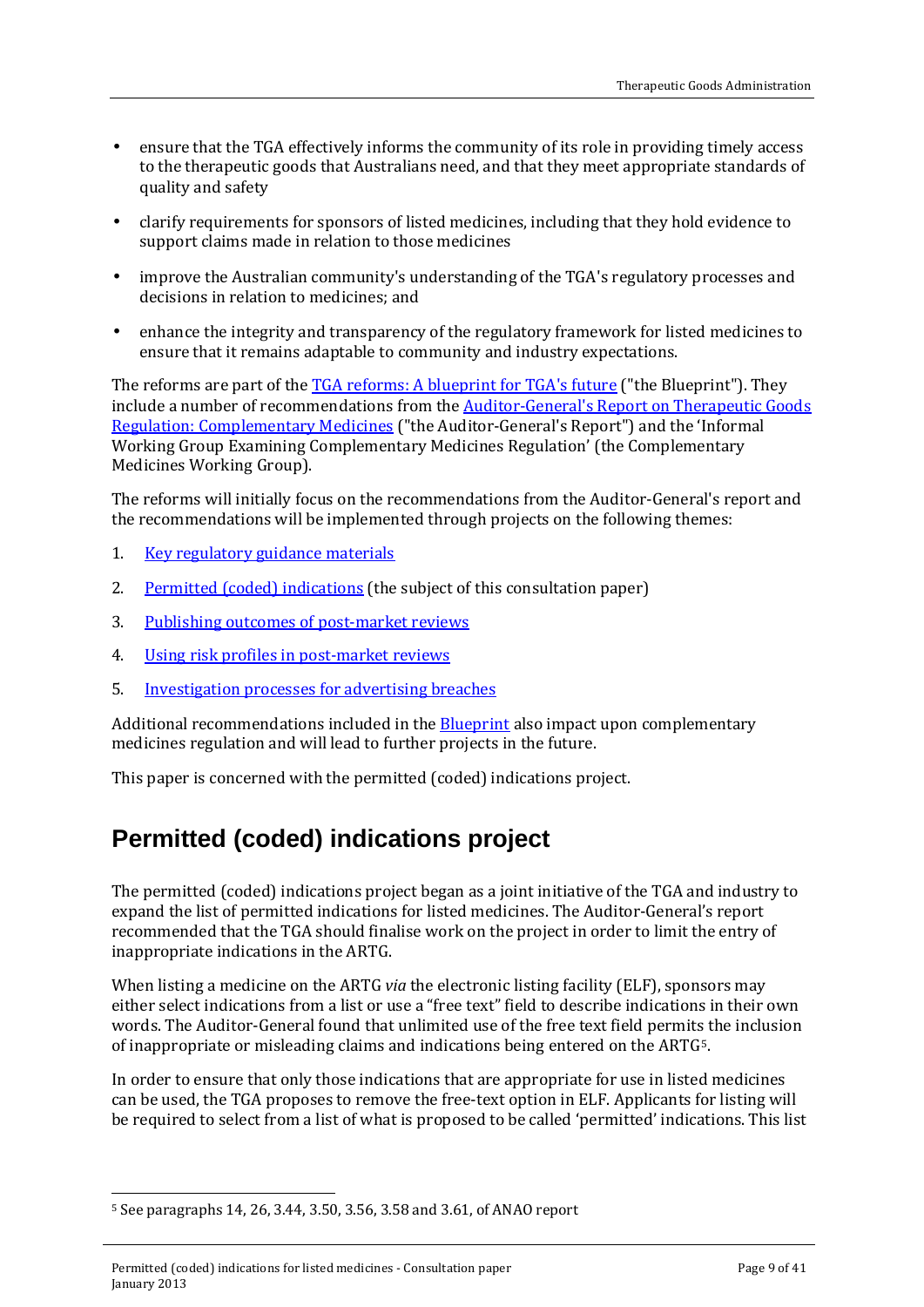is expanded to ensure that it is comprehensive and only includes indications that are consistent with the low risk profile intended for listed medicines.

Removing the free-text option will limit indications to those that are appropriate for listed medicine thus providing clarity and consistency to consumers about the health benefits of listed medicines. An inappropriate indication implying efficacy for a serious condition (or a condition that can evolve into a serious condition) can lead consumers to delay seeking medical attention. This may have serious consequences and this scheme of permitted indications is designed to reduce that risk.

The list at Attachment 1 is a consolidation of indications currently available for use in ELF, industry input received via the Office of Complementary Medicines Industry Consultation Group (OICG) and appropriate indications sourced from Health Canada monographs, European Medicines Agency monographs and Japanese Foods with Nutrient Function Claims.

## <span id="page-9-0"></span>**About this consultation**

## <span id="page-9-1"></span>**What are the objectives of the consultation?**

The primary objective of this consultation is to seek stakeholders views on the proposed changes by the TGA to improve the integrity of the listing process for complementary medicines. The TGA recognises that the proposed changes described in this consultation paper will affect sponsors of listed complementary medicines and sunscreens by limiting their current ability to describe their own 'indications' for inclusion in the ARTG. Any such change to descriptions will affect consumers who use listed medicines.

Feedback received from stakeholder groups as part of this consultation will be used to determine an appropriate strategy to implement the changes in a way that achieves the outcome with the least possible inconvenience.

In order to do this, the TGA needs to understand the possible impacts of the proposed changes for consumers and sponsors. Through this consultation the TGA would like to:

- identify issues that might be faced by these different stakeholder groups as a result of the change; and
- use feedback received to make decisions on the final scope and content of the proposed changes and to help devise appropriate mechanisms to implement the changes.

## <span id="page-9-2"></span>**What is outside the scope of the consultation?**

The following matters are outside the scope of the proposed changes outlined in this consultation paper:

- evidence required to be held by sponsors to support indications of listed medicines and t. claims made in relation to listed medicines
- current processes used to conduct compliance reviews of listed complementary medicines
- medicines listed on the ARTG under section 26 of the Act (e.g. export only medicine)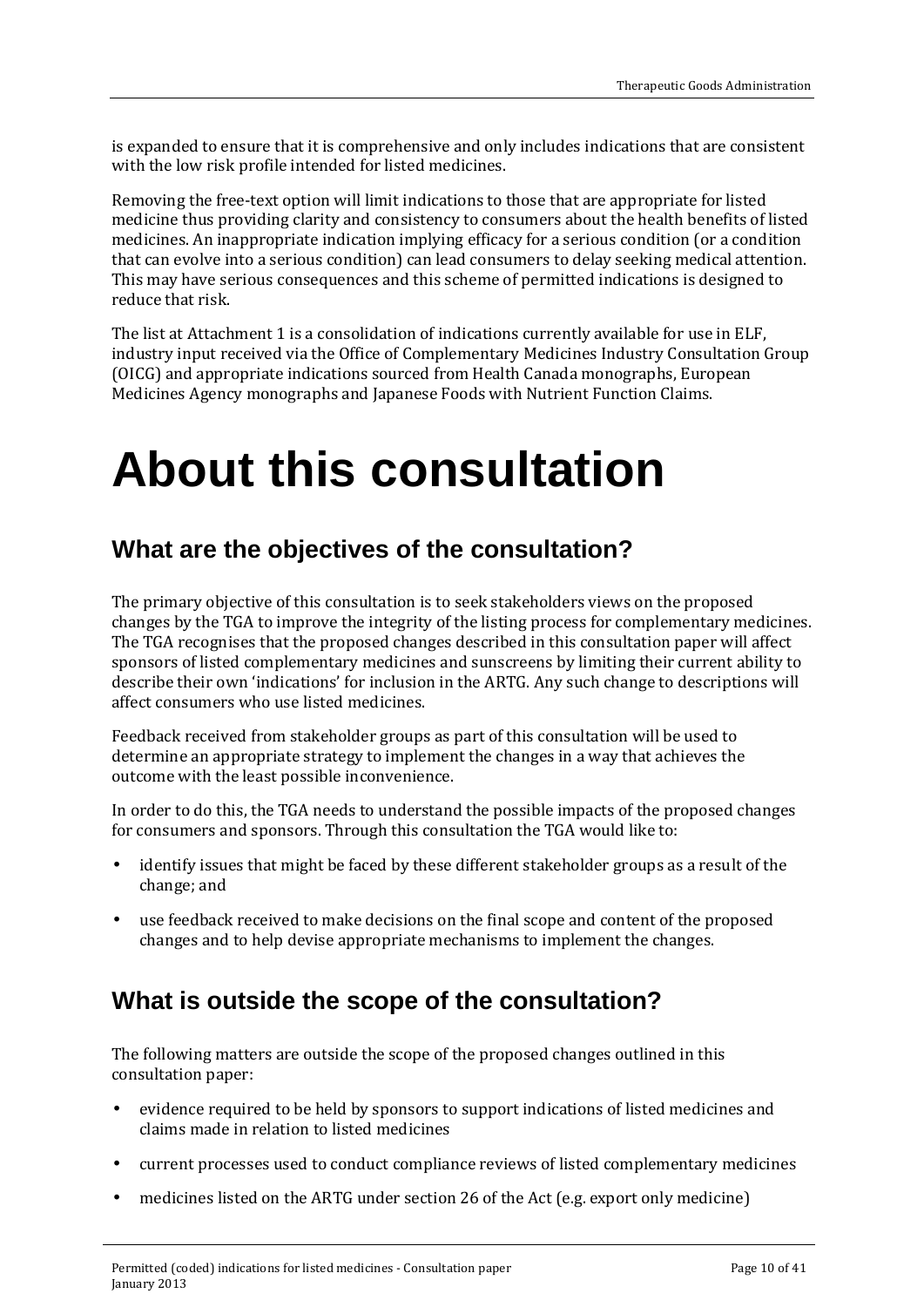- exempt medicines; and
- any other matter that is NOT directly related to the changes proposed in this document.

Any submissions received that are not directly related to the changes proposed in this document will not be considered as part of the consultation. They may be noted for future reference.

## <span id="page-10-0"></span>**Have your say**

The TGA is seeking feedback on the proposed changes to the method in which indications are included on the ARTG for listed medicines. Interested stakeholders are encouraged to provide a response to the general questions relating to the proposed regulatory changes. Stakeholders may respond to as many or as few of the questions as they wish and may provide additional information on issues not covered by the questions.

In addition to responses to the general questions for the proposed changes, the TGA is seeking industry specific information on the key issues of this consultation. In particular for each of the issues, industry and other interested stakeholders are invited to review and comment on the relevant recommendations. Responses should include:

- Whether or not you support the proposed changes. If you do not support a change, you may make suggestions for an alternative acceptable to you and provide a rationale for the commentary.
- An assessment of how the proposed change will impact on you or your business. That is, what are the likely benefits or costs to you or your business (these may be financial or nonfinancial). If possible, please attempt to quantify these costs and benefits.

Submissions to the general questions and industry specific information should be lodged electronically to  $ocm@tga.gov.au$ . The closing date for submissions is 5pm 15 March 2013.

## <span id="page-10-1"></span>**What will the TGA do with your comments?**

Submissions will be acknowledged as they are received. All submissions received will be placed on the TGA's internet site, unless marked confidential following the consultation process. Any confidential material contained within your submission should be provided under a separate cover and clearly marked 'for official use only'. Reasons for a claim to confidentiality must be included in the space provided on the TGA submission coversheet.

For submissions made by individuals, all personal details other than your name will be removed from your submission before it is published on the TGA's Internet site.

In addition, a list of parties making submissions will be published. If you do not wish to be identified with your submission, you must specifically request this in the space provided on the submission coversheet.

At the close of the consultation period, the TGA will collate and analyse submissions on matters that are within the scope of this consultation. An update on the progress of the review and expected timeframes for the TGA response to the comments received will be provided on the TGA website after the close of the consultation period.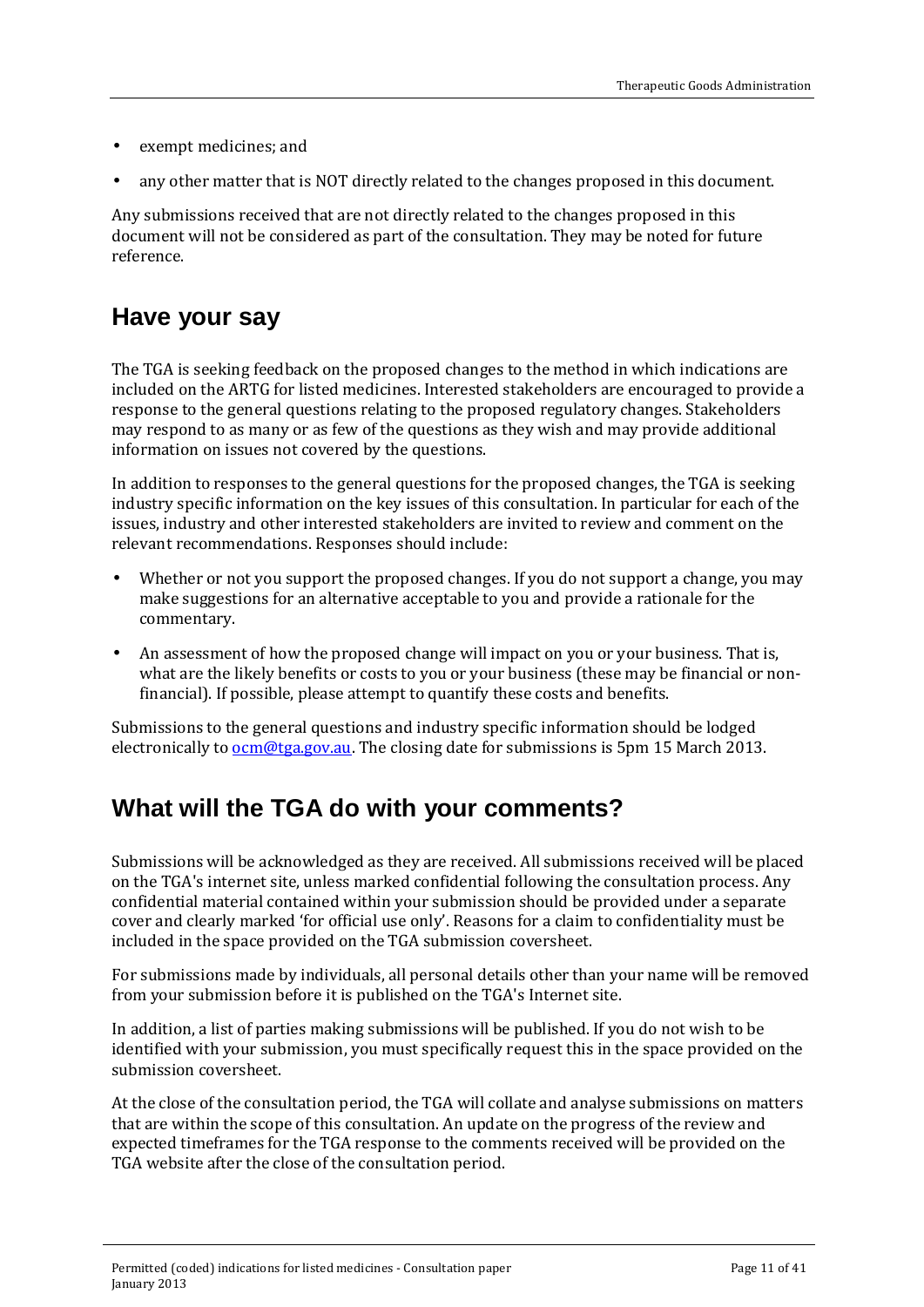The TGA will make any refinements or amendments to the proposed changes as appropriate. The outcomes of these considerations will be published on the TGA website.

## <span id="page-11-0"></span>**Proposed changes**

The reforms described in this consultation paper include:

- clarify the regulatory parameters for indications that will be permitted for medicines listed under section 26A of the Act
- removal of the ability for sponsors to use free text in ELF to describe indications for medicines listed under section 26A of the Act
- development a list of standardised, structured, coded indications that is:
	- consistent with the regulatory parameters for permitted indications
	- sufficiently comprehensive to allow sponsors to select appropriate indications for their products; and
- allow for new indications to be added to the permitted indications list from time to time.

### <span id="page-11-1"></span>**Permitted indications for listed medicines**

In order for an indication to be included in the list of indications that will be permitted for medicines listed under section 26A of the Act an indication:

- will need to describe a specific therapeutic use  $\mathbf{r}$
- may refer to health maintenance and/or health enhancement
- may refer to the prevention of a dietary deficiency  $\mathbf{r}$
- may refer to a disease, ailment, defect, injury or health state provided it is self-diagnosable and self-manageable; and
- may refer to a disease or ailment that is not self diagnosable, but has been previously diagnosed by a suitably qualified healthcare professional provided that the "medically diagnosed" condition is able to be continuously evaluated accurately and managed safely by an average consumer without the assistance from, and supervision by, a suitably qualified healthcare professional.

Statements about a medicine that do not convey a therapeutic use are not indications. *'*Therapeutic use' is defined in section 3(1) of the Act as use in or in connection with:

- $\mathbf{r}$ (a) preventing, diagnosing, curing or alleviating a disease, ailment, defect or injury in persons; or
- (b) influencing, inhibiting or modifying a physiological process in persons; or
- (c) testing the susceptibility of persons to a disease or ailment; or
- (d) influencing, controlling or preventing conception in persons; or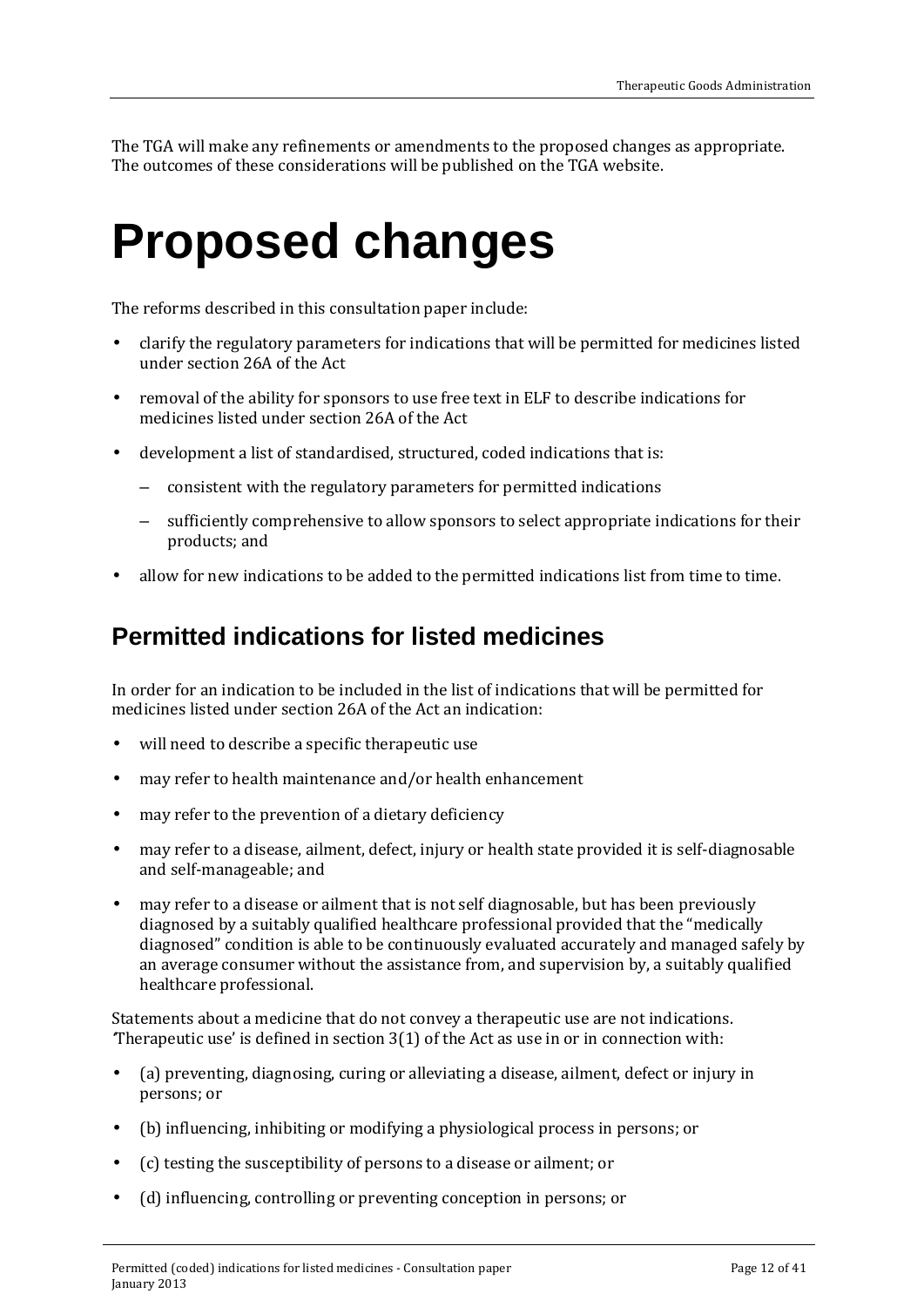- (e) testing for pregnancy in persons; or l,
- (f) the replacement or modification of parts of the anatomy in persons. ä,

Thus the following kinds of statements or claims are not likely to be 'indications':

- statements referring to supplementation with vitamins, minerals or other essential  $\mathcal{L}^{\mathcal{L}}$ nutrients
- statements referring to 'practitioner dispensing only' note the statement 'for practitioner dispensing only' may continue to be included in the ARTG entry of a listed medicine as a 'label disclaimer'
- statements that just describe the mechanism of action of a substance/nutrient; and
- statements that describe a physiological function but do not 'influence, modify or inhibit' a physiological process.

#### **Statements that are not indications are not required to be included on the ARTG in order to be used on product labels and during advertising campaigns.**

Indications that relate to a disease, ailment, defect or condition generally accepted to be beyond the ability of a consumer to diagnose or evaluate accurately and/or manage safely without the intervention and/or supervision of a suitably qualified healthcare practitioner will not be included in the list of permitted indications.

The diagram included at Appendix 3 provides guidance for determining whether an indication is appropriate for use in listed medicines. Examples are provided in Table 1 below.

| <b>Statement</b>                                                     | Is this an 'indication'?                                                                                                                                                                                                                                                |
|----------------------------------------------------------------------|-------------------------------------------------------------------------------------------------------------------------------------------------------------------------------------------------------------------------------------------------------------------------|
| Fast action formula. Tested for heavy<br>metals.                     | No: Not for therapeutic use. Statements relate to the<br>properties of the product. Not required to be included in the<br>ARTG entry. Can be included on product labels and<br>advertising if sponsor holds evidence to support such<br>statements.                     |
| (Substance x) is a natural component of (a<br>cell, tissue or organ) | No: Structure/function statement that does not 'inhibit,<br>modify or influence' a physiological process. Not required to<br>be included in the ARTG entry. Can be included on product<br>labels or advertising if sponsor holds evidence to support<br>such statement. |
| Promotes the absorption of phosphorus                                | No: The statement may imply 'modifying a physiological<br>processes'. However it is not evident that it is linked to a<br>meaningful health benefit.                                                                                                                    |
| For practitioner dispensing only                                     | No: Not for therapeutic use therefore not an indication. This<br>statement refers to how a listed medicine may be made<br>available to consumers. This statement may be included in<br>the ARTG entry of a listed medicine as a 'label disclaimer'.                     |

#### **Table 1 – Parameters for Permitted Indications**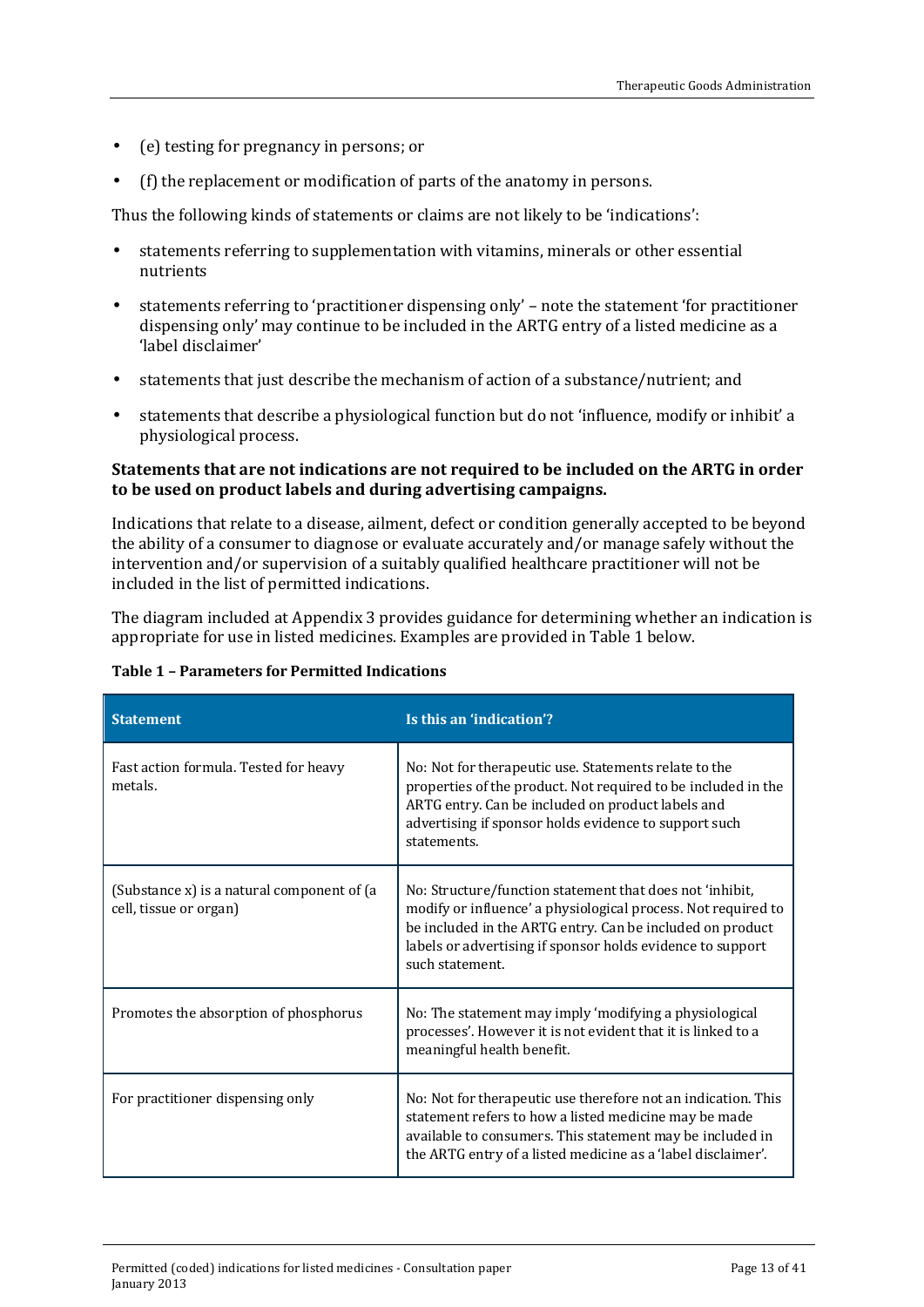| <b>Indication</b>                                                    | Is this indication suitable for use in relation to listed<br>medicines?                                                                                                                                                                               |
|----------------------------------------------------------------------|-------------------------------------------------------------------------------------------------------------------------------------------------------------------------------------------------------------------------------------------------------|
| Relieves the symptoms of or<br>manages/treats cardiovascular disease | No: Cardiovascular disease is not appropriate to be.<br>diagnosed and treated without the supervision of a suitably<br>qualified healthcare professional. Not suitable for use in<br>listed medicines. Cannot be associated with listed<br>medicines. |
| Relieves the symptoms of cold                                        | Yes                                                                                                                                                                                                                                                   |

## <span id="page-13-0"></span>**Structure, type and coding of permitted indications**

#### <span id="page-13-1"></span>**Structure of permitted indications**

As described in section 'Permitted indications for listed medicine' an indication, in relation to therapeutic goods, must describe the specific therapeutic use(s) of the goods.

Permitted indications proposed for listed medicines will generally be structured to have two elements:

- 1. a nominated action or effect (such as reduces, prevents, improves, maintains, or stimulates); and
- 2. a defined target (such as a biological factor or process, a health state or a clinical condition).

Additional qualifying terms may be included to provide information relating to the context of therapeutic use (e.g. within a particular traditional health paradigm or a particular subset of the population) or the specific qualities of the action or effect (e.g. rapid or sustained) or target (e.g. acute, mild or persistent). Indications can generally be schematically represented in the following way:

#### **(CONTEXT) to/for the**  $(Q_A)$  **ACTION of**  $(Q_T)$  **TARGET**

Where:

CONTEXT = contextual qualifier where appropriate

ACTION = action, outcome or effect

TARGET = the clinical condition, health status or biological factor

 $Q_A$  = action qualifier if appropriate

 $Q_T$  = target qualifier if appropriate.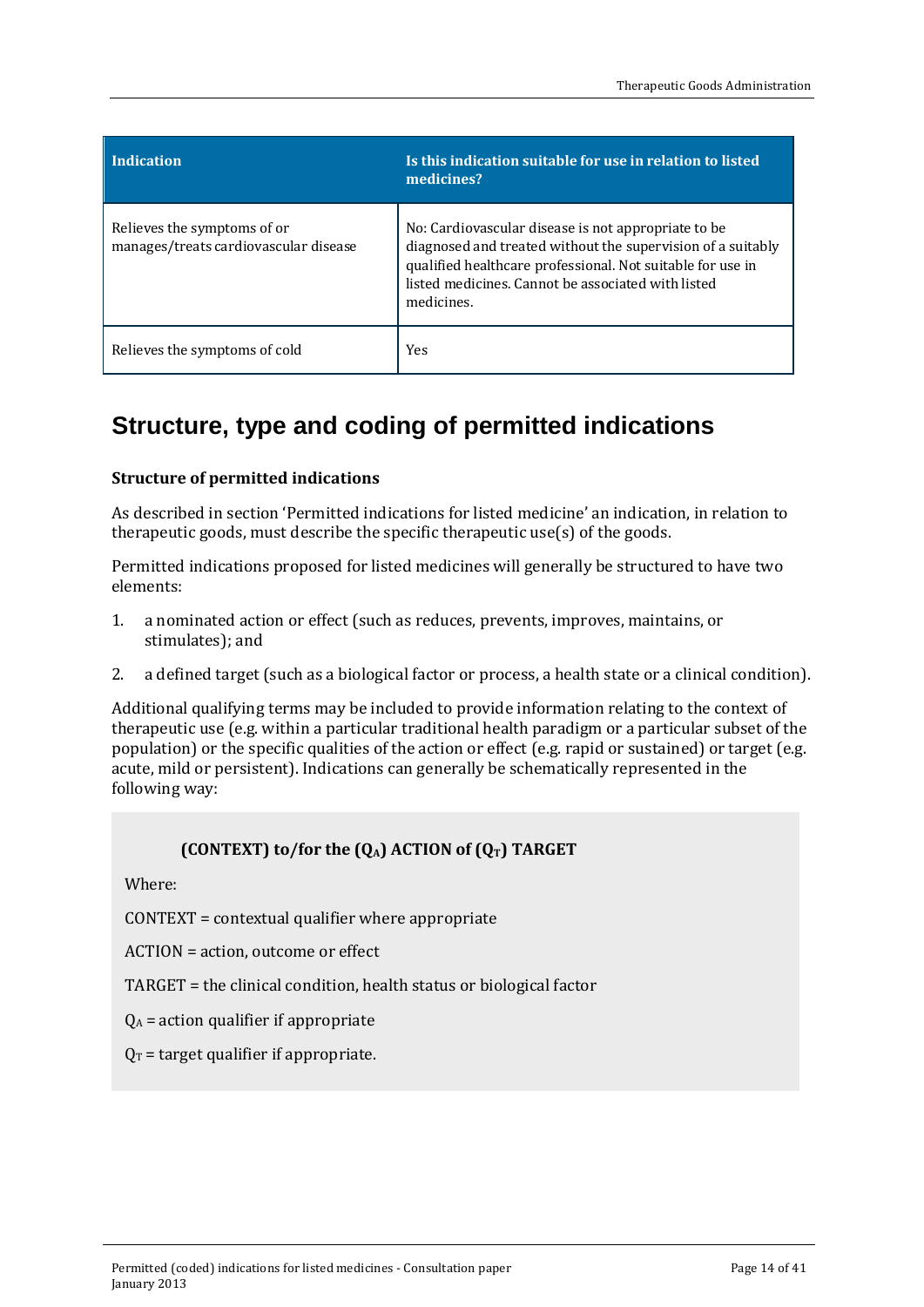#### <span id="page-14-0"></span>**Example Indications**

'**Traditionally used in Herbal Medicines**' (*context*) to **reduce** (*action*) the **duration** (*target qualifier*) of **cough** (*target*)

For the **temporary** (*action qualifier*) **relief** (*action*) of **mild to moderate** (*target qualifier*) **headache** (*target*)

Several indications (eg antioxidant) that are not in the form of structure described above have been widely used for listed medicines and are well understood by consumers. These indications are retained and have been included in the list of permitted indications for consultation (Attachment 1).

#### <span id="page-14-1"></span>**Type of permitted indications**

#### *Types of permitted indications according to types of health benefit*

In broad terms, indications may target biological factors or processes, health states or clinical conditions. Indications can be conveniently separated into three clusters targeting: a generally healthy state; risk reduction/prevention; and illness.

#### *Cluster 1: Health indications*

Health indications target healthy individuals and assist in maintaining or improving their state of health and wellbeing. Well-being, wellness and health are complex states and do not just refer to the absence of illness.

The health indication cluster includes the following types of indications:

- **Health maintenance**: normal physiological effects of nutrients and other substances in growth, development and normal functions of the body.
- **Health enhancement**: specific beneficial effects of nutrients and other substances on physiological and psychological activities beyond their role in normal growth, development and normal functions of the body.

#### *Cluster 2: Risk Reduction and prevention indications*

Risk reduction/prevention indications target individuals at risk of illness and partially or completely reduce the risk. The risk reduction/prevention indication cluster includes the following types of indications:

- **Risk Reduction**: favourable modification of a known risk factor for a specified illness,  $\mathbf{r}$ condition, disease or disorder.
- **Prevention**: prevents the development of a named condition.

#### *Cluster 3: Illness indications*

Illness indications target individuals suffering an illness (condition, disease or disorder). The illness claim cluster includes the following types of claims:

**Management**: sole agent or contributing factor in the control of an illness such that morbidity is decreased and quality of life improved without resolution of the illness.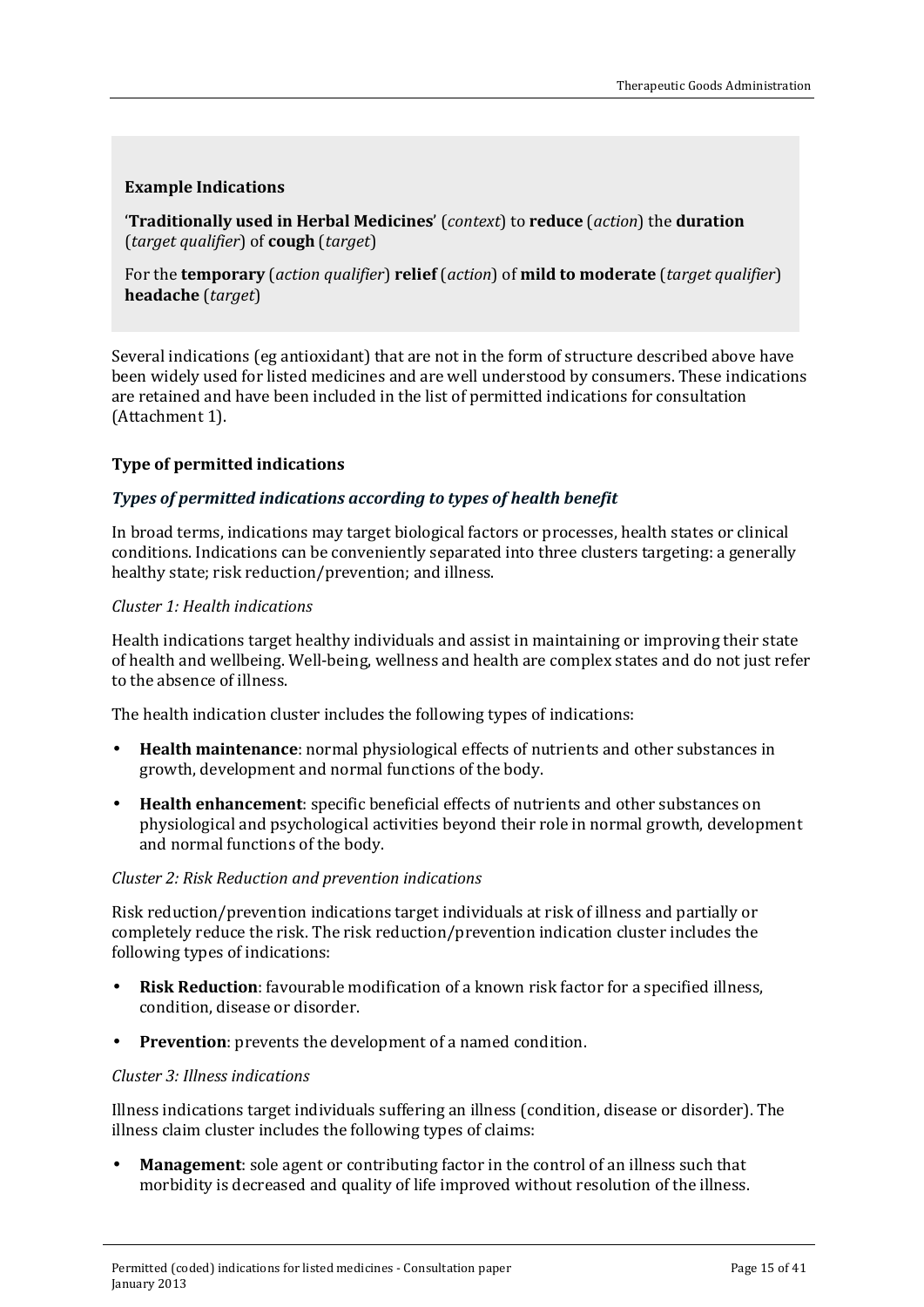**Symptom relief:** reduces the frequency, duration and/or severity of a symptom or cluster of symptoms associated with a named illness.

|  |  | Table 2: Example of indications for clusters 1, 2 and 3 |  |  |
|--|--|---------------------------------------------------------|--|--|
|--|--|---------------------------------------------------------|--|--|

| <b>Example of indications for clusters 1, 2 and 3</b> |                                                      |  |  |  |
|-------------------------------------------------------|------------------------------------------------------|--|--|--|
| <b>Cluster 1</b>                                      |                                                      |  |  |  |
| Maintenance indications:                              | (Context) to/for the $(Q_A)$ maintenance of $(Q_T)T$ |  |  |  |
| Enhancement indications:                              | (Context) to/for the $(Q_A)$ enhancement of $(Q_T)T$ |  |  |  |
| <b>Cluster 2</b>                                      |                                                      |  |  |  |
| Reduction indications:                                | (Context) to/for the $(Q_A)$ reduction of $(Q_T)T$   |  |  |  |
| Prevention indications:                               | (Context) to/for the $(Q_A)$ prevention of $(Q_T)T$  |  |  |  |
| Cluster3                                              |                                                      |  |  |  |
| Management indications:                               | (Context) to/for the $(Q_A)$ management of $(Q_T)T$  |  |  |  |
| Symptomatic relief indications                        | (Context) to/for the $(Q_A)$ relief of symptoms of T |  |  |  |

#### *Types of permitted indications according to types of evidence*

Indications are classified into 'scientific indications' or 'traditional indications' according to the type of supporting evidence that may exist in relation to the relevant therapeutic use. Scientific and traditional indications are fundamentally different; scientific indications are efficacy based, while traditional indications refer to a tradition of use within a particular paradigm.

Traditional indications must state that the health benefit is based exclusively on long-term use and experience. This information should be included in the form of a contextual qualifier.

Terms used in traditional permitted indications must be true, valid, not misleading, comprehensible to consumers and consistent with those referenced in the evidence of traditional use source. In cases where the traditional terminology may be unclear to consumers, the information should be communicated using appropriate conventional terminology.

#### <span id="page-15-0"></span>**Examples: Expressing health benefit based on long term use or experience**

'Used traditionally in native American medicine for the relief of coughs and colds'.

'Used traditionally in Chinese Medicine to relieve pain'.

'Traditionally used in Herbal Medicine as an expectorant to relieve coughs'.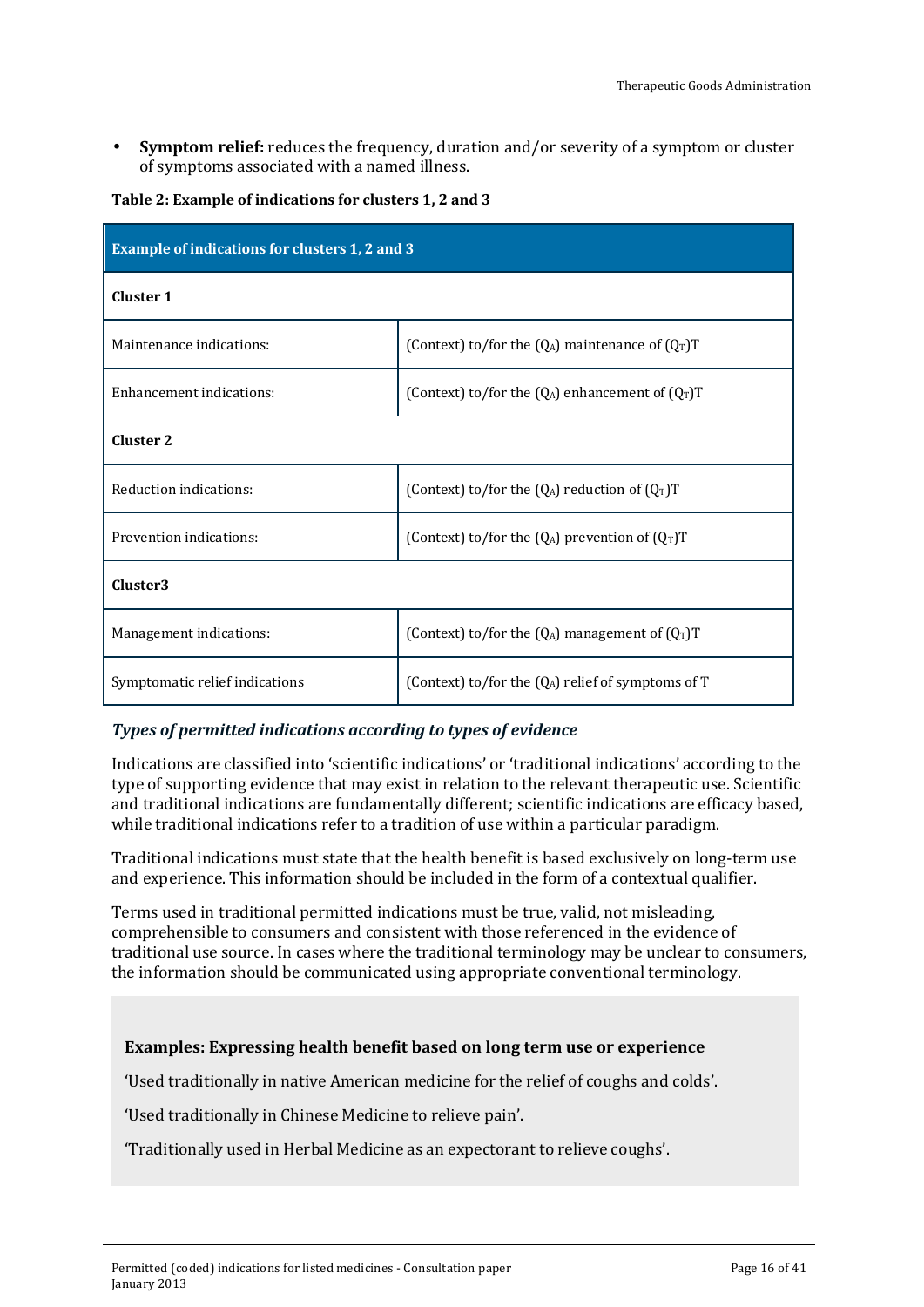#### <span id="page-16-0"></span>**Coding permitted indications**

All permitted indications for use in ELF need to have a 'computer code'. Coding of permitted indications is readily achievable if indications are aligned with the schematic representation of a permitted indication provided above:

#### **(CONTEXT) to/for the**  $[Q_A]$  **ACTION of**  $[Q_T]$  **TARGET**

The code for a permitted indication is of the following format:



The TGA proposes to code all permitted indications in a manner that is broadly consistent with the World Health Organization's International Classification of Diseases system (ICD) 10 to maximise the capacity of the ELF system to cater for new permitted indications and to make it easier for a sponsor to search the available list.

The ICD is the world's standard diagnostic tool for epidemiology, health management and clinical purposes. This includes the analysis of the general health situation of population groups. It is used to monitor the incidence and prevalence of diseases and other health problems. It is used to classify diseases and other health problems recorded on many types of health and vital records including death certificates and health records.

The ICD groups conditions according to system into 22 chapters (from A-U). Each chapter then provides a number code for conditions falling within that system (from 00-99). Conditions may then be further subdivided according to aetiology.

Details in relation to coding a permitted indication are included in Appendix 4.

#### **Consultation: General questions on structure, type and coding of permitted indications:**

1. Please comment on any specific issues or benefit in relation to the structure, type and coding of permitted indications.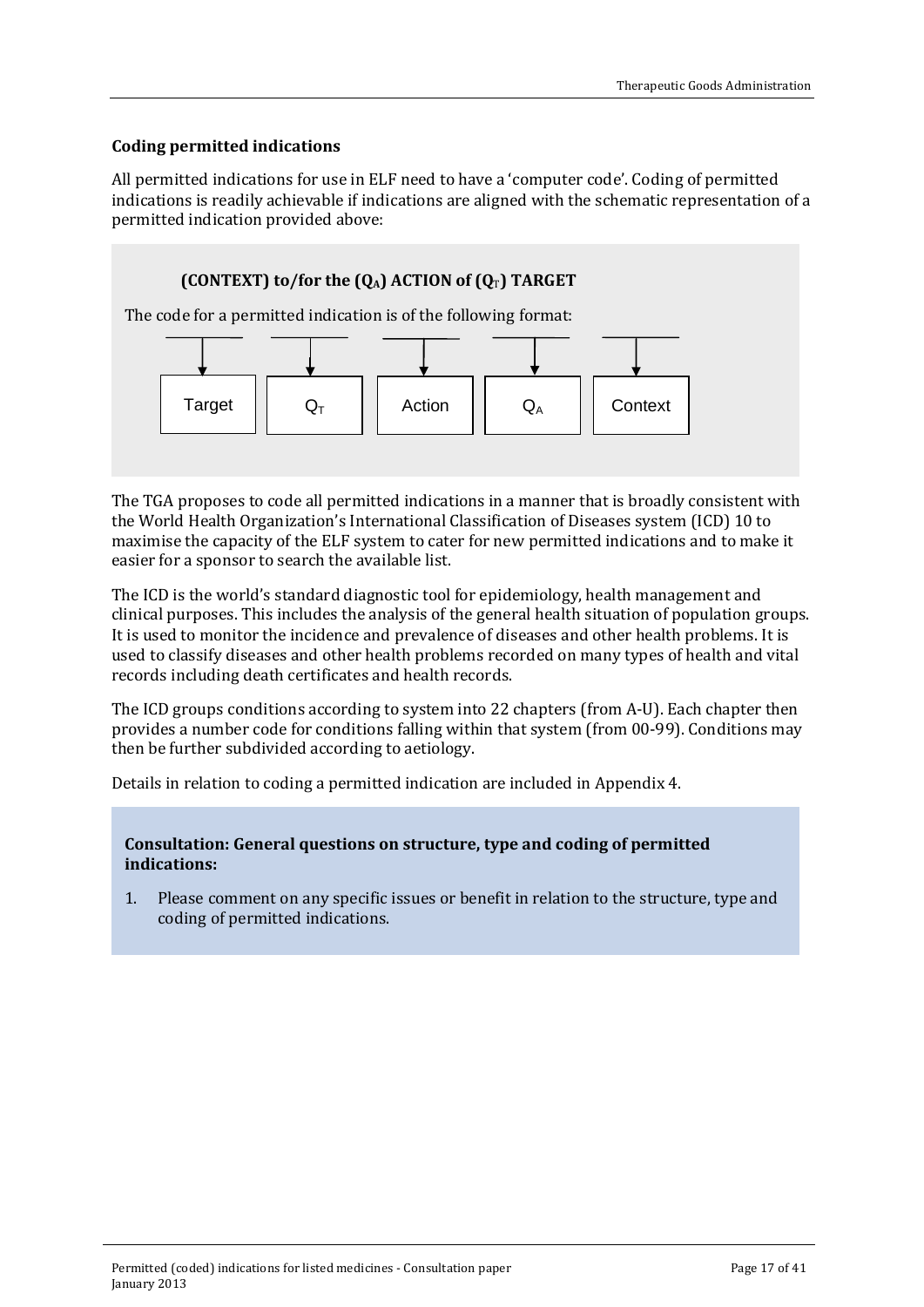### <span id="page-17-0"></span>**The relationship between indications included on the ARTG and statements on product labels and other advertisements**

Under section 3(1) of the Act an advertisement, in relation to therapeutic goods, includes any statement, pictorial representation or design, however made, that is intended, whether directly or indirectly, to promote the use or supply of the goods.

Indications for a listed medicine are likely to be included on the product label (indication statements) along with other statements or other claims (non-indication statements/claims). It is common for a product label and advertisements to include non-indication statements/claims that are intended to promote the use or supply of the medicine.

At the time that a medicine is listed in the ARTG under section 26A of the Act, the sponsor must certify that it holds information or evidence to support any claim (including indications) made in



relation to the medicine[6](#page-17-2). It is also a condition of listing that the sponsor holds that information or evidence at all times that the medicine remains listed on the ARTG and can provide it to the TGA if requested to do so<sup>7</sup>.

Both the label and other advertisements that promote the product directly to consumers (including indications, product performance statements, brand names, and promotional images) must comply with advertising requirements set out in Part 5-1 of the Act and the [Advertising](http://www.tga.gov.au/industry/legislation-tgac.htm)  [Code\)](http://www.tga.gov.au/industry/legislation-tgac.htm).

The general labelling requirements for medicines regulated in Australia by the TGA are specified in [Therapeutic Goods Order No. 69 \(](http://www.tga.gov.au/industry/legislation-tgo.htm)TGO 69) – General requirements for labels for medicines and in the document [Required Advisory Statements for Medicine Labels](http://www.tga.gov.au/industry/labelling-rasml.htm) (RASML).

#### <span id="page-17-1"></span>**Indication Statements**

An essential component of the Blueprint reforms is to improve access to information that assists consumers in their healthcare decision making. Information on the label or in advertisements of listed medicines must not be misleading and must provide useful information that assists consumers in making informed choices about self-care.

It is an offence under the Act to advertise therapeutic goods for an indication that has not been accepted in the ARTG in relation to the medicine. It is also a condition of listing that the sponsor of a listed medicine must not, by any means, advertise the medicine for an indication other than those accepted in relation to the inclusion of the medicine on the ARTG.

<span id="page-17-2"></span>j <sup>6</sup> See paragraph 26(2)(j) of the Act

<span id="page-17-3"></span><sup>7</sup> See subsection 28(6) of the Act.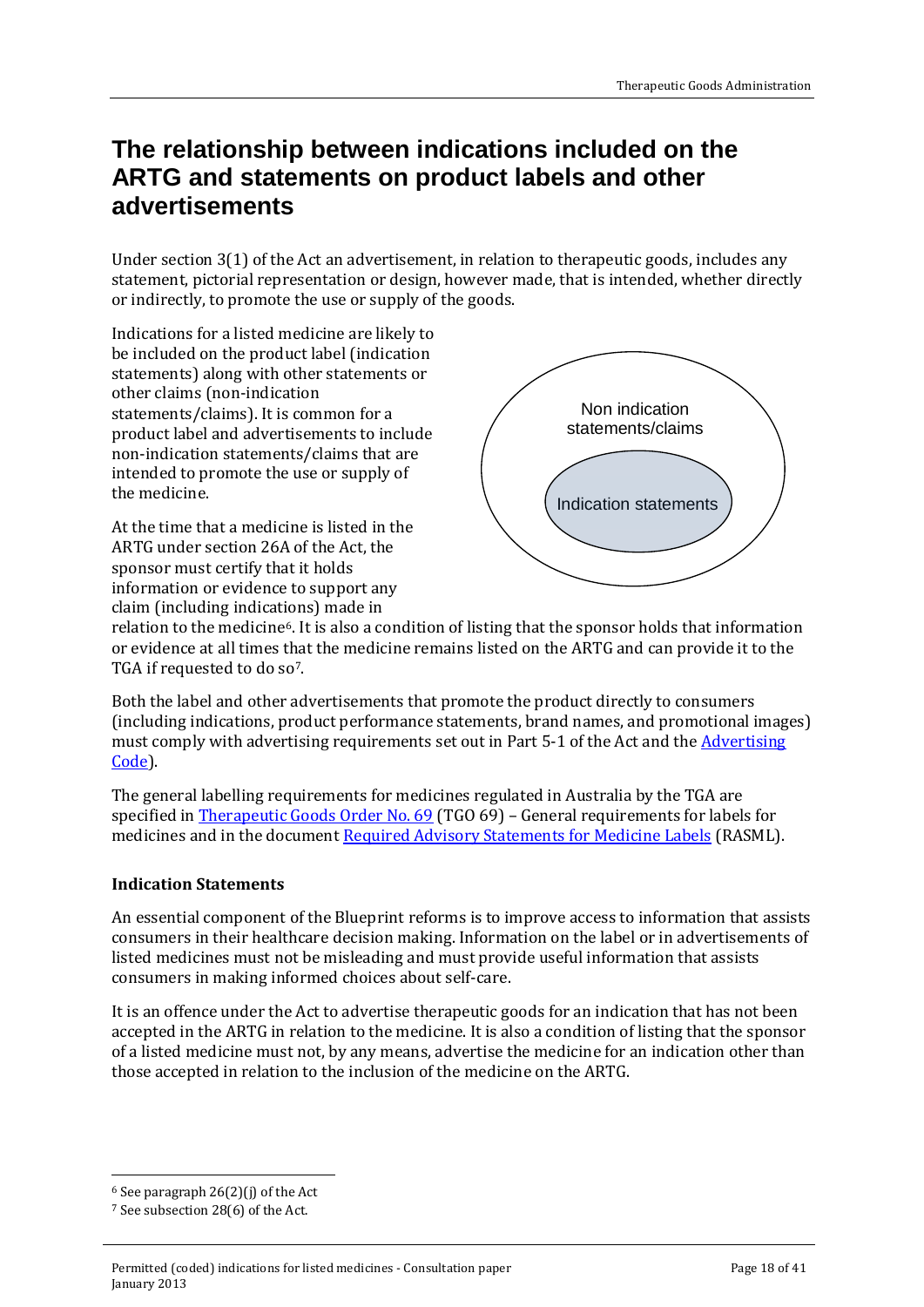Section 22(5) of the Act provides that a person commits an office if:

- (a) the person, by any means, advertises therapeutic goods for an indication; and
- (b) the therapeutic goods are included in the ARTG; and



(c) the indication is not an indication accepted in relation to that inclusion.

Listing of a good in the ARTG under section 26A of the Act is subject to a condition that the sponsor must not, by any means, advertise the medicine for an indication other than those accepted in relation to the inclusion of the medicine in the ARTG.

Section 30 of the Act provides grounds for cancelling a medicine from the ARTG if the sponsor has refused or failed to comply with a condition to which the inclusion of the goods is subject.

Sponsors therefore need to be aware that they risk committing an offence or having their product cancelled from the ARTG for breaching a condition of listing if a label or other advertising contains a statement or claim or the overall presentation of the product can be interpreted as a statement about the specific therapeutic uses of the medicine and it is not an indication that is included in ARTG in relation to the medicine

#### <span id="page-18-0"></span>**Non-indication statements/claims**

Non-indication statements/claims are advertising or marketing statements that are not related to the therapeutic use of the product. Non-indication statements include content representations such as 'mercury free' or 'contains natural ingredients', and other factual statements about a medicine, such as 'rapid acting', 'once daily dosing' and 'clinically proven.' Non indication statements may also include structure/function statements or a mechanism of action of a nutrient/substance that are not directly related to the therapeutic use of the product.

Non-indication statements are not required to be included on the ARTG in order to be used on product labels and during advertising campaigns.

However, the applicant for a medicine listed under section 26A of the Act must certify that it holds information or evidence to support any such statement/claim. In addition, the Advertising code says that such statements must be meaningful, not misleading and accurately reflect the properties of the product and any such statement/claim made in an advertisement directed to consumers must be correct and balanced and have been verified by the sponsor.

Administratively this means that only the indications selected by the applicant will be accepted in the ARTG. Non-indications will not be accepted. Non-indication statements and claims used in advertising will not be included in the ARTG but all statements and claims (whether indication or non-indication) must be supported by information or evidence. Examples of non-indication statements are included in Table 3 below.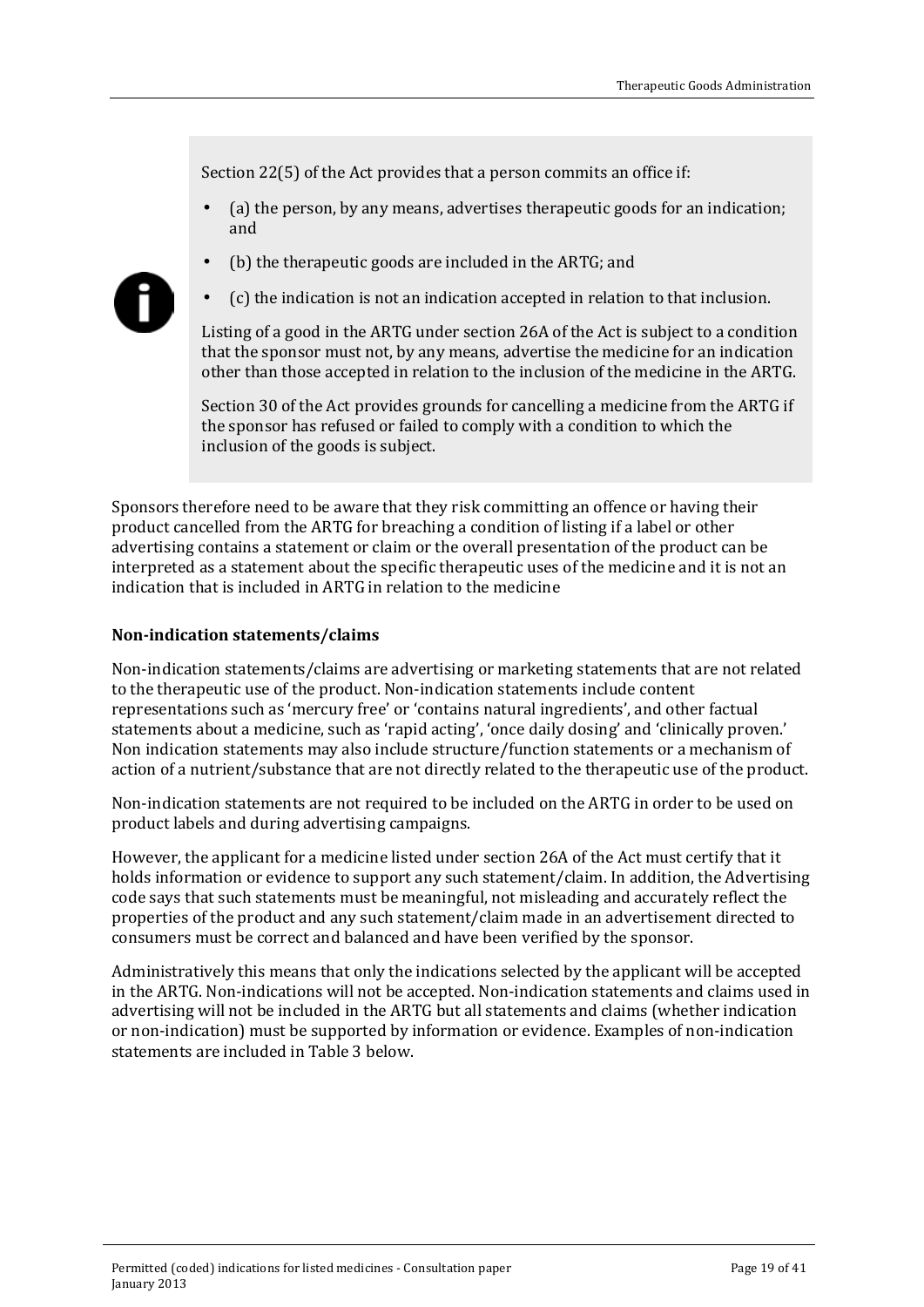| Non indication statements cluster                                                        | <b>Additional information</b>                                                                                                                                                                                                                                                                                                                                                                           |
|------------------------------------------------------------------------------------------|---------------------------------------------------------------------------------------------------------------------------------------------------------------------------------------------------------------------------------------------------------------------------------------------------------------------------------------------------------------------------------------------------------|
| Fast action formula.<br>Tested for heavy metals.<br>Contains ingredients of plant origin | These statements relate to the properties of the product.<br>They are not related to the therapeutic uses of the product<br>therefore would not be included on the ARTG. Evidence or<br>information must be held by the sponsor to support such<br>statements as required by the Act and the Advertising code.                                                                                          |
| (Substance x) is a natural component of (a<br>cell, tissue or organ).                    | This is a structure/function statement that does not relate<br>to 'inhibiting, modifying or influencing' a physiological<br>process therefore is not for therapeutic use. It would not be<br>included on the ARTG. This type of statements must not be.<br>misleading and must be verifiable as required by the<br>Advertising code and supported by evidence or information<br>as required by the Act. |

#### **Table 3: Examples of non-indication statements**

**Consultation: General questions on the relationship between an indication on the ARTG and a statement on the product label and other advertisements**

- 2. Please provide comment on the description of the relationship between an indication on the ARTG and a statement on the product label and other advertisements. Do you feel sufficient clarity has been provided? If not please include a detailed explanation in your submission.
- 3. Do you have other comments regarding this topic?

## <span id="page-19-0"></span>**List of permitted indications for consultation**

#### <span id="page-19-1"></span>**Expanded list of indications**

The TGA recognises that in order to limit the use of inappropriate indications and claims on the ARTG and require applicants of listed medicines to select indications only from the list of permitted indications approved by the TGA, the list needs to be comprehensive.

To develop a comprehensive list, indications from the following sources have been considered

- existing coded indications available for use in ELF  $\ddot{\phantom{a}}$
- previous industry input received via the OCM Industry Consultation Group  $\ddot{\phantom{a}}$
- indications from Health Canada (HC) monographs  $\ddot{\phantom{a}}$
- indications from European Medicines Agency (EMA) monographs  $\overline{a}$
- indications from Japanese Foods with Nutrient Function Claims (FNFC); and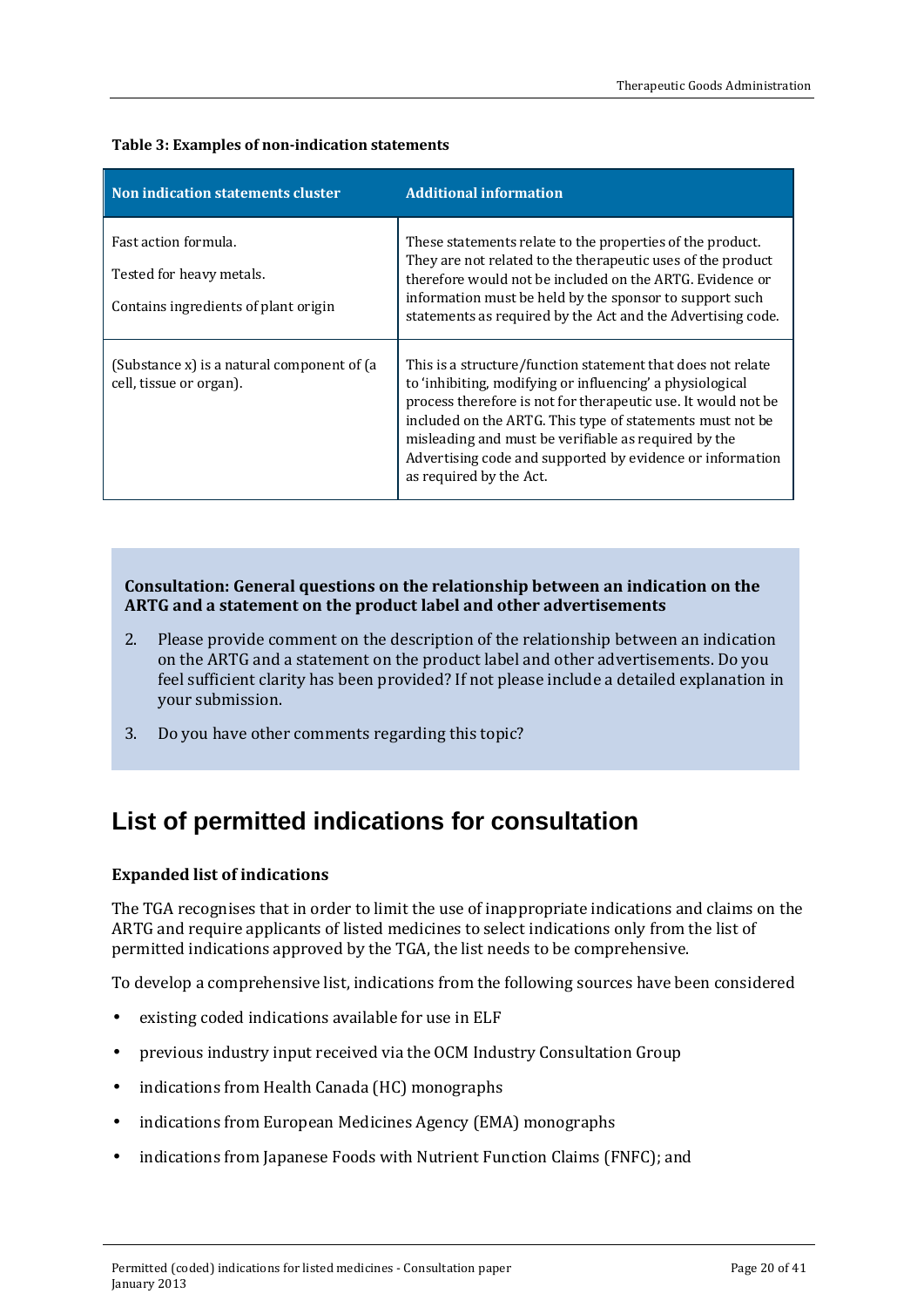additional input from the members of the Informal Working Group on Complementary ä, Medicines as a result of the September 2012 consultation.

Indications from the above sources are assessed for appropriateness in accordance with the acceptable parameters for listable indications (see 'Permitted indications for listed medicines' above) and amended, where necessary, to ensure they are within the parameters of permitted indications.

Indications that are considered appropriate are then restructured and reworded, if necessary, to be consistent with the structure of permitted indications (see 'Structure, type and coding of permitted indications' above) and coded in the manner broadly consistent with the WHO's ICD 10 System (see 'Coding permitted indications' above).

The review has resulted in the proposed list of permitted indications. These indications are included in Attachment 1. Information included in each column of Attachment 1 is briefly described in table 4 below.

Table 4: Information provided in each column of Attachment 1 (proposed list of permitted indications)

| Name of column                                | <b>Description</b>                                                                                                                                                                                                                                                                              |
|-----------------------------------------------|-------------------------------------------------------------------------------------------------------------------------------------------------------------------------------------------------------------------------------------------------------------------------------------------------|
| No. (number)                                  | The number assigned to the proposed indication in the document. This is a<br>sequential number                                                                                                                                                                                                  |
| Proposed Indication                           | This column includes proposed permitted indications                                                                                                                                                                                                                                             |
| Label Warning                                 | Includes the codes of label warnings that must be included on the ARTG with<br>the corresponding permitted indications. The label warnings must also be<br>included on the product labels with the corresponding indications. The<br>descriptions of these warnings are included in Appendix 5. |
| Other requirements-route<br>of administration | Other requirements associated with the use of proposed permitted indications<br>(eg topical only) are included in this column.                                                                                                                                                                  |
| Codes                                         | This column includes the ICD 10 codes for the proposed permitted indications<br>in the form of Target - Target Qualifier (QT) - Action - Action Qualifier (AT) -<br>Contextual Qualifier (Context).                                                                                             |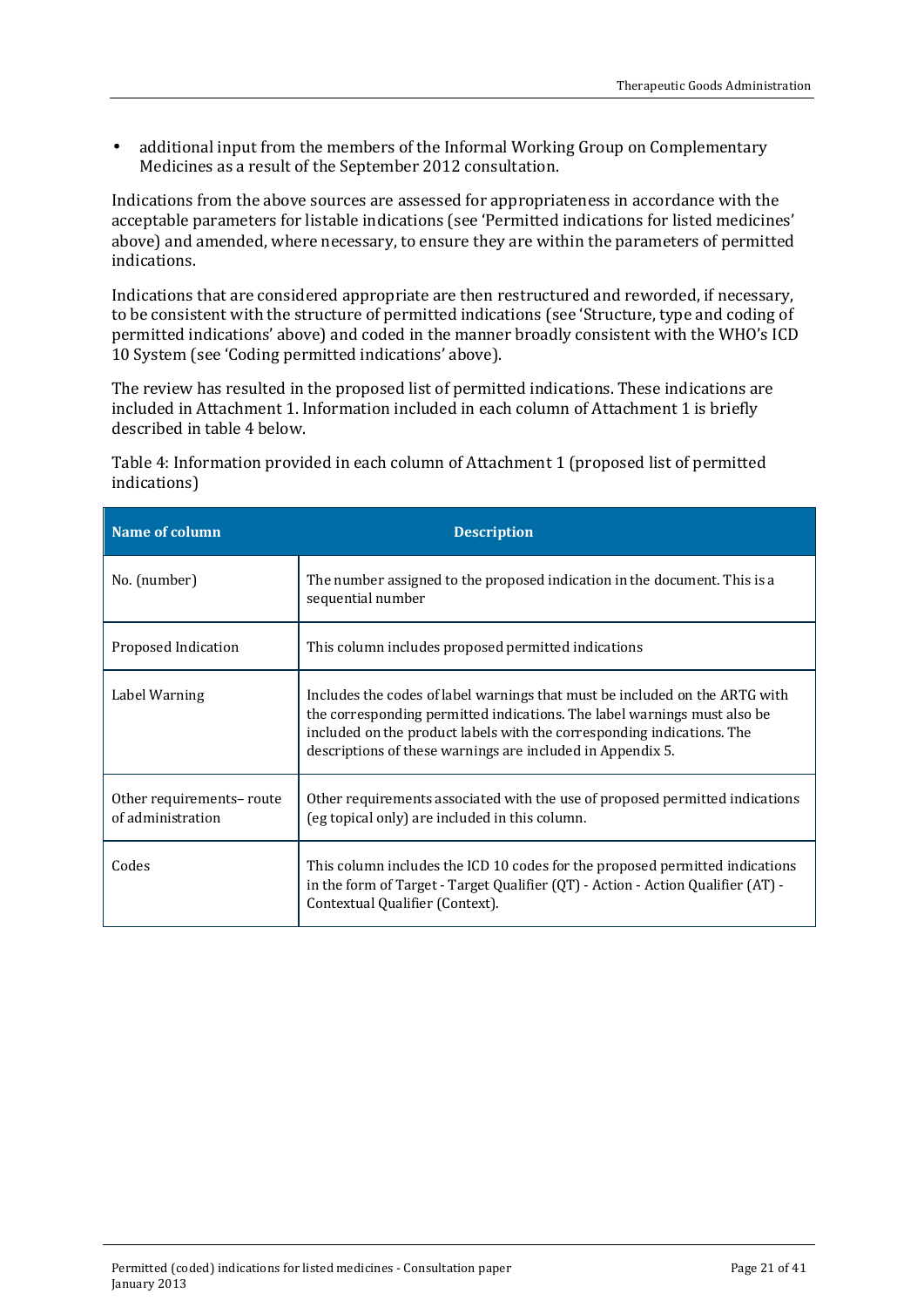| Name of column                                     | <b>Description</b>                                                                                                                                                                                                                                                                                                                              |
|----------------------------------------------------|-------------------------------------------------------------------------------------------------------------------------------------------------------------------------------------------------------------------------------------------------------------------------------------------------------------------------------------------------|
| Next two columns - Source<br>Indication and Source | The column 'Source Indication' includes indications, in their original words,<br>obtained from a source described in the 'Source' column.                                                                                                                                                                                                       |
|                                                    | Abbreviation of sources:<br>HC: Health Canada<br>FNFC: Japanese Foods with Nutrient Function Claims<br><b>EMA: European Medicines Agency</b><br><b>IWG: Complementary Medicines Working Group</b><br>Other 'codes' included in the 'Source' column are from ELF or previous industry<br>input received via the OCM Industry Consultation Group. |

The TGA uses a number of mechanisms to ensure label disclaimers and warning statements are imposed including th[e Therapeutic Goods Order No. 69 - General requirements for labels for](http://www.comlaw.gov.au/Details/F2009C00264)  [medicines](http://www.comlaw.gov.au/Details/F2009C00264) (the Labelling Order).

> Note: In commenting on the proposed expanded list of permitted indications, or when proposing a new permitted indication for consideration by the TGA, stakeholders are requested to consider the following:

Indications must be for "therapeutic use" as defined in section 3(1) of the Act.



- Parameters for permitted indications.
- An accepted structure for permitted indications.
- Types of permitted indications.
- A consistent approach to coding permitted indications.
- The relationship between indications included on the ARTG and statements included on the product label/advertisements.

#### **Consultation: General questions on the expanded list of permitted indications**

- 4. Looking at the expanded list of proposed permitted indications included in Attachment 1, do you feel these indications are appropriate for listed medicines? If you would like to provide comments for a specific indication please quote the number of that indication.
- 5. Is the list sufficiently comprehensive? If not please suggest additional indications. In doing so please consider the following, noting the rules in the legislation that only indications that are included in the ARTG for a medicine can be used on the label or in advertising:
	- a. the parameters for permitted indications for listed medicines
	- b. accepted structure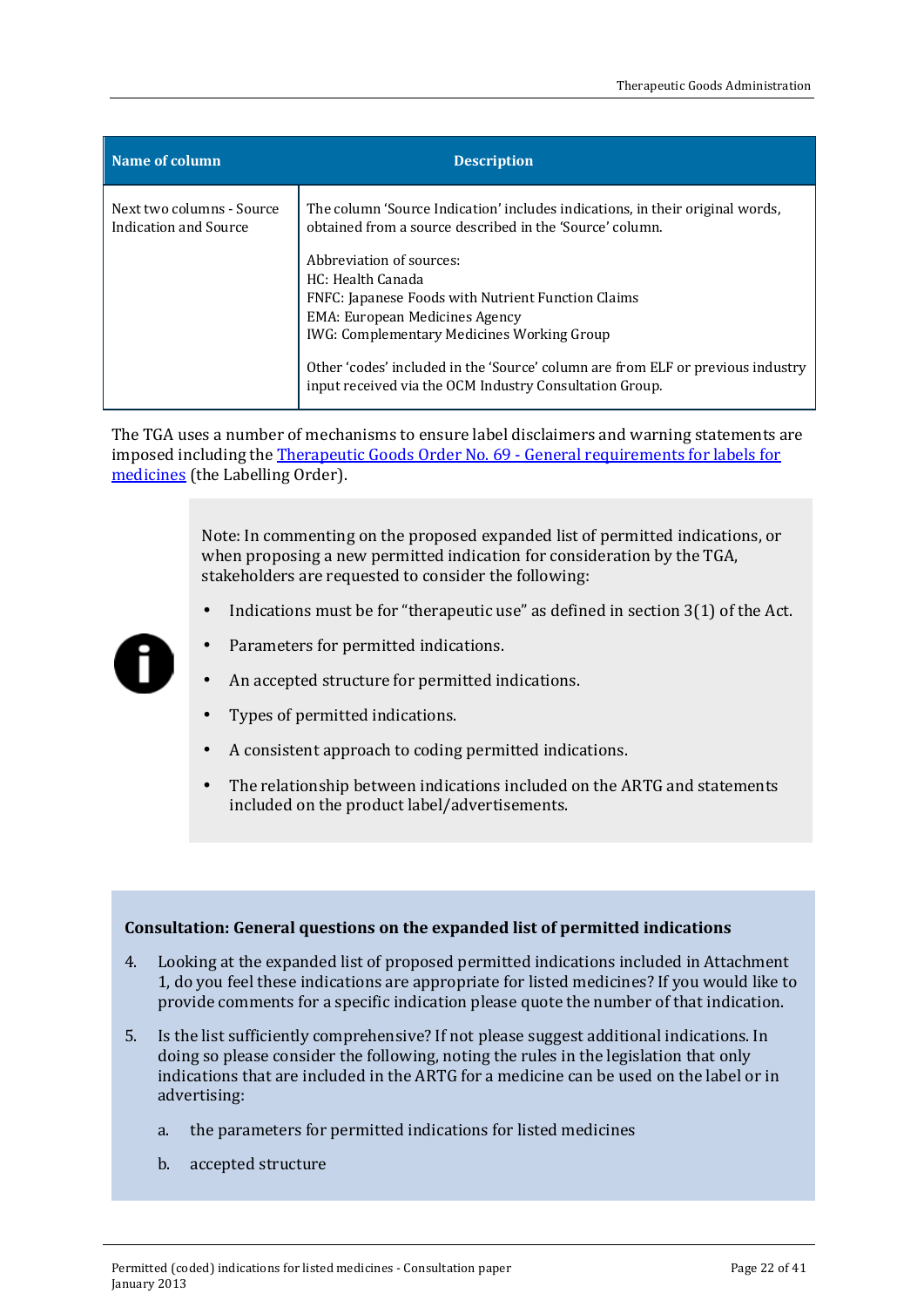- c. type of permitted indications; and
- d. the relationship between indications on the ARTG and statements included on the product label/advertisements.
- 6. Please provide any further comments regarding the expanded list of permitted indications.

#### <span id="page-22-0"></span>**List of existing coded indications for omission**

The review of coded indications currently available in ELF against the acceptable parameters for listed medicines has indentified a small number of indications that are not appropriate for use in listed medicines. These indications are listed in Attachment 2. The TGA does not propose to include these in any list of permitted indications for use in medicines listed under section 26A of the Act.



Note: the indications included in Attachment 2 have not been re-worded or restructured.

#### **Consultation: General questions on the list of existing coded indications for omission:**

- 7. Please provide comment on the list of indications for omission (Attachment 2) against the parameters for permitted indications for listed medicines.
- 8. Do you foresee any specific concerns or benefit as a result of the proposed change? Where possible please attempt to quantify these concerns and benefits.

### <span id="page-22-1"></span>**Removal of the free text field from ELF and introduction of a mechanism for applicants to apply for new permitted indications**

#### <span id="page-22-2"></span>**Removal of the free text field from ELF**

At present when listing a medicine on the ARTG via ELF, applicants may select indications from a list, or utilise a free text field to describe indications in their own words.

Effective implementation of the recommendations made by the Auditor General to ensure that inappropriate indications and claims cannot be included in the ARTG will require amendment of the Act. If agreed by the Government and passed by Parliament, the amendments would have the effect that applicants for listing of a medicine under section 26A could only select indications from a list of indications appearing in a legislative instrument made under the Act by a delegate of the Minister. This legislative instrument could be amended from time to time. As a consequence, the TGA would need to remove the free text field from ELF.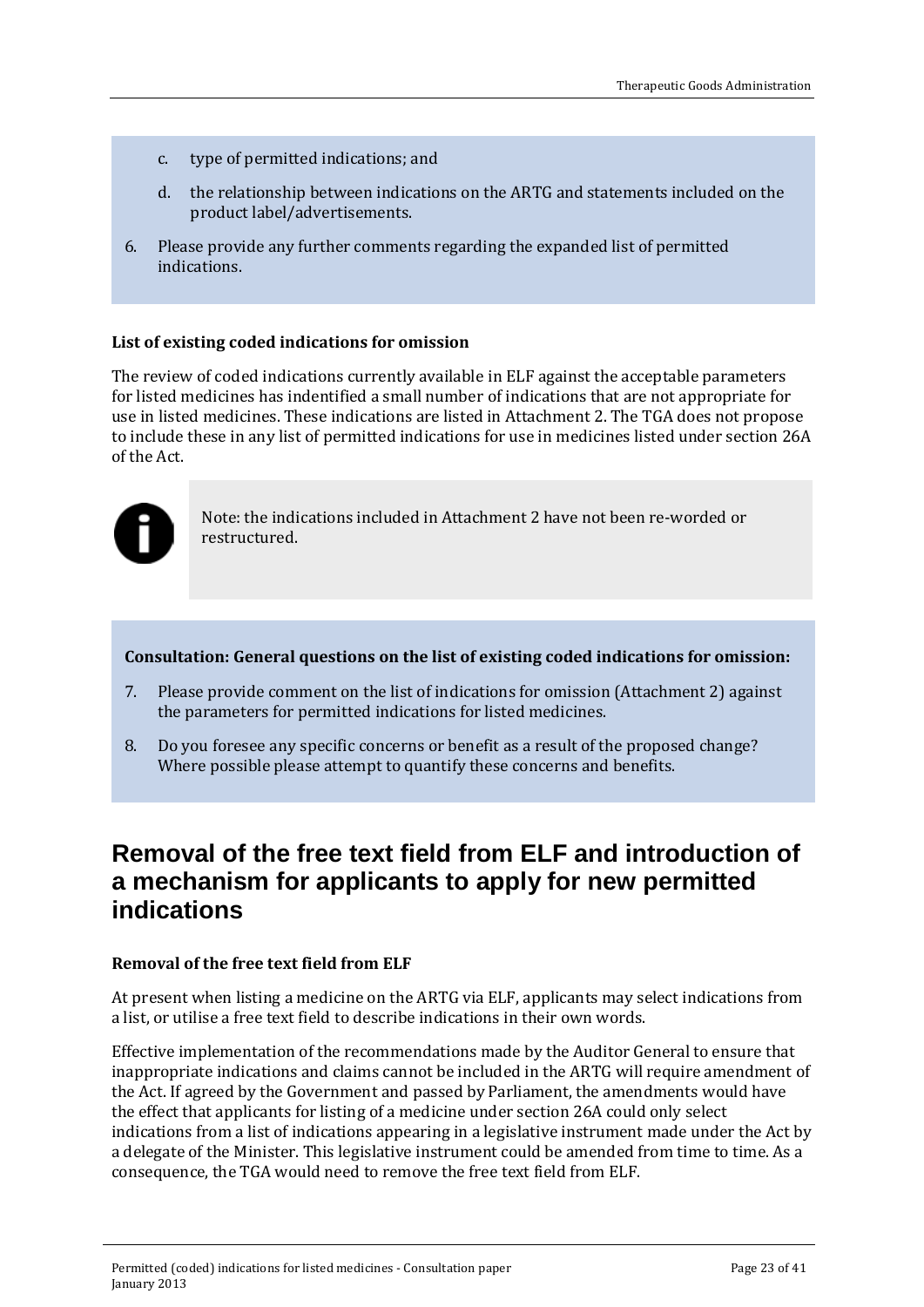#### <span id="page-23-0"></span>**New process for applying and approving a new permitted indication**

To allow for new indications to be made available for listed medicines the Act would allow anyone to apply for additional indications to be added to the list. The TGA would modify the current TGA on-line system to provide a portal for such applications to be made.

Applications for additional indications would be assessed by the TGA in accordance with the acceptable parameters for listable indications (see the section 'Permitted indications for listed medicines'). If the proposed indication were considered appropriate for listed medicines, it would be added to the list in the legislative instrument and made available for use through ELF. The proposed process is illustrated in the diagram included in Appendix 6.

The TGA is required by Government to fully recover its operating costs for all activities that fall within the scope of the Act. An application fee and assessment fee would be payable which would be based on the cost of providing the service.

The TGA recognises that it is important to make additional permitted indications available for use by the sponsor in a timely manner. It may not be possible nor practical to update the legislative instrument as soon as an additional indication is considered. For clarity and transparency, and to balance the interest of all parties involved, the TGA may update the legislative instrument at a defined interval.

#### **Consultation: General questions on the proposed process of adding new indications:**

- 9. Do you foresee any specific concerns or benefit as a result of the proposed changes? Please provide detailed explanation and proposal if you have concerns.
- 10. Do you have other comments regarding this topic?

## <span id="page-23-1"></span>**Proposed implementation of permitted indications**

#### <span id="page-23-2"></span>**Implementation date**

In recognition of the likely impact on sponsors of listed medicines, and subject to Government and parliamentary approval and amendment of the Act, it is proposed to implement the following changes by **1 January 2014:**

- include the expanded list of permitted indications in a legislative instrument and ELF
- remove the ability to utilise the free text field in ELF, and
- allow for additional indications to be added to the permitted indications list from time to time.

#### *Listing a new medicine under section 26A of the Act after 1 January 2014*

All applications to list new medicines submitted to the TGA after 1 January 2014 (after the removal of the free text field in ELF) can only include indications from the list of permitted indications appearing in the legislative instrument. Subsequent changes could be made to these medicines as per the appropriate process.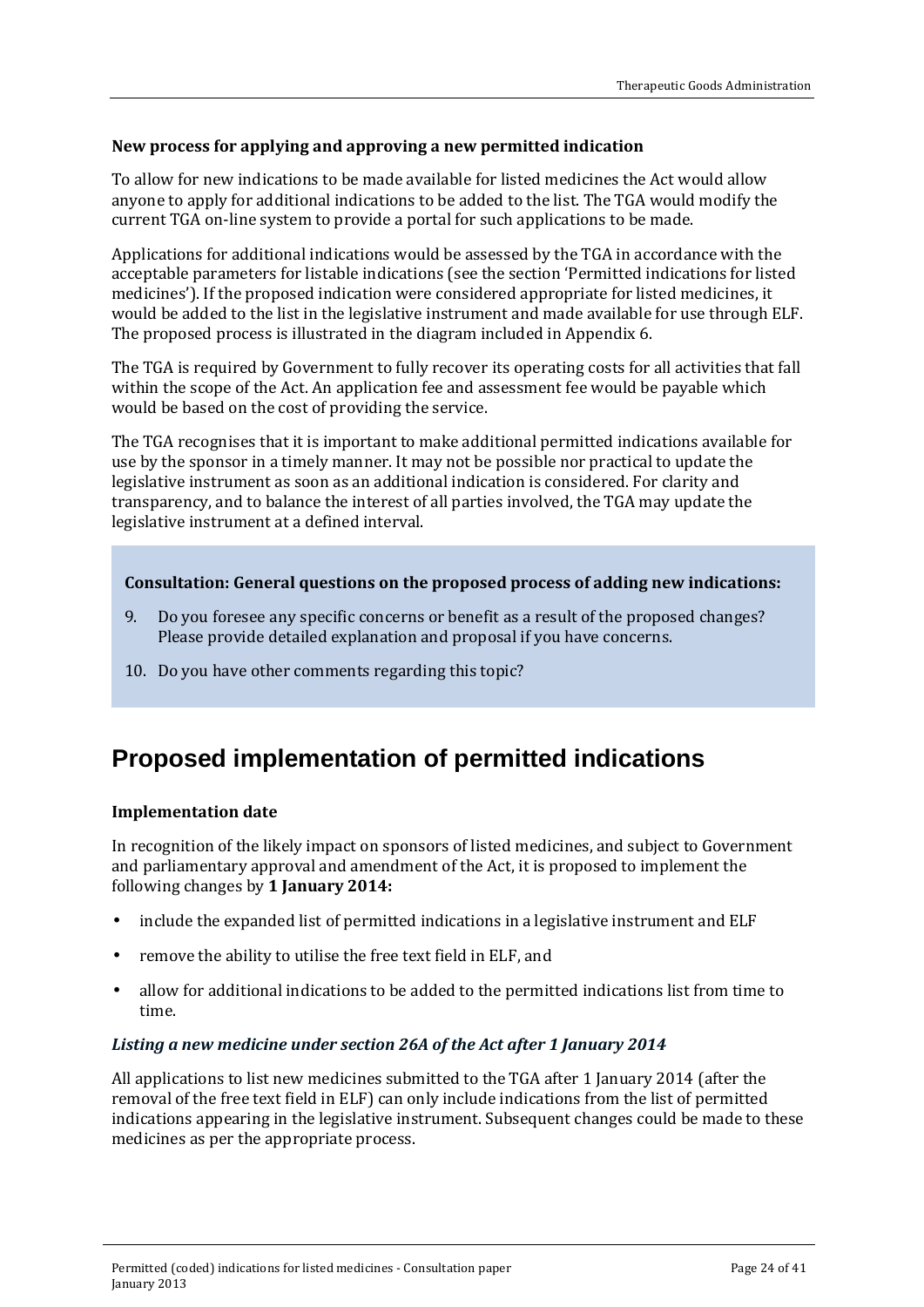#### <span id="page-24-0"></span>**Transitional arrangements for medicines listed on the ARTG as at 31 December 2013**

#### *Transitional period*

The TGA proposes a two year transitional period to allow products listed on the ARTG as at 31 December 2013 to comply with the new requirements.

By 1 January 2016, all products listed on the ARTG must comply with the new requirement in relation to indications. This means that by that date all products listed on the ARTG under section 26A of the Act:

- cannot include indications in the 'specific indications field' (free text field); and
- can only include indications from the list of permitted indications approved by the TGA and appearing in the legislative instrument.

After the end of the transitional period (31 December 2015), medicines that do not comply with the above requirement will be cancelled from the ARTG. Once the medicine is cancelled from the ARTG the sponsor will not be able to supply the medicine on the Australian market.



It is an offence under section 19B(4) of the Act for a sponsor to supply a therapeutic good in Australia unless the product is listed or registered on the ARTG or is exempt from registration or listing, or is subject of an approval or authority under the Act (for instance under sections 18A, 19 or 19A).

It may also be an offence under State law to supply therapeutic goods that are not included in the ARTG.

Section 16(1A) of the Act and regulation 11 of the Therapeutic Goods Regulations 1990 provide that medicines listed under section 26A of the Act are taken to be 'separate and distinct' from other therapeutic goods if the medicines have:

- (a) different active ingredients; or
- (b) different quantities of active ingredients; or
- (c) a different dosage form; or



- (d) a different name; or
- (e) different indications; or
- (f) a different excipient; or
- (g) for medicines that contain any restricted ingredients:
	- i) a different quantity of a restricted ingredient that is an excipient; or
	- ii) if the restriction on a restricted ingredient relates to tis concentration in a relevant medicine – a different concentration of the restricted ingredient; or
	- iii) if the restriction on the restricted ingredient relates to its quantity in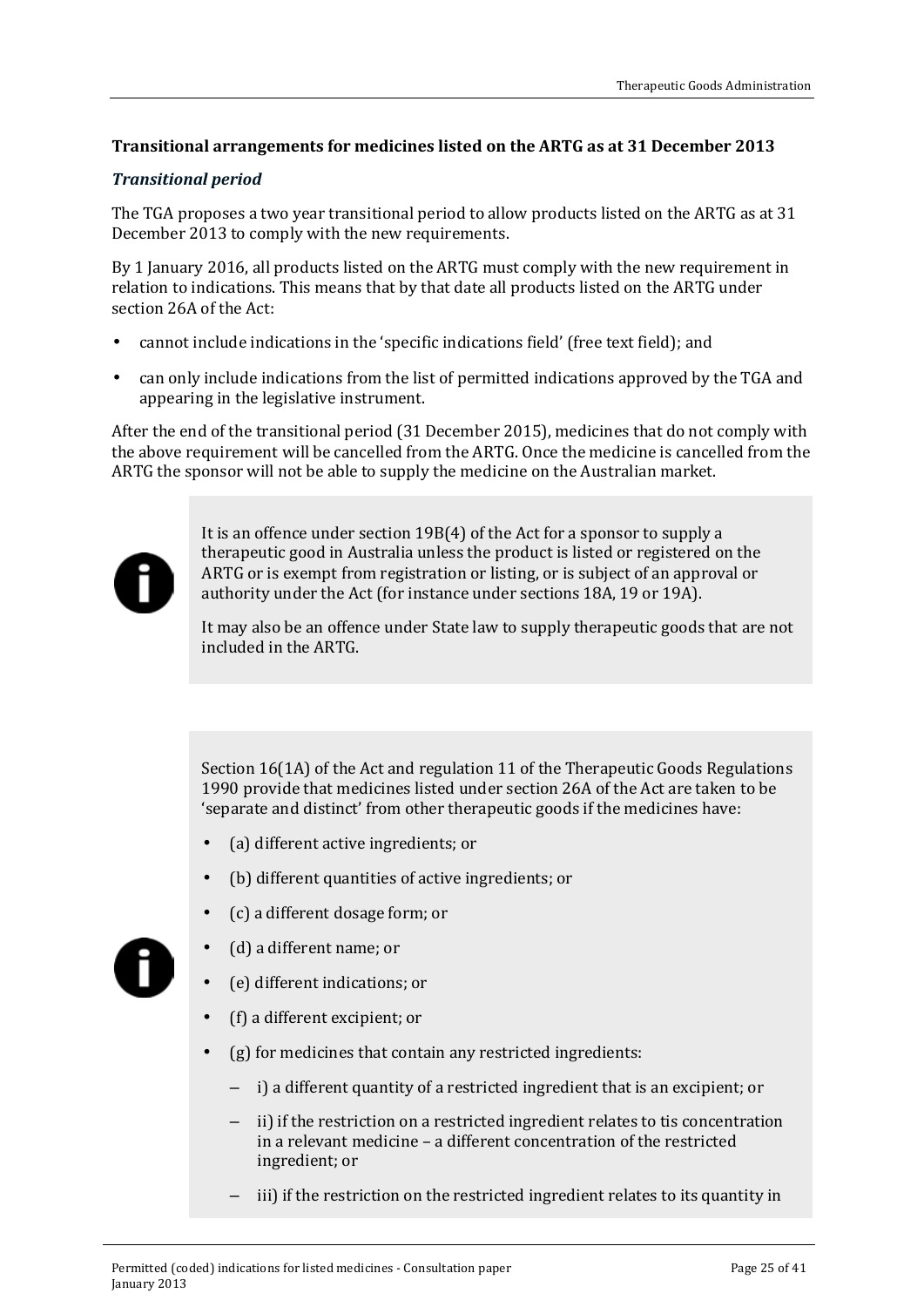the recommended single or daily dose in a relevant medicine – different directions for use setting out a different recommended single or daily dose.

#### <span id="page-25-0"></span>**Changes to medicines listed before 1 January 2014 during the transitional period**

During the transitional period (between 1 January 2014 and 31 December 2015), if a change to a listed medicine is requested by the sponsor and the medicine was first listed on the ARTG before 1 January 2014, irrespective of whether the change will result in a separate or distinct good or not, it will trigger the new arrangements and the medicine must comply with the new rules. The sponsor must remove any indications that are not in the list of permitted indications in order to make the change.

#### <span id="page-25-1"></span>**Action by the TGA during the transition period**

It should be noted that during the transition period the TGA will continue to review listed medicines that were on the ARTG as at 31 December 2013 to ensure that they are compliant with the rules that are applicable to them. This would include where appropriate, asking the sponsor to provide information or evidence that supports any claims or indications in relation to the medicine; checking whether the certifications made at the time the medicine was included in the ARTG (including whether the medicine is 'eligible for listing') are correct and whether the medicine complies with the advertising requirements.

Action would be taken to cancel the medicine from the ARTG in appropriate cases, where for instance the sponsor was not able to provide evidence or information to support the indications, the medicine was not eligible for listing or the presentation of the medicine (including the label) was unacceptable.

The TGA would also conduct compliance reviews of medicines listed on or after 1 January 2014 to check whether they comply with the new rules.

#### **Consultation: General questions on transitional arrangements**

- 11. Views of sponsors and stakeholders are sought on whether the 2 year transitional period is appropriate or should be longer or shorter.
- 12. Please comment on the proposed transitional arrangements. What are the likely benefit or cost to you or your business (financial or non financial). If possible please attempt to quantify these costs and benefits.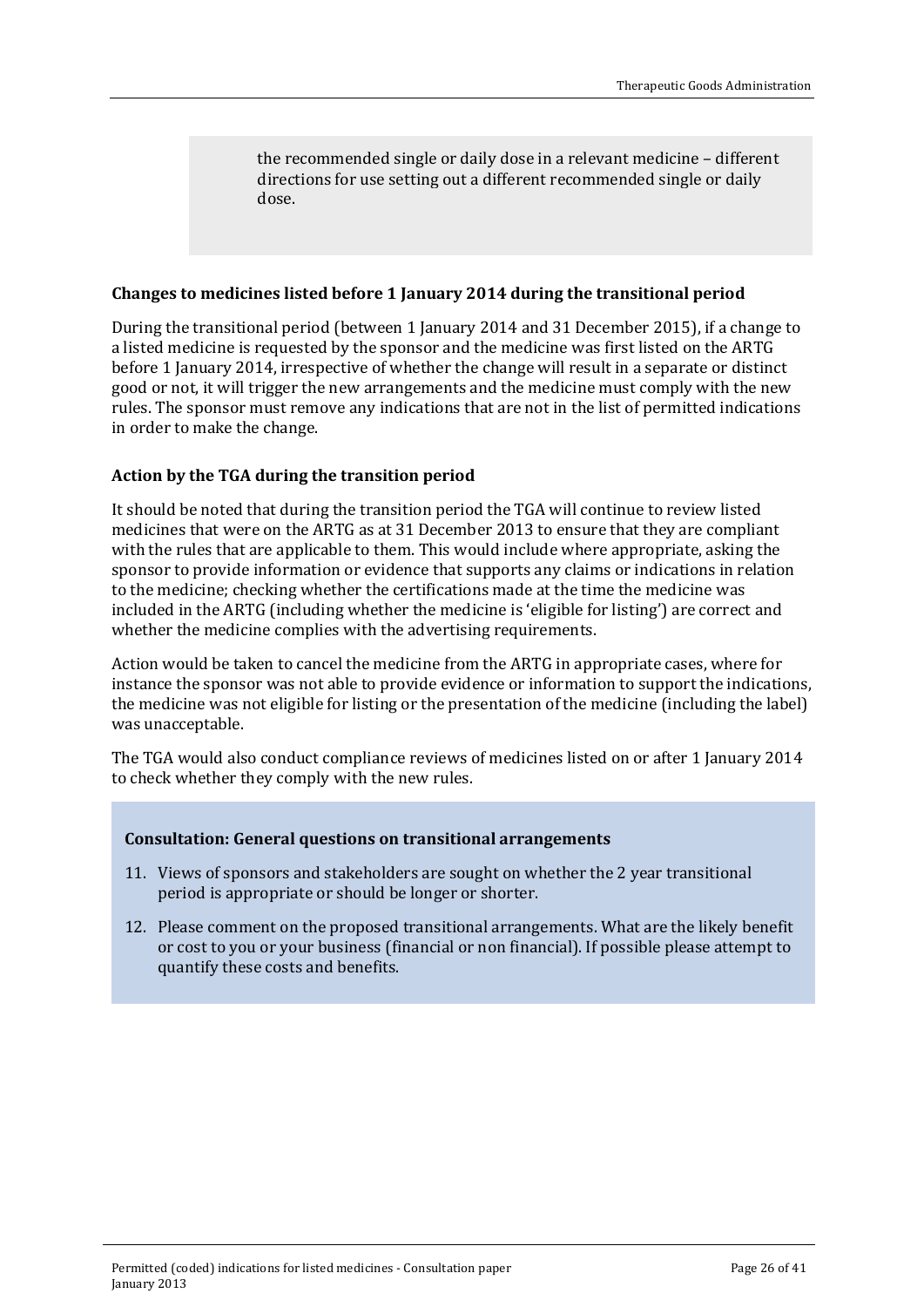## <span id="page-26-0"></span>**Glossary of terms**

Definitions of key terms used in this consultation paper are provided in this section to facilitate a common understanding of the key issues and proposed regulatory options.

**Australian Register of Therapeutic Goods (ARTG):** ARTG is the publicly accessible reference database of the therapeutic goods available in Australia. The ARTG is available online. It provides information on therapeutic goods that can be supplied in Australia and includes product and sponsor name and other basic information about the goods. It is not intended to provide guidance, advice or recommendations on those goods.

**Advertisement:** Advertisement, in relation to therapeutic goods, includes any statement, pictorial representation or design, however made, that is intended, wether directly or indirectly, to promote the use or supply of the goods.

**Complementary medicines**: Complementary medicines include vitamin, mineral, herbal, aromatherapy and homoeopathic products. Complementary medicines may be either listed or registered, depending on their ingredients and the therapeutic indications made.

**Label**: A product label is a display of printed information upon, or securely affixed to, the container, any intermediate packaging and primary packaging of a medicine.

**Presentation**: Presentation, in relation to therapeutic goods, means the way in which the goods are presented for supply, and includes matters relating to the name of the goods, the labelling and packaging of the goods and any advertising or other informational material associated with the goods.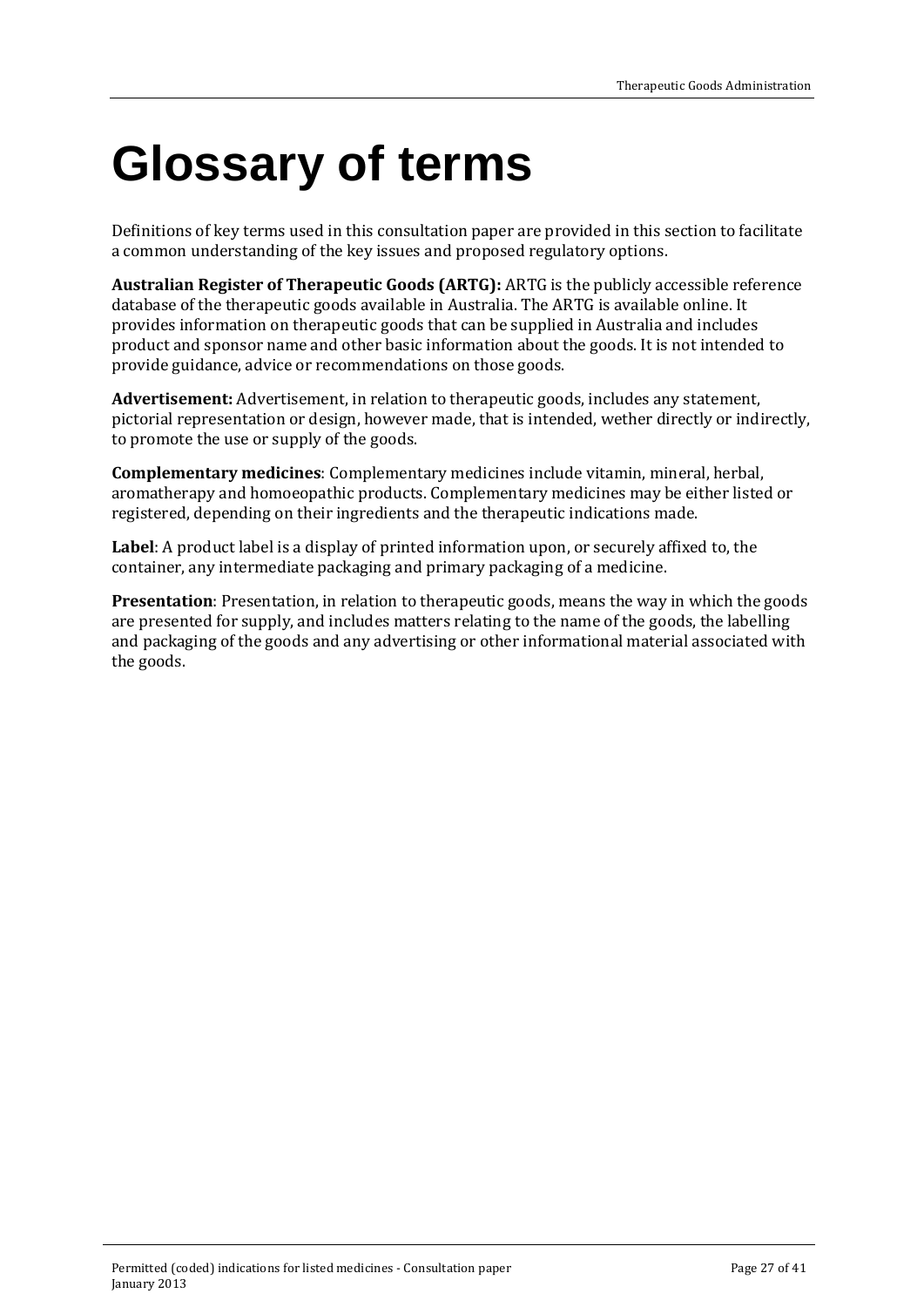## <span id="page-27-0"></span>**Appendix 1: 'Prohibited representations' (Part 1 of Schedule 2 of the Regulations)**

#### <span id="page-27-1"></span>**Excerpt for the Therapeutic Goods Regulations 1990**

#### **Schedule 2: Prohibited and required representations (regulation 6B) Part 1: Prohibited representations**

| Column 1<br>Item No. | Column <sub>2</sub><br><b>Representation</b>                                                                                                                                                                                                                                                                                                                                                                                                                                                                                                                                                                                                                                                   | Column 3<br><b>Therapeutic goods</b> |
|----------------------|------------------------------------------------------------------------------------------------------------------------------------------------------------------------------------------------------------------------------------------------------------------------------------------------------------------------------------------------------------------------------------------------------------------------------------------------------------------------------------------------------------------------------------------------------------------------------------------------------------------------------------------------------------------------------------------------|--------------------------------------|
| 1                    | a representation that is a prohibited representation under<br>Part 1 of Appendix 6 to the Therapeutic Goods Advertising<br>Code                                                                                                                                                                                                                                                                                                                                                                                                                                                                                                                                                                | all therapeutic goods                |
| 3                    | a representation with respect to the use of goods in which it<br>is stated or implied that those goods:<br>(a) are, or contain, a vitamin - unless those goods are<br>composed of, or contain, a substance specified in column 2<br>of an item in Part 3 of this Schedule or a salt or derivative of<br>a substance and that substance is described either by the<br>name referred to in Column 2 of that item, or by the name of<br>its salt or derivative, or by the name specified in Column 3 of<br>that item and not otherwise; or<br>(b) are, or contain, a substance described as a vitamin<br>otherwise than by a description specified in Column 2 or 3<br>of Part 3 of this Schedule | all therapeutic goods                |
| 4                    | a representation referred to in subparagraph $7(1)(e)(i)$ or<br>(ii) of the Therapeutic Goods Advertising Code                                                                                                                                                                                                                                                                                                                                                                                                                                                                                                                                                                                 | analgesics                           |
| 5                    | a representation containing a reference to bacteriostatic<br>activity, except where it is made in conjunction with a<br>reference to bactericidal activity                                                                                                                                                                                                                                                                                                                                                                                                                                                                                                                                     | disinfectants                        |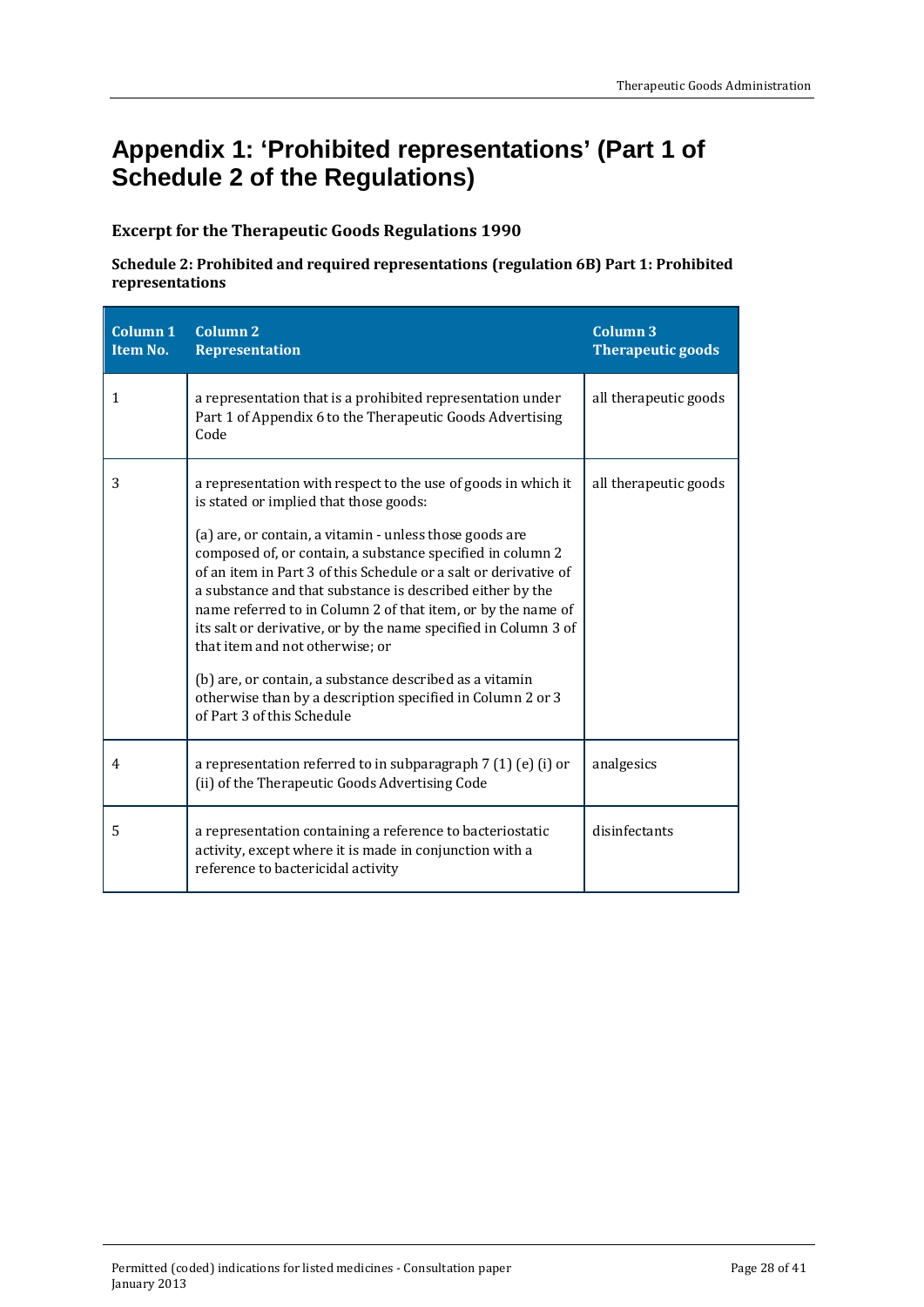| <b>Column 1</b><br>Item No. | <b>Column 2</b><br><b>Representation</b>                                                                                                                                                                            | <b>Column 3</b><br><b>Therapeutic goods</b> |
|-----------------------------|---------------------------------------------------------------------------------------------------------------------------------------------------------------------------------------------------------------------|---------------------------------------------|
| 6                           | a representation:                                                                                                                                                                                                   | disinfectants and                           |
|                             | (a) containing reference to the Rideal-Walker test or the<br>Phenol Coefficient; or                                                                                                                                 | antiseptics                                 |
|                             | (b) on any label, containing a reference to the results of<br>laboratory tests on micro-organisms, other than a<br>representation provided by leaflet or on a label enclosed<br>with the goods in their package; or |                                             |
|                             | (c) containing a reference to the achievement of sterility<br>except where the representation is approved in writing by<br>the Secretary; or                                                                        |                                             |
|                             | (d) contradicting or conflicting with the common name; or                                                                                                                                                           |                                             |
|                             | (e) that is not more specific than the common name as a<br>description or measure of activity against micro organisms;<br>or                                                                                        |                                             |
|                             | (f) containing a reference to an effect against viruses, except<br>a representation that is approved in writing by the<br>Secretary; or                                                                             |                                             |
|                             | (g) containing a reference to an effect against<br>Mycobacterium tuberculosis and related acid fast bacteria,<br>except a representation that is approved in writing by the<br>Secretary; or                        |                                             |
|                             | (h) containing a reference to the disinfection of inaccessible<br>parts of drains                                                                                                                                   |                                             |
| 7                           | a representation that antiseptics promote healing                                                                                                                                                                   | antiseptics                                 |
| 8                           | a representation referred to in paragraph 7 (2) (a) or (b) of<br>the Therapeutic Goods Advertising Code                                                                                                             | vitamins                                    |
| 9                           | a representation that:                                                                                                                                                                                              | vitamins and                                |
|                             | (a) purports to show the recommended daily or dietary<br>intake or allowance of a vitamin or a mineral unless the<br>amount shown is that recommended by the National Health<br>and Medical Research Council; or    | minerals                                    |
|                             | (b) expresses the quantity of a vitamin or a mineral<br>contained in a preparation as a percentage or proportion of<br>the recommended daily or dietary intake or allowance                                         |                                             |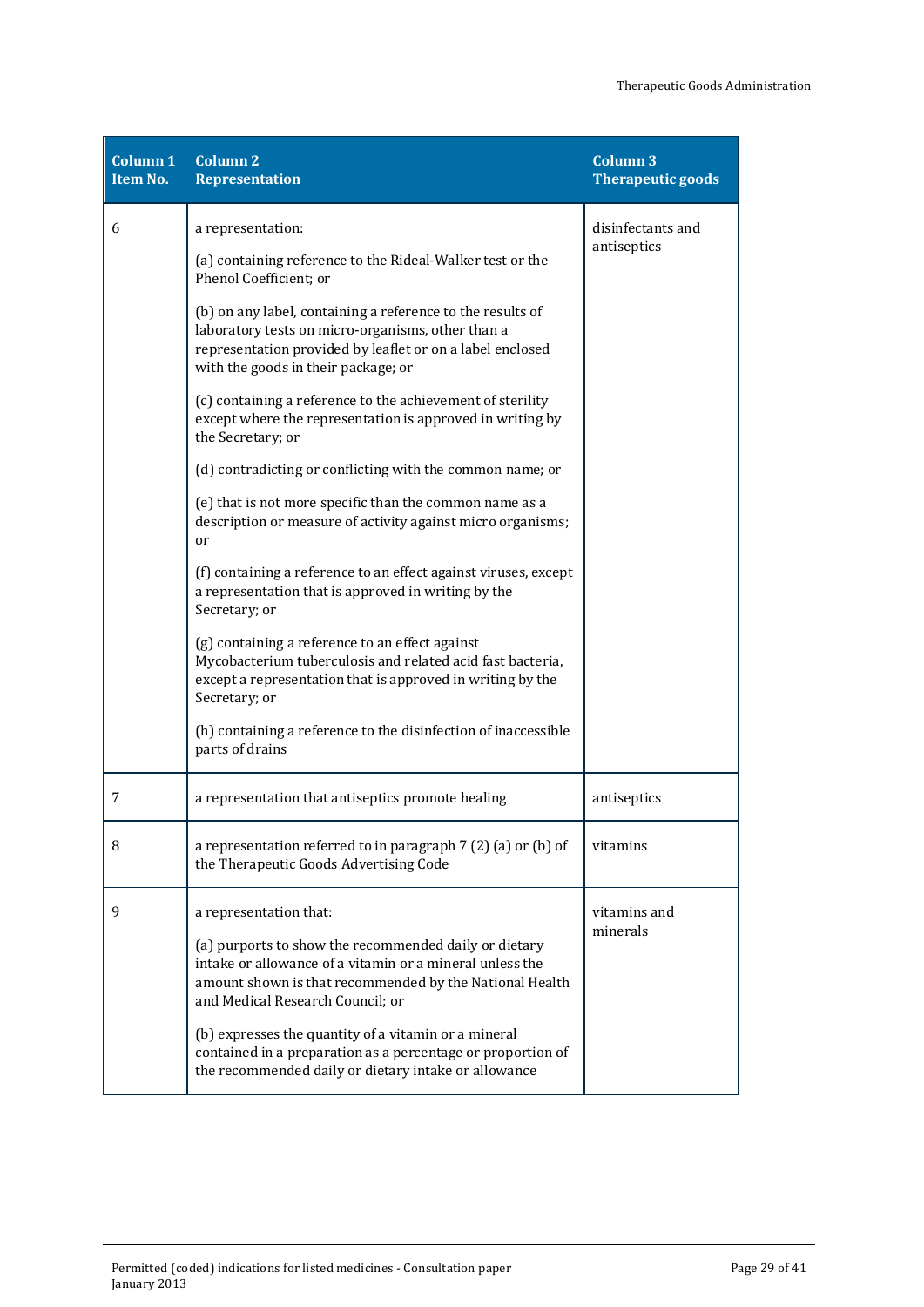## <span id="page-29-0"></span>**Appendix 2: 'Restricted representations' (Part 2 of Appendix 6 of the Advertising code)**

#### <span id="page-29-1"></span>**Excerpt from the Therapeutic Goods Advertising Code 2007**

#### *Appendix 6 Prohibited, Restricted and Permitted Representations*

#### *Part 1 – Prohibited Representations*

A prohibited representation is defined as:

- (i)Any representation regarding abortifacient action
- (ii) Any representation regarding the treatment, cure or prevention of the following diseases:
	- Neoplastic
	- Sexually Transmitted Diseases (STD)
	- HIV AIDS and/or HCV
	- Mental illness

Except for the following representations which are to become restricted representations:

- (i) prevention of skin cancer through the use of sunscreens
- (ii) devices used in contraception or in the prevention of transmission of disease between persons

#### *Part 2 – Restricted Representations*

An advertisement for therapeutic goods may refer, expressly or by implication, to a disease, condition, ailment or defect specified in Table 1, provided that prior approval is obtained for such a reference. Approval may be obtained from the TGA, upon recommendation from the TGACC and appropriate expert committee or committees.

Table 1. Diseases, conditions, ailments and defects for which the advertising of serious forms is restricted

- Cardiovascular diseases
- Dental and periodontal diseases  $\mathbf{r}$
- Diseases of joint, bone, collagen, and rheumatic disease  $\mathbf{r}$
- Diseases of the eye or ear likely to lead to blindness or deafness  $\mathbf{r}$
- Diseases of the liver, biliary system or pancreas  $\mathbf{r}$
- Endocrine diseases and conditions including diabetes and prostatic disease  $\mathcal{L}^{\pm}$
- Gastrointestinal diseases or disorders  $\mathbf{r}$
- Haematological diseases  $\mathcal{L}^{\mathcal{L}}$
- Infectious diseases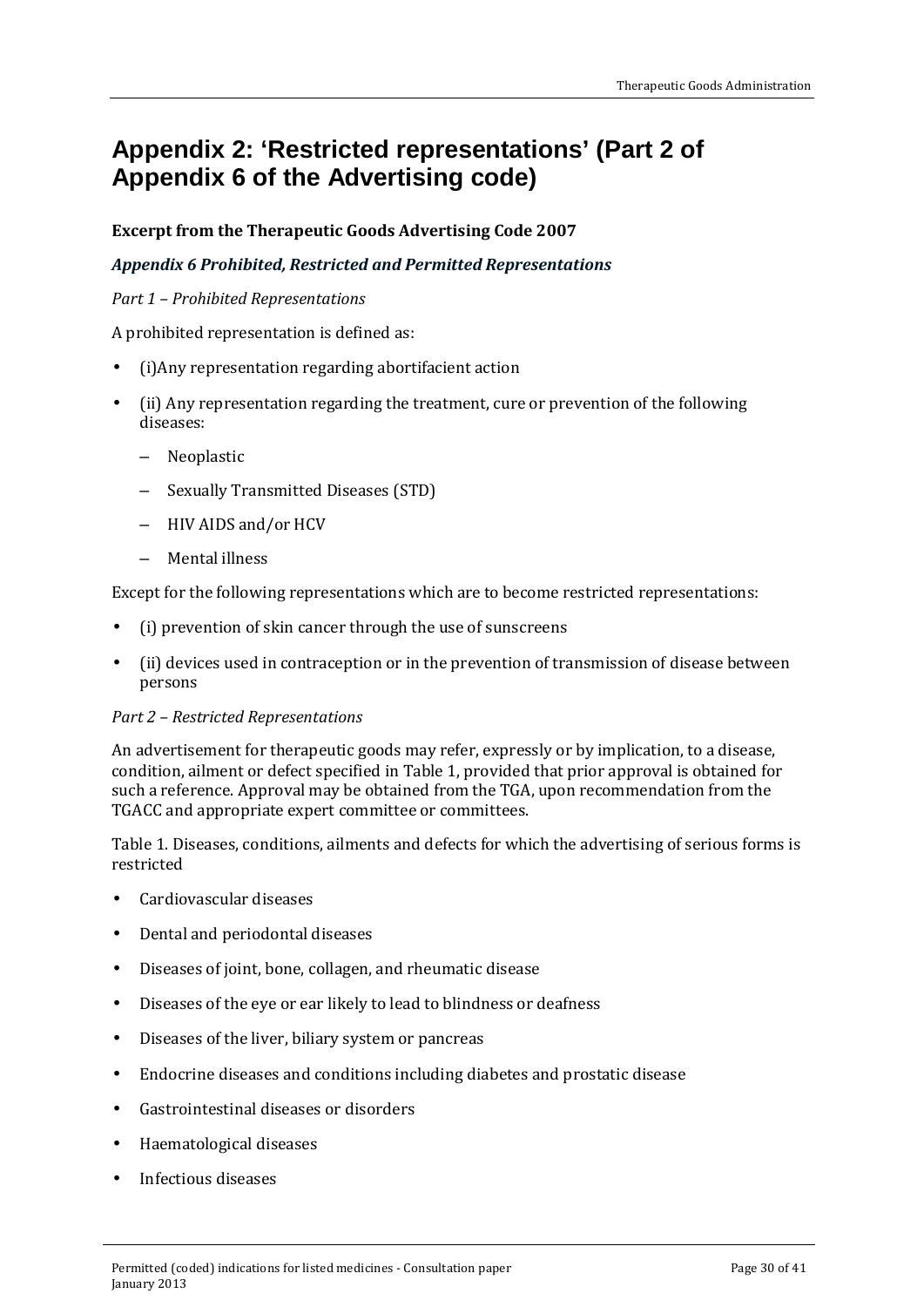- Immunological diseases l,
- Mental disturbances J.
- Metabolic disorders J.
- Musculo-skeletal diseases t.
- Nervous system diseases  $\hat{\mathbf{r}}$
- Poisoning, venomous bites and stings  $\blacksquare$
- Renal diseases J.
- Respiratory diseases ä,
- Skin diseases J.
- Substance dependence  $\blacksquare$
- Urogenital diseases and conditions  $\hat{\mathbf{r}}$

Serious in the context of this table will mean forms of those diseases, conditions, ailments or defects which are:

Generally accepted not to be appropriate to be diagnosed and/or treated without consulting a suitably qualified healthcare professional, and/or

Generally accepted to be beyond the ability of the average consumer to evaluate accurately and to treat safely without regular supervision by a qualified healthcare professional.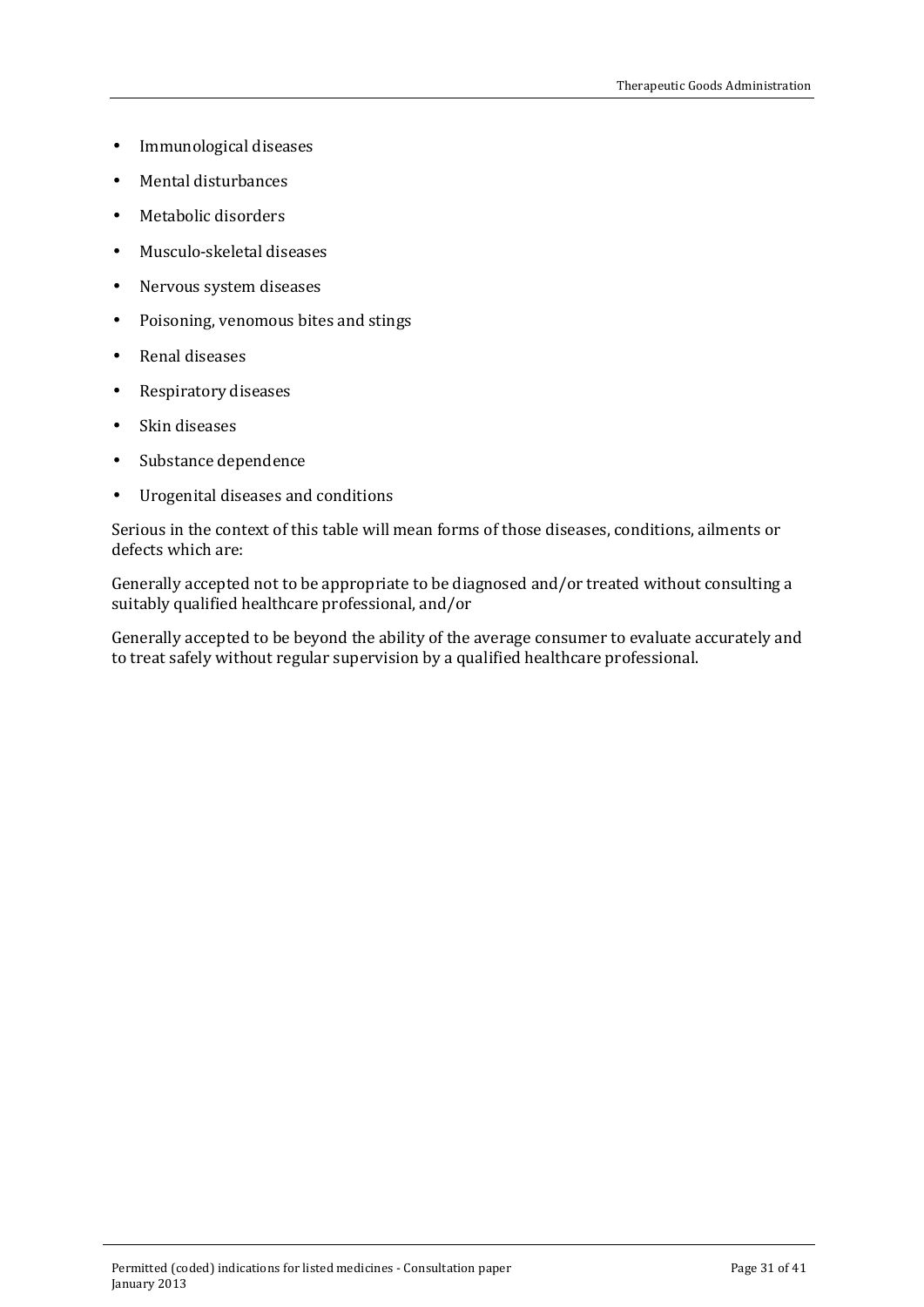## **Appendix 3: Flowchart providing guidance on determining a 'permitted indication'**

**Flowchart providing guidance on determining a 'permitted indication'**

<span id="page-31-0"></span>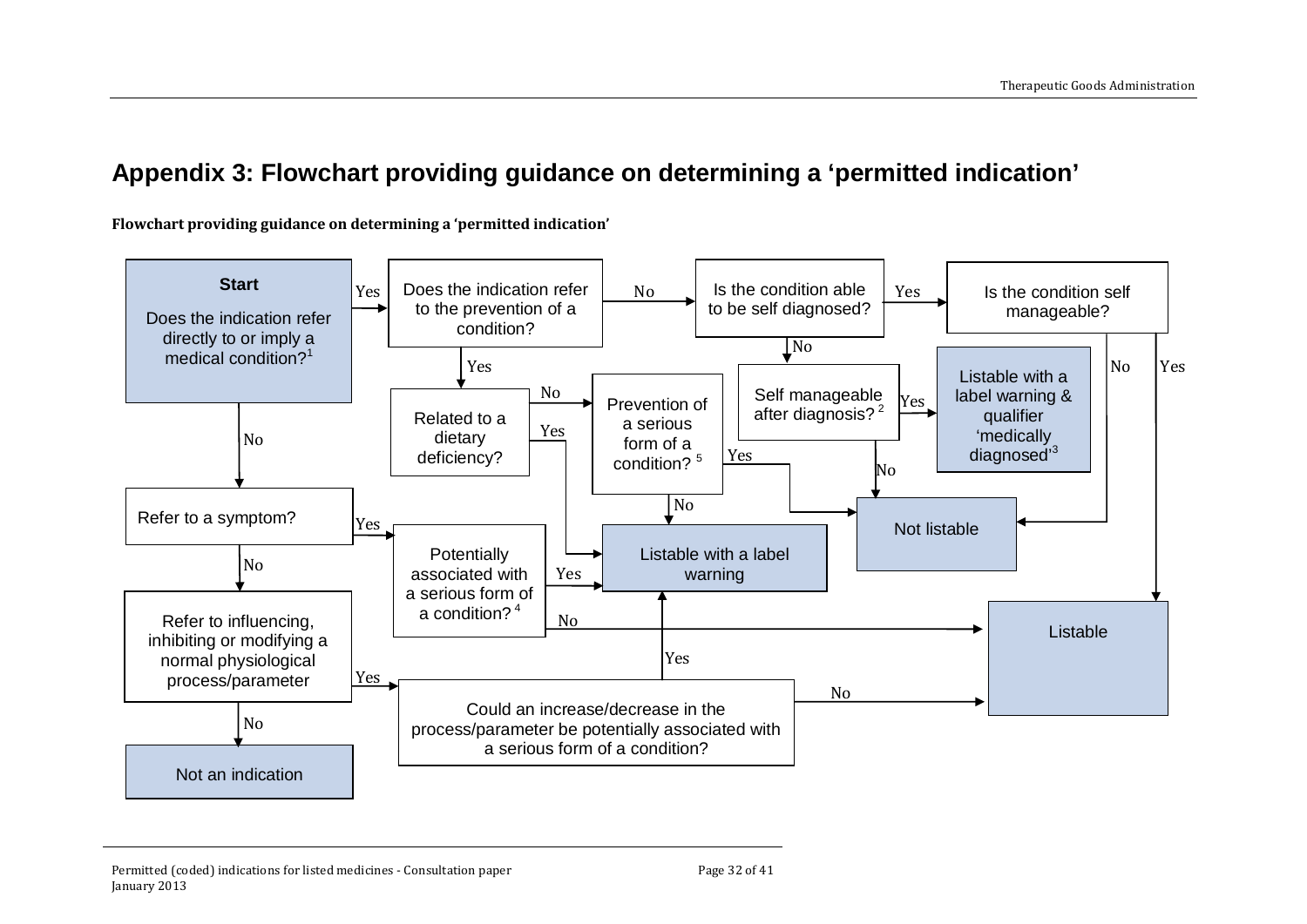<span id="page-32-0"></span>**Notes:**

- 1. **Condition:**The word condition covers disease, ailment, defect or injury.
- 2. **Self manageable after diagnosis?:** This question refers to whether the diagnosed condition is beyond the ability of the average consumer to evaluate accurately and manage safely without the supervision by and assistance from a suitably qualified health care professional.
- 3. **Permitted with label warning and qualifier 'medically diagnosed':** A 'medically diagnosed condition' would only be permitted for use in listed medicines in exceptional circumstances. It is only permitted when the diagnosed condition is able to be continuously evaluated accurately and managed safely by an average consumer without the supervision by and assistance from a suitably qualified healthcare professional.
- 4. **Serious form of a condition:** Serious form of a condition is defined in the Regulations as:

serious, in relation to a form of a disease, condition, ailment or defect, means a form of the disease, condition, ailment or defect that is:

- a. generally accepted as not being appropriate to be diagnosed or treated without consulting a suitably qualified healthcare professional; or
- b. generally accepted to be beyond the ability of the average person to evaluate accurately, or treat safely, without regular supervision by a suitably qualified healthcare professional.
- 5. **Prevention of a serious form of a condition:** Prevention of a serious form a condition is generally not permitted for use in listed medicines. Indications that refer to the prevention of a serious form of a condition would only be permitted for use in listed medicines under exceptional circumstance and when the following criteria are met:
	- a. there is credible evidence supporting the indication
	- b. it is recommended by the relevant Advisory Committee; and
	- c. not permitting such indication to be used for listed medicines will create a significant negative impact on the health and interest of the Australian population.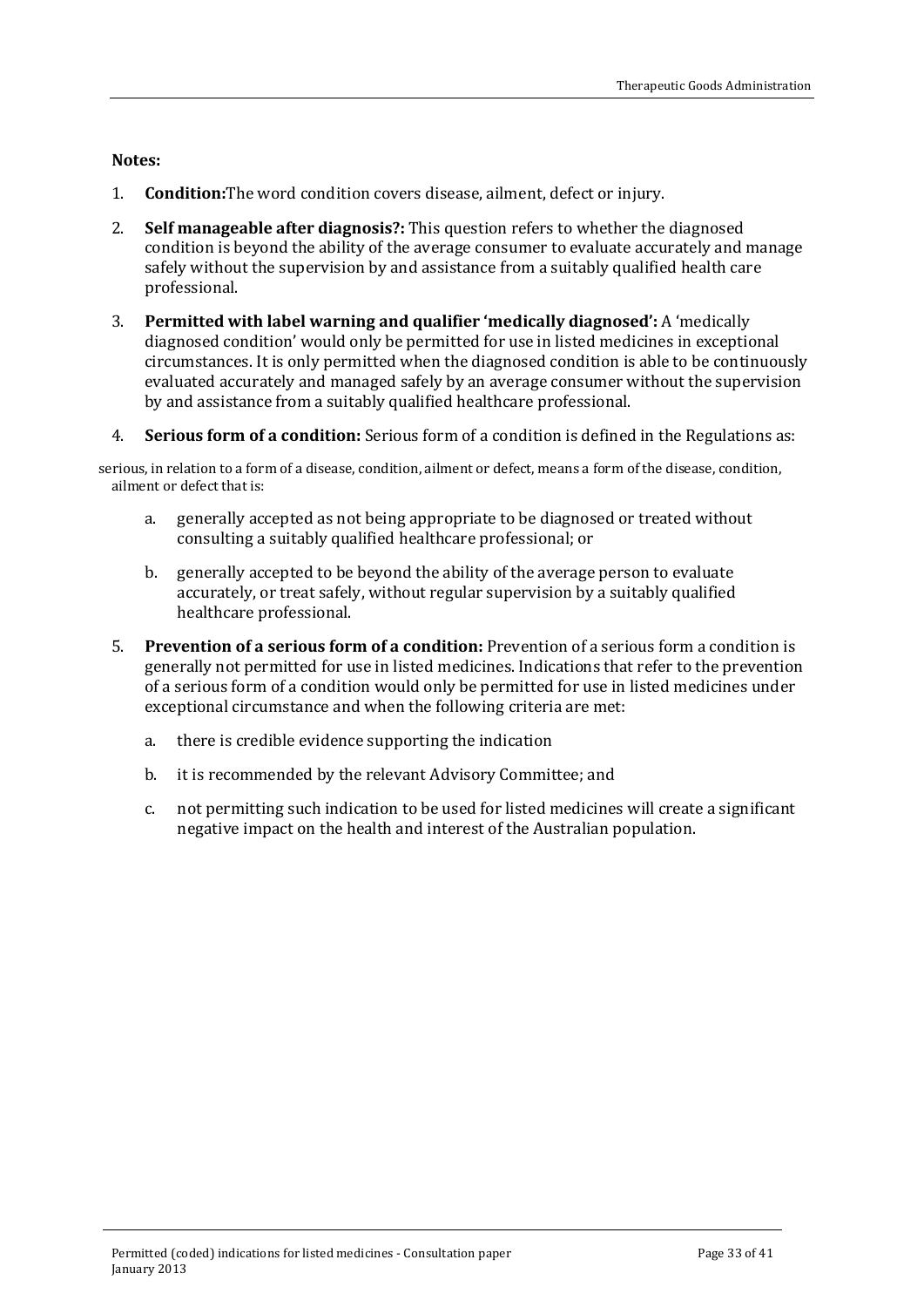## <span id="page-33-0"></span>**Appendix 4: Coding a permitted indication using ICD-10 System**

 $T$ Permitted indications can generally be schematically represented in the following way:

# **(CONTEXT) to/for the**  $(Q_A)$  **ACTION of**  $(Q_T)$  **TARGET** The code for a permitted indication is of the following format: Target  $\big|\big|$  Q<sub>T</sub>  $\big|$  Action  $\big|\big|$  Q<sub>A</sub>  $\big|$  Context XXX XX XX XX <sub>XX</sub>

#### <span id="page-33-1"></span>**The TARGET determines the first 3 digits**

The TARGET of a permitted indication corresponds to the ICD code for a condition. There is unlikely to be a need to define clinical conditions treatable by listed medicines beyond the letter and first two digit classification provided by the ICD. Therefore an indication that refers to the common cold would receive a target code of J00. For indications that relate to the maintenance of health (health indications), an ICD code will not be available. For these indications the target is coded using the ICD system letter followed by the first two letters of the body part or function referred to in the indication. For example, an indication that refers to healthy bones would generate a target code of MBO, an indication that refers to healthy joints would generate a target code of MJO, while an indication that refers to a healthy heart would generate a target code of IHE.

Certain targets are not system or organ specific. Examples include some states of health such as 'general well being' and 'general health', and some biological factors such as free radicals. In these situations the initial letter code is replaced by a zero and the subsequent two digits take on either the first two letters (if a single word) or the first letter of the first two words (if multiple words) of the target. For example, an indication referring to general well being would receive a target code of 0GW, an indication referring to general health would receive a target code of 0GH, and an indication referring to free radicals would receive a target code of 0FR.

#### <span id="page-33-2"></span>**The TARGET QUALIFIER determines the next 2 digits**

If a target qualifier is present as a single word the first two letters of the word are recorded. If the target qualifier consists of two words, then the first letter of each word is recorded. If no target qualifier is present, consecutive zeros are recorded.

#### <span id="page-33-3"></span>**The ACTION determines the next 2 digits**

If an action is present as a single word the first two letters of the word are recorded. If the action consists of two words, then the first letter of each word is recorded.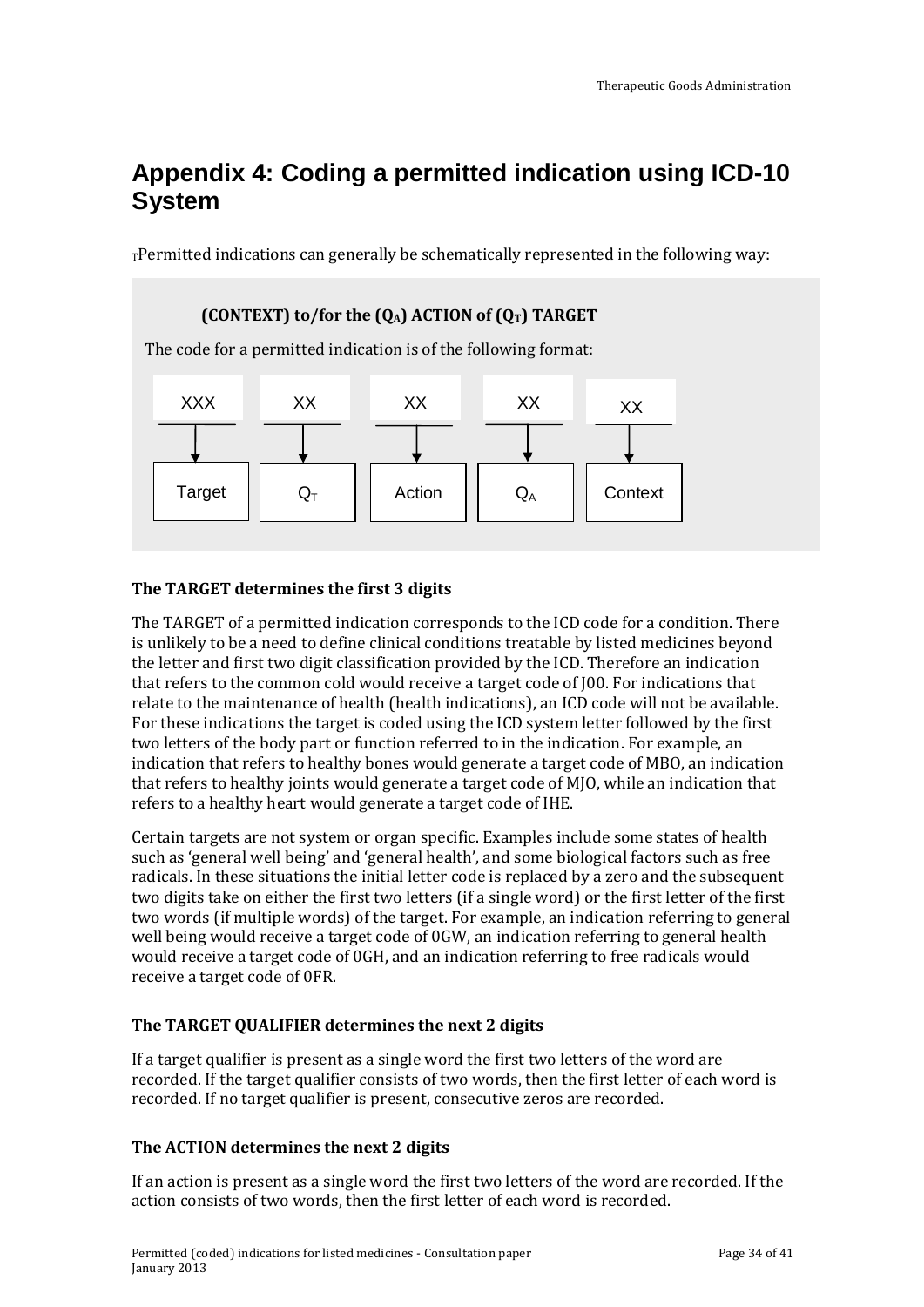#### <span id="page-34-0"></span>**The ACTION QUALIFIER determines the next 2 digits**

If an action qualifier is present as a single word the first two letter of the word are recorded. If the action qualifier consists of two words, then the first letter of each word is recorded. If no target qualifier is present, consecutive zeros are recorded.

#### <span id="page-34-1"></span>**The CONTEXT determines the final 3 digits**

The first of the three digits receives an S if it is a scientific indication, or a T if it's a traditional indication. Where indications have been sourced from international regulators and the nature of the indication is unclear N has been used. The final two digits are determined by the presence of any additional contextual information. For traditional indication this will be letters representative of the traditional paradigm. For scientific indications, additional contextual information is likely to relate to restrictions on target population. If there is no additional contextual information, the last two digits will be 00.

E.g. Used traditionally in herbal medicine to relieve symptoms of the common cold

Indication code: J00.SY.RE.00.THM

E.g. For the maintenance of a healthy cardiovascular system

Indication code: ICV.HE.MA.00.S00

In some cases the action and target may be combined into a single word eg 'anti-oxidant, or 'vermifuge'. In these cases, the word is coded as the target.

E.g. 'Acts as an antioxidant'

Indication code: 0AO.00.AC.00.S00

E.g. 'Used traditionally in herbal medicine as a vermifuge'

Indication code= BVE.00.US.00.THM

There are occasions where action, target or qualifying terms contain the same first two letters and cannot be accurately coded using the above formula. The following table provides guidance regarding codes used for certain common terms.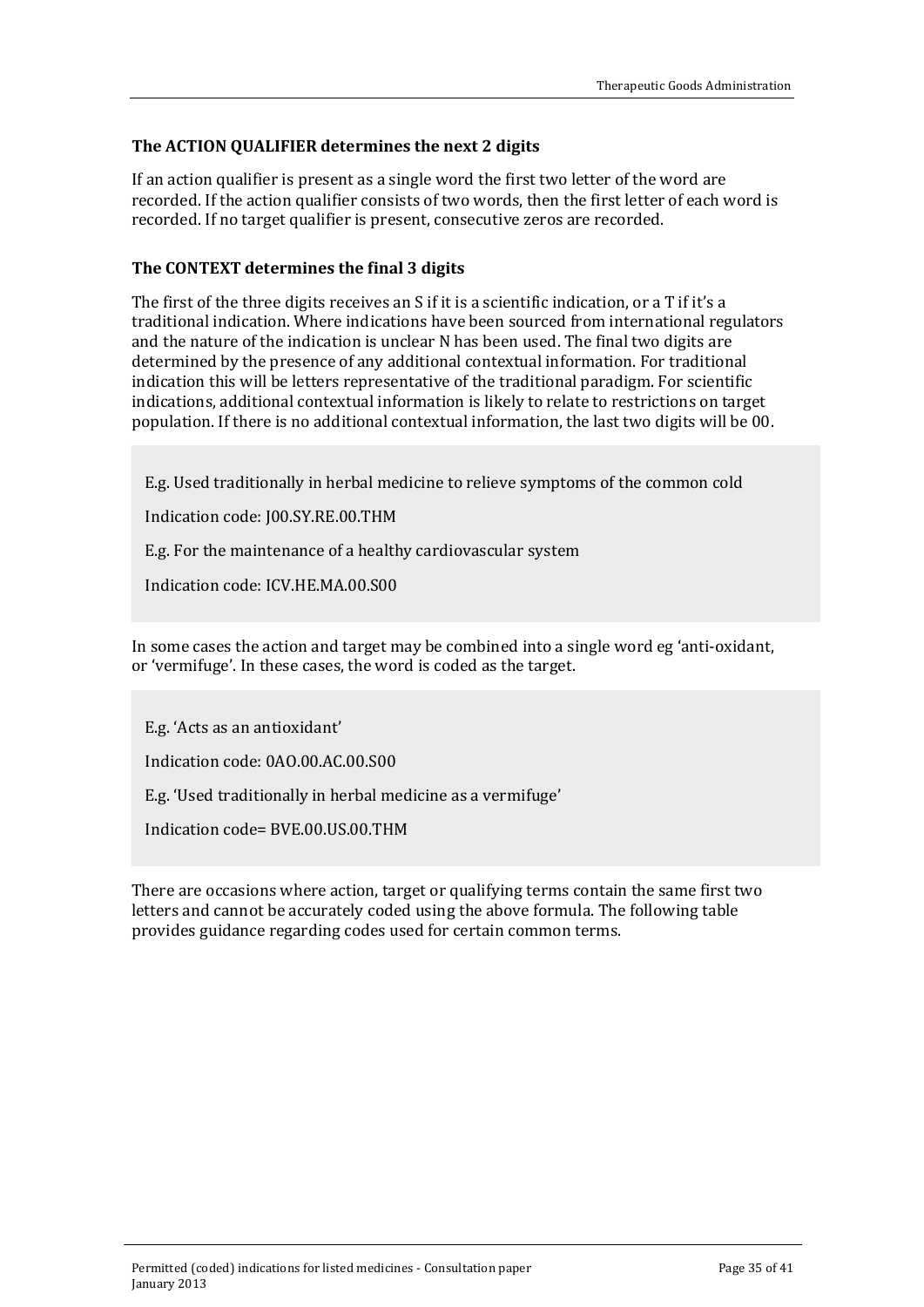#### **Table 1: Guidance on codes for common terms**

| <b>Target</b>               | $\overline{\mathbf{Q_T}}$                                     | <b>Action</b>           | $Q_A$             | <b>Context</b>                                          |
|-----------------------------|---------------------------------------------------------------|-------------------------|-------------------|---------------------------------------------------------|
| 0WH - wound healing         | $CO -$<br>conditions                                          | $AI - aid(s)$           | $AI - aids$       | $xPM - post$<br>menopausal<br>women for 'x'<br>context' |
| 0SL - sleep [not disorder]  | $AS -$<br>astringent                                          | $PR$ – promote(s)       | $AS -$<br>assists | $xPW$ – pregnant<br>women for 'x'<br>context            |
| 0MU - muscle - non-specific | $CC -$<br>associated<br>with common<br>cold/cough<br>and cold | $SP$ – suppress         | $HE - helps$      |                                                         |
| ECB - carbohydrates         | $DE -$<br>demulcent                                           | $RT - resets$           |                   |                                                         |
| 0AS - astringent            | $DY -$<br>associated<br>with<br>dyspepsia                     | $MA - maintain(s)$      |                   |                                                         |
| OHE - health                | FU - function                                                 | TR-treatment;<br>treats |                   |                                                         |
| 0EY - energy                | $GO - good$                                                   | RE - relieves           |                   |                                                         |
| 0AN - analgesic             | HE-healthy                                                    | ST - stimulate          |                   |                                                         |
| DRC - red blood cells       | $MA -$<br>maintains                                           | SB - stabilise          |                   |                                                         |
| DIF - immune function       | MB-mood<br>imbalance                                          | SN - strengthen         |                   |                                                         |
| ECA - calcium               | $MG -$<br>management                                          | RS - restores           |                   |                                                         |
| 0AN - antiseptic            | $MI -$<br>mild/minor                                          | RD - reduces            |                   |                                                         |
| 0EN - enzyme                | $SY -$<br>associated<br>symptoms                              | PD - production         |                   |                                                         |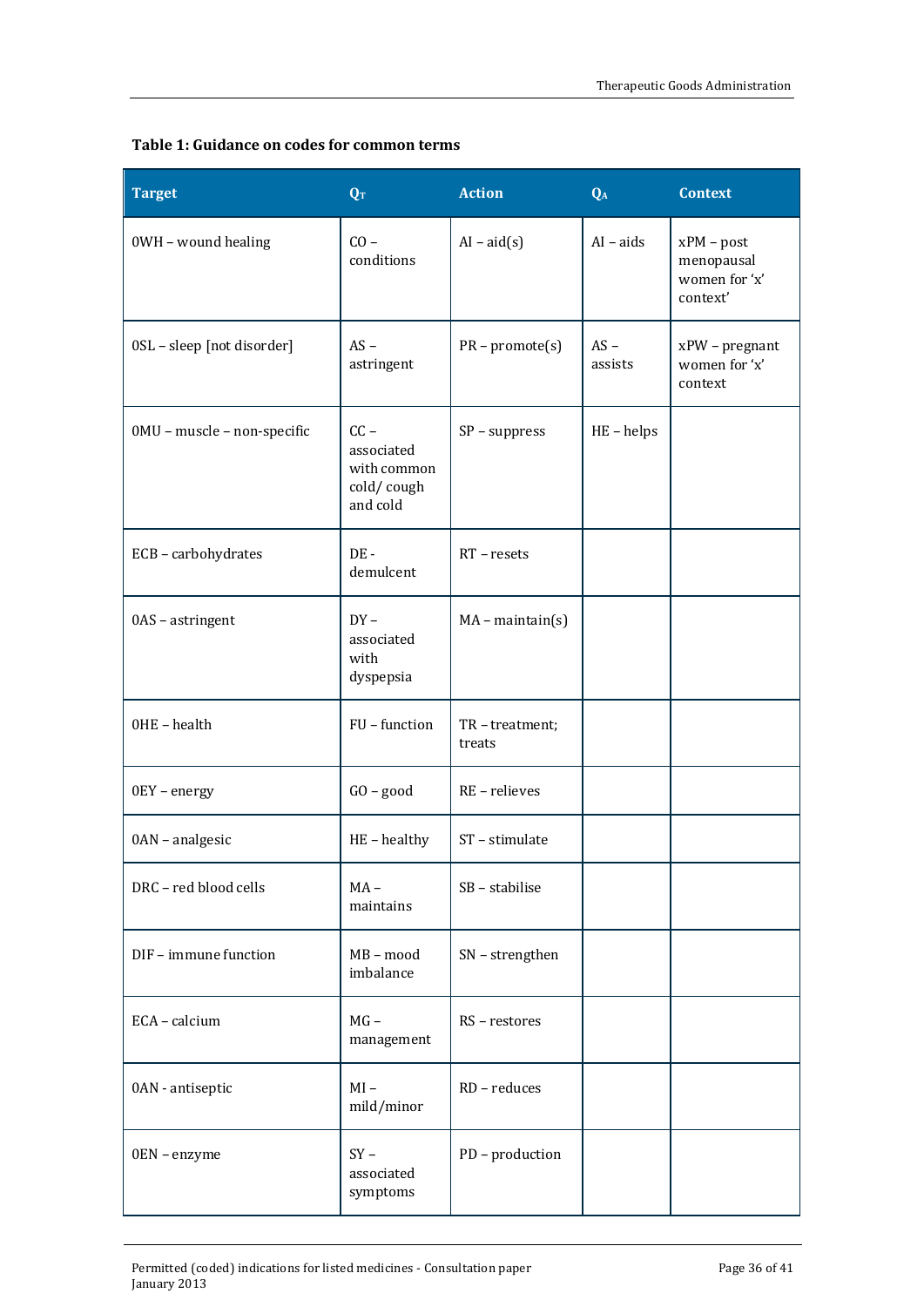| <b>Target</b>                        | QT           | <b>Action</b>    | Q <sub>A</sub> | <b>Context</b> |
|--------------------------------------|--------------|------------------|----------------|----------------|
| 0TI - tissue, non-specific           | US - used as | SU - supports    |                |                |
| $EFA - fat$                          | TO - tonic   | $RG$ - regulates |                |                |
| EPR - protein                        |              | PV - prevents    |                |                |
| GSD - sleep disturbance              |              |                  |                |                |
| KDD - digestive disturbances         |              |                  |                |                |
| KTE - teeth [not disorder]           |              |                  |                |                |
| MBO - bones [ not disorder]          |              |                  |                |                |
| REX - expectorant                    |              |                  |                |                |
| xIN - inflammation of 'x'<br>system  |              |                  |                |                |
| xTO - tonic for 'x' system           |              |                  |                |                |
| IAR - artieries                      |              |                  |                |                |
| HEY - eyes                           |              |                  |                |                |
| HFU - eye function                   |              |                  |                |                |
| EGM - glucose metabolism             |              |                  |                |                |
| 0GL - glucose levels                 |              |                  |                |                |
| KSP - gastrointestinal spasms        |              |                  |                |                |
| KGC - Gastrointestinal<br>complaints |              |                  |                |                |
| REX - expectorant                    |              |                  |                |                |
| xIN - inflammation of 'x'<br>system  |              |                  |                |                |
| xTO - tonic for 'x' system           |              |                  |                |                |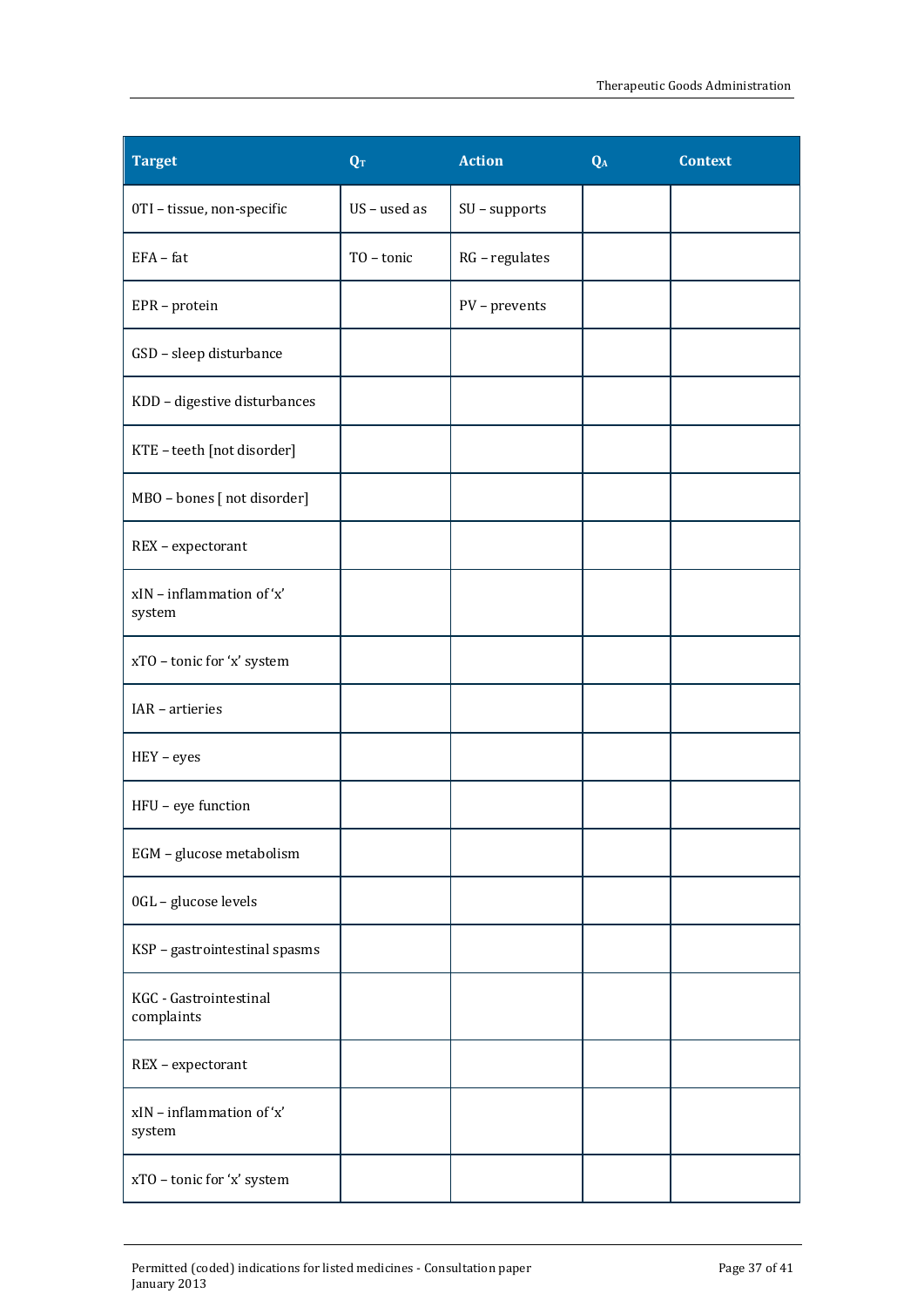| <b>Target</b>                        | QT | <b>Action</b> | QA | <b>Context</b> |
|--------------------------------------|----|---------------|----|----------------|
| IAR - artieries                      |    |               |    |                |
| $HEY - eyes$                         |    |               |    |                |
| HFU - eye function                   |    |               |    |                |
| EGM - glucose metabolism             |    |               |    |                |
| 0GL - glucose levels                 |    |               |    |                |
| KSP - gastrointestinal spasms        |    |               |    |                |
| KGC - Gastrointestinal<br>complaints |    |               |    |                |
| JCC - Coughs and colds               |    |               |    |                |
| KMM - mucous membranes               |    |               |    |                |

## <span id="page-37-0"></span>**Appendix 5: Label warnings**

| Code             | <b>Label warning description</b>                                           |
|------------------|----------------------------------------------------------------------------|
| COLD             | Adults only. OR Not to be used in children under two years of age          |
| COU <sub>1</sub> | Adults only. <b>OR</b> Not to be used in children under two years of age   |
| COU <sub>2</sub> | If coughing persists consult your doctor                                   |
| <b>CYST</b>      | If pain or irritation persists for more than 48 hours, consult your doctor |
| <b>DIAR</b>      | If diarrhoea persists, seek medical advice                                 |
| <b>FLRET</b>     | If fluid retention persists, seek medical advice                           |
| LAX1             | Drink plenty of water                                                      |
| LAX <sub>2</sub> | Prolonged use may cause serious bowel problems                             |
| LAX3             | Do not use when abdominal pain, nausea or vomiting are present             |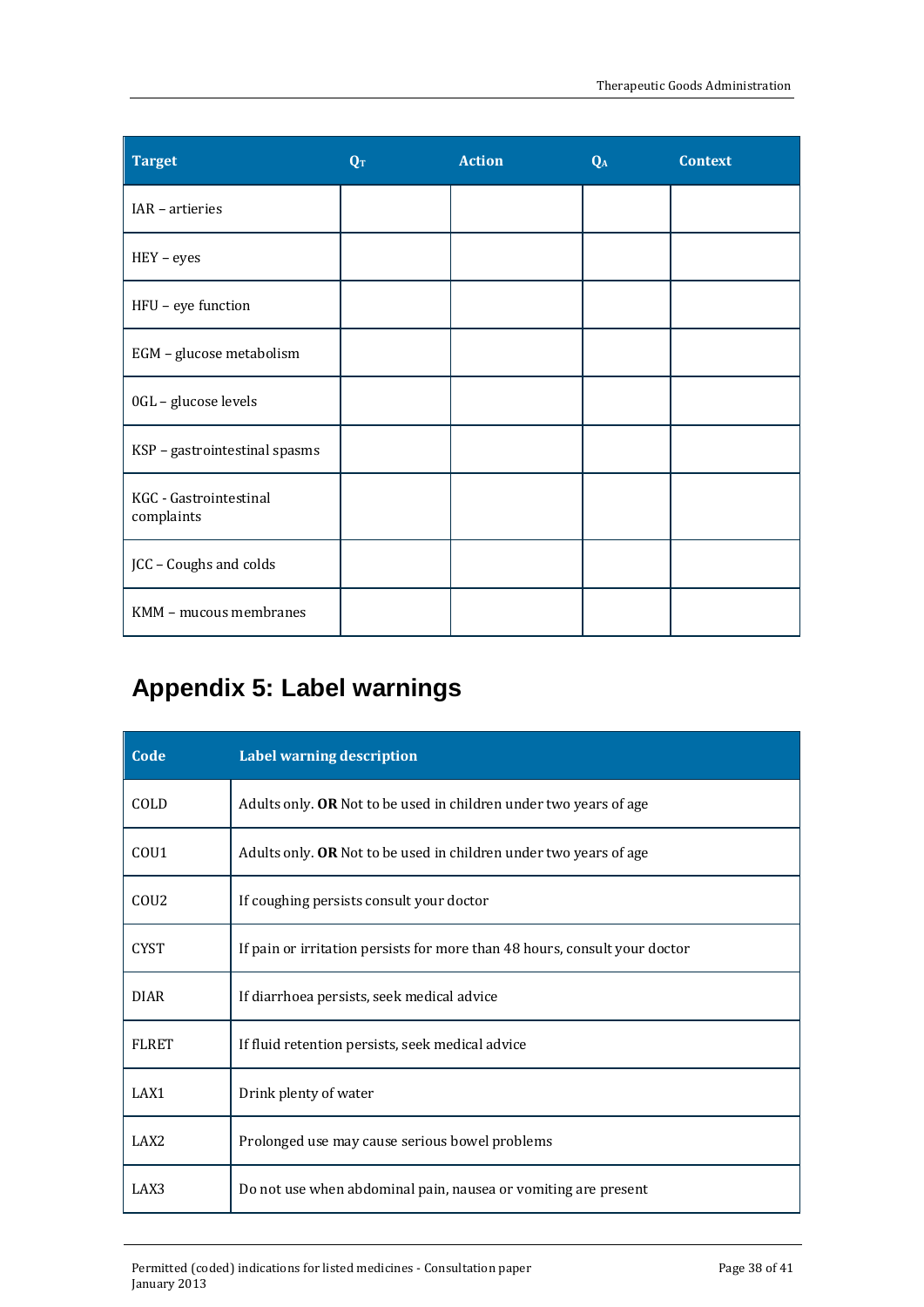| Code            | <b>Label warning description</b>                                                                                                                                                  |
|-----------------|-----------------------------------------------------------------------------------------------------------------------------------------------------------------------------------|
| <b>NEUR</b>     | Do not exceed the stated dose except on medical advice. If you have had a baby with a<br>neural tube defect/spina bifida, seek specific medical advice (or words to that effect). |
| <b>PSOR</b>     | Healthcare professional will advise you whether this preparation is suitable for your<br>condition                                                                                |
| S1              | If symptoms persist consult your healthcare practitioner                                                                                                                          |
| NS <sub>1</sub> | if you are concerned about your nutritional status consult your healthcare practitioner.                                                                                          |
| S <sub>2</sub>  | If symptoms persist seek a review of your condition by your healthcare practitioner                                                                                               |
| <b>HS</b>       | If you are concerned about your health status, seek the advice of your healthcare<br>practitioner                                                                                 |
| <b>BSL</b>      | If you are concerned about your blood sugar levels, seek the advice of your healthcare<br>practitioner                                                                            |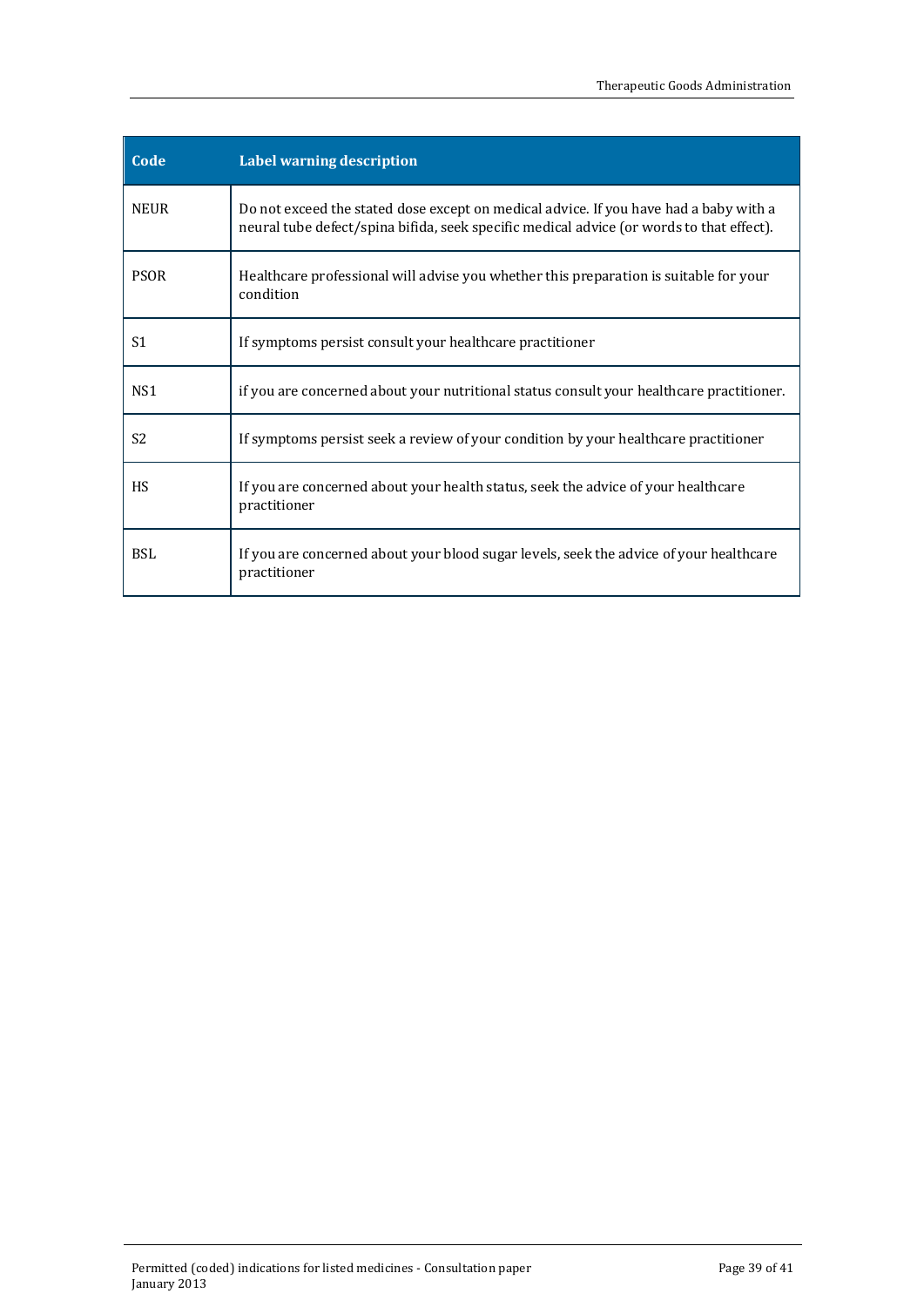## **Appendix 6: Proposed process for adding new permitted indications**

**Flowchart of proposed process for adding new permitted indications**

<span id="page-39-0"></span>